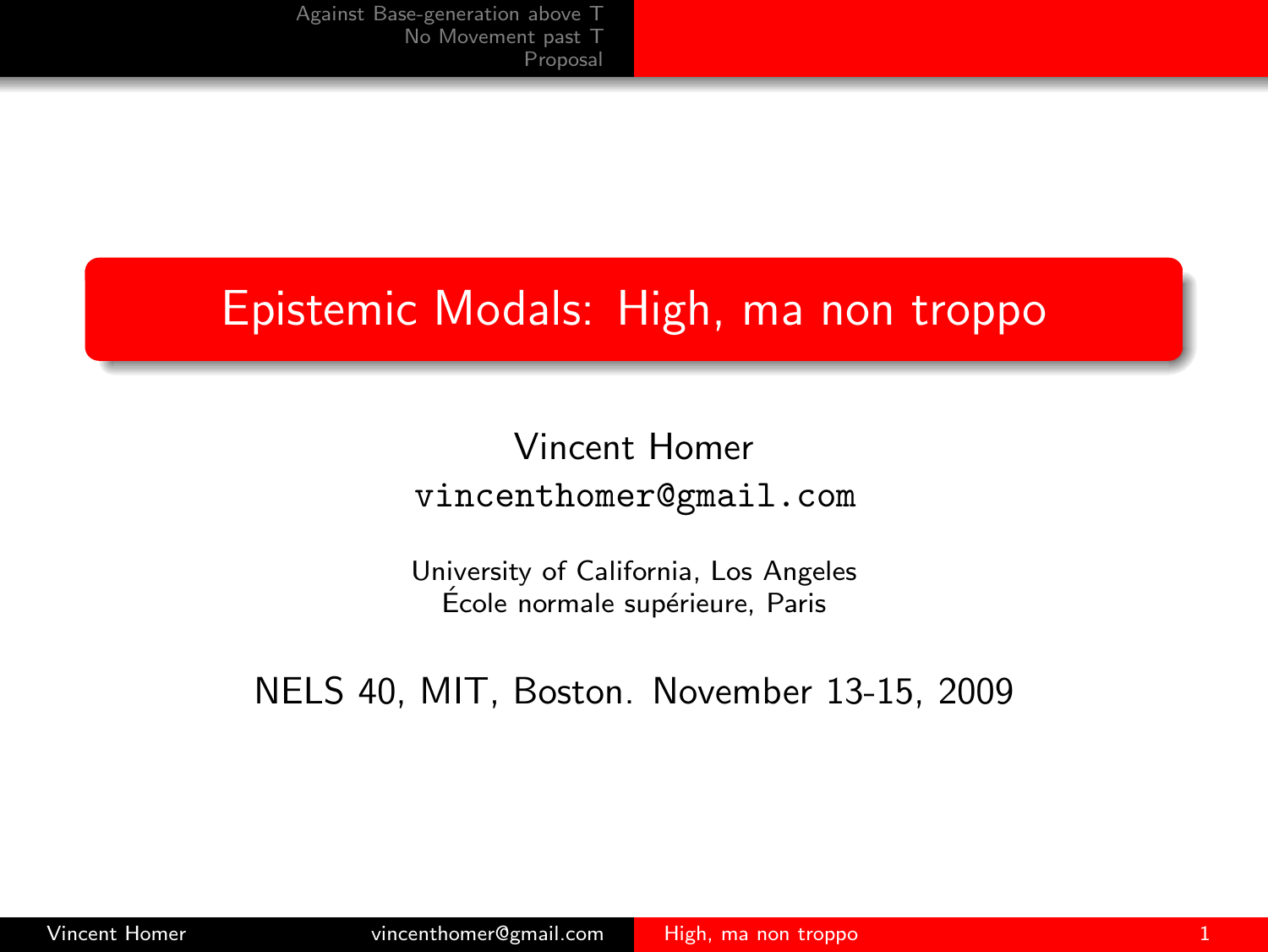- **It looks like epistemic modals can be interpreted above T** (Butler 2002, Stowell 2004, Hacquard 2006, Zagona 2009 a.o.).
- The so-called speaker-orientedness of epistemic modals has been used to argue that they have **syntactic** scope over T.
- **•** For example Hacquard (2006) assumes that epistemic modals are relative to the speech event (and hence the speaker and the speech time).
- (1) *Marc doit*epis Marc must-PRES be the culprit, but he/I is/am *ˆetre le coupable, mais il/#je est/suis convaincu que ce n' est pas lui.* convinced that it NEG is NEG him *'Marc must be the culprit, but he/I is/am convinced that it's not him.'*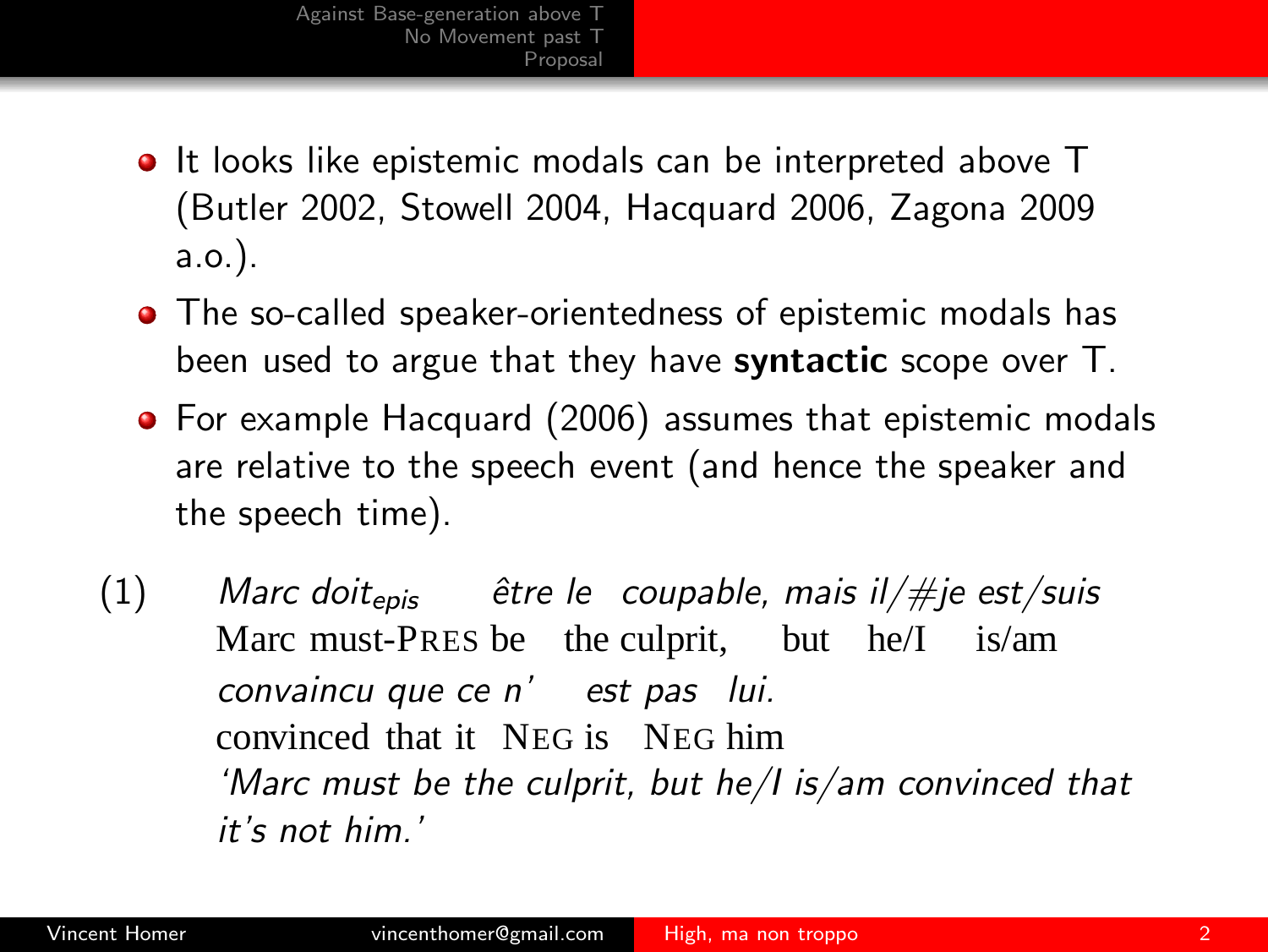- The time of modal evaluation can be present even when the matrix tense is past.
- (2) (John was an employee at Enron; he sold his stock of the company two days before it collapsed; I didn't know about the real situation of Enron until it went bankrupt.) John had to know the catastrophic financial situation of Enron.
- (3) (Same context.) *(French) John devait*epis *connaˆıtre la situation financi`ere* John must-IMPF know the situation financial *catastrophique de la compagnie.* catastrophic of the company *'John had to know the catastrophic financial situation of Enron.'*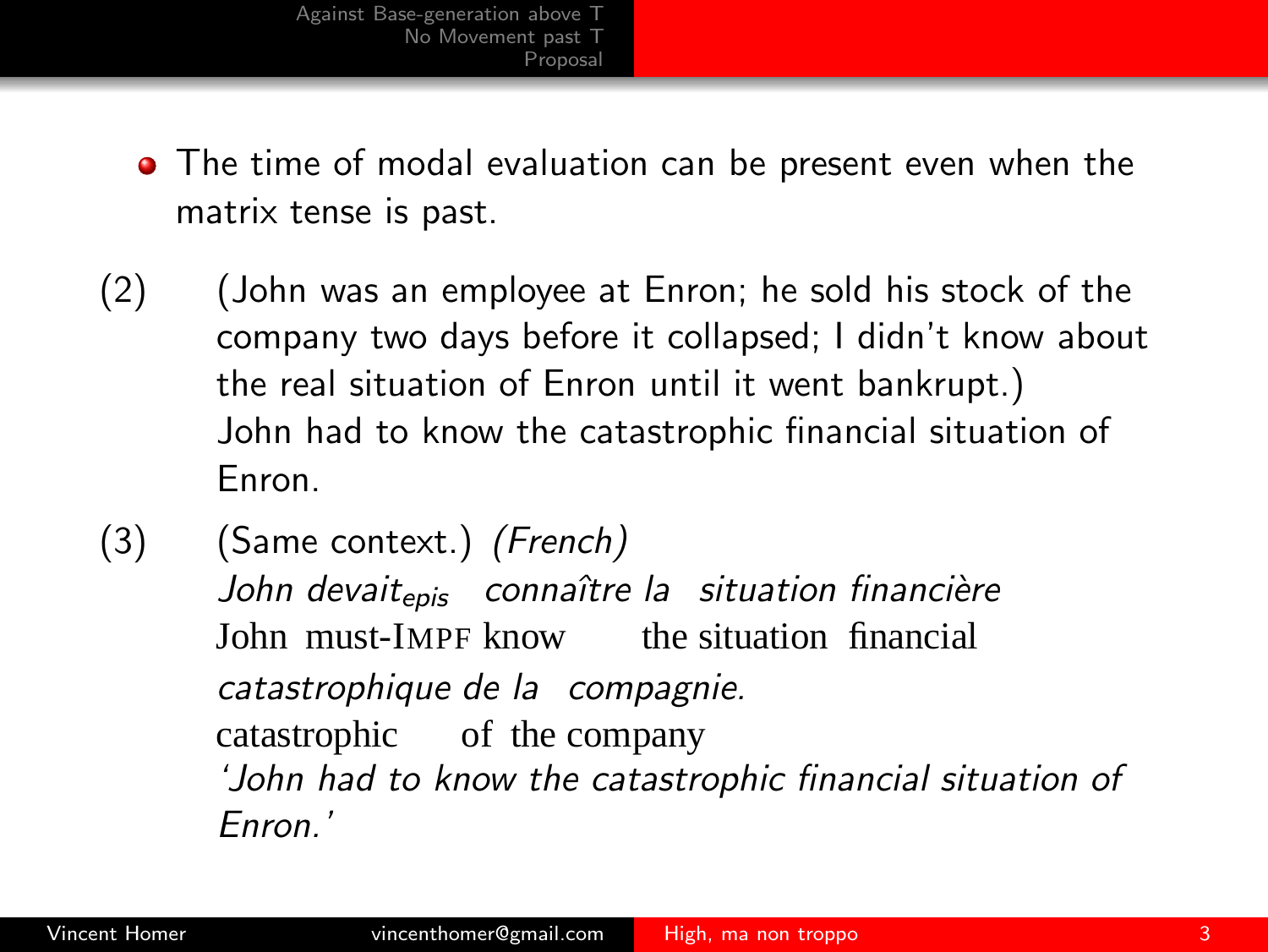

- Are epistemic modals base-generated above Tense?
- Do they have syntactic scope over Tense?

► To both questions, I am going to answer no. ←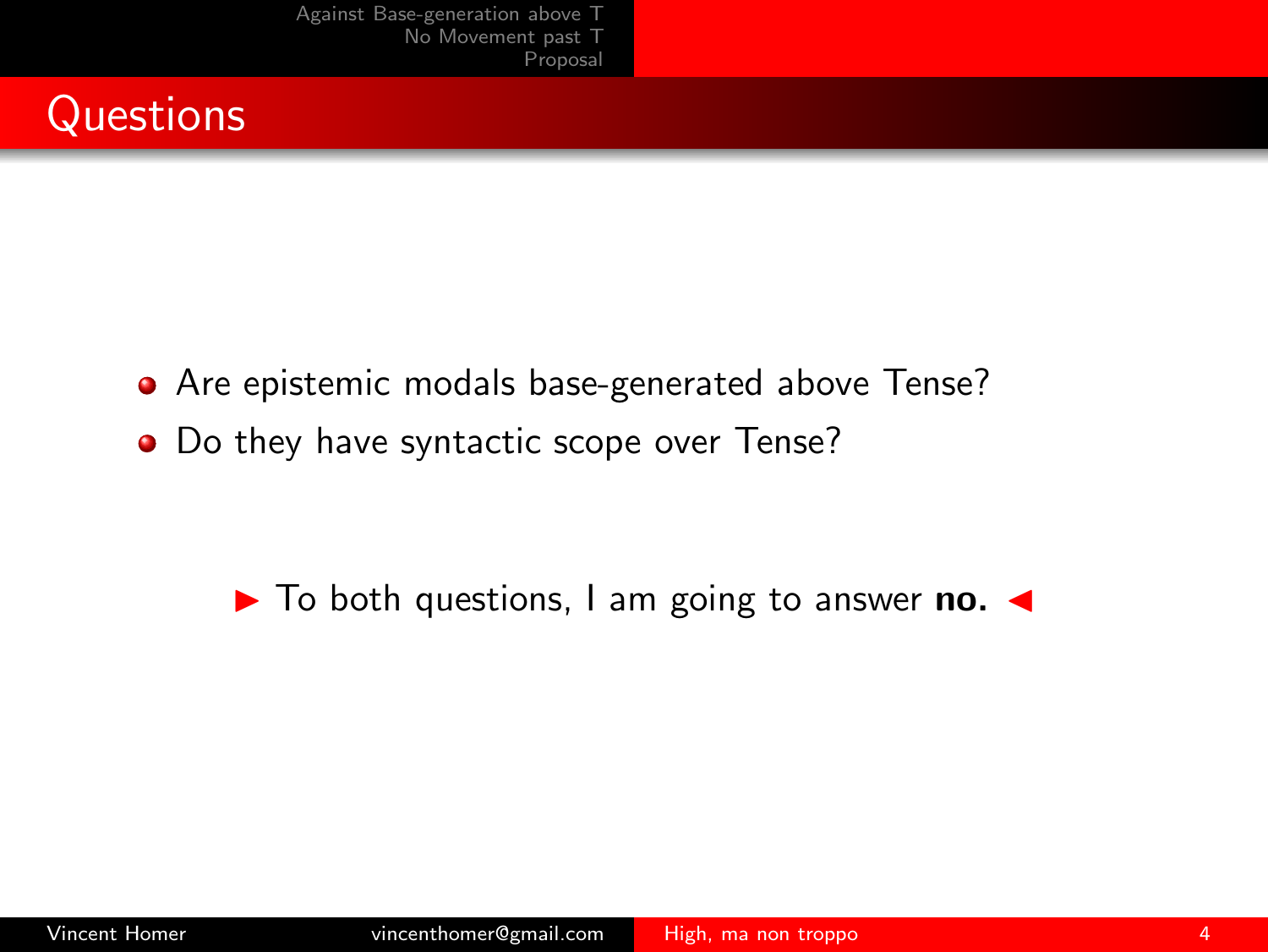

#### Epistemic modals are not base-generated and they don't have syntactic scope over  $T_{\cdots}$

- Morphological facts;
- **•** Epistemic modals can be interpreted below T;
- Paradoxes of wide scope.

#### so I propose that

**•** Epistemic modals are generated and interpreted under Tense (and Perfect) and above Viewpoint-Aspect.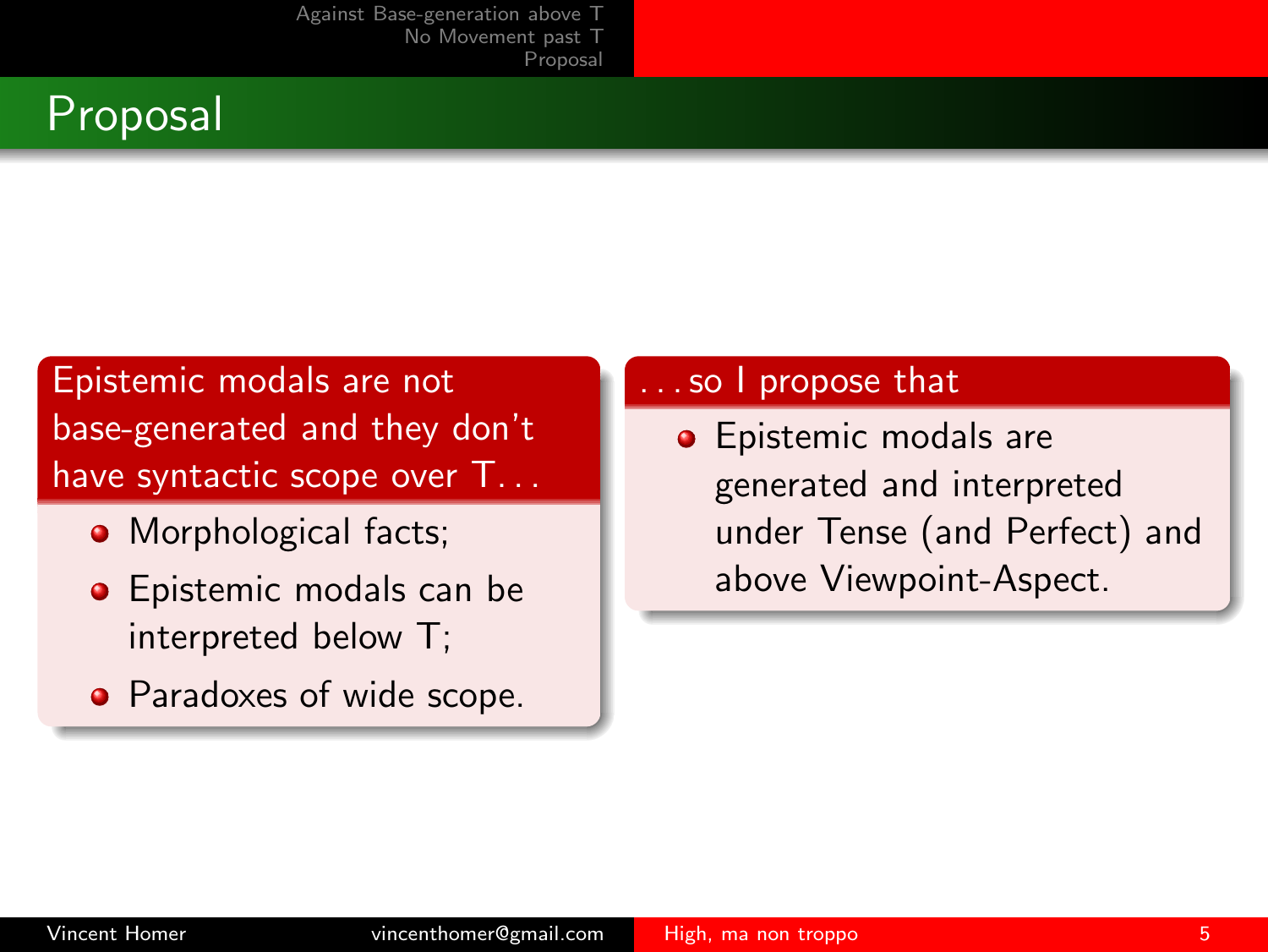

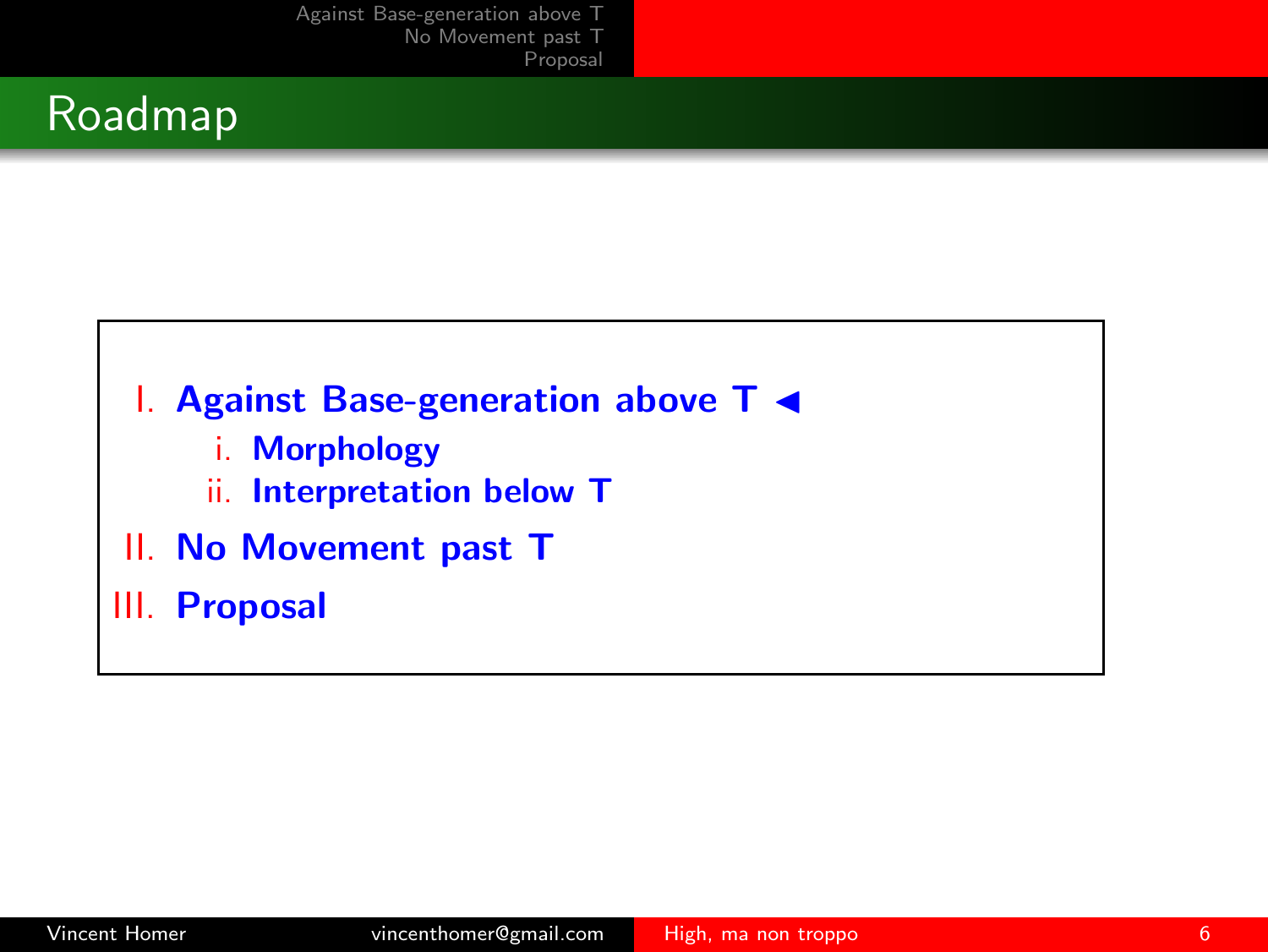[Interpretation below T](#page-10-0)

# <span id="page-6-0"></span>Part I: Against Base-generation above T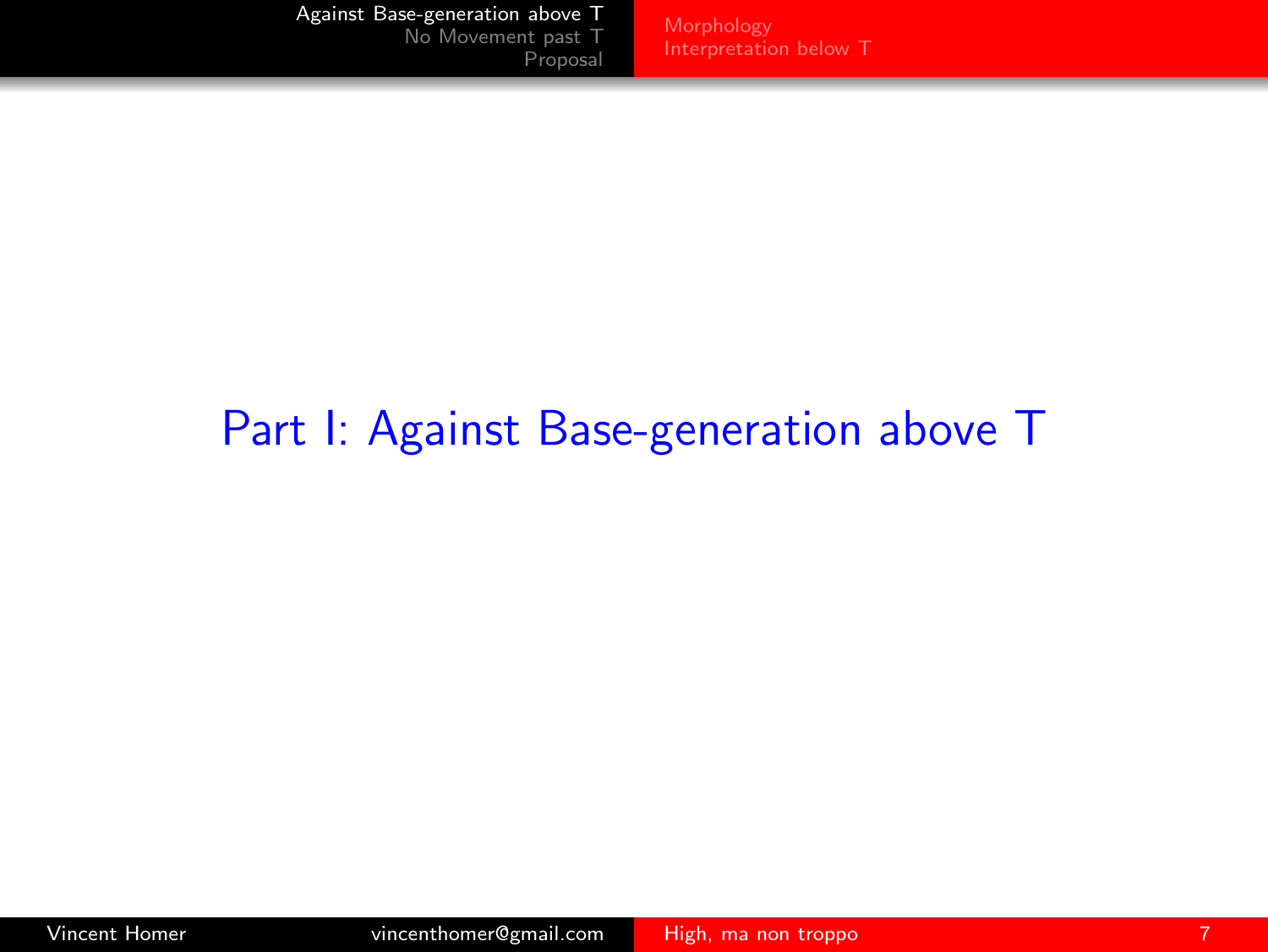# No Base-generation above T: Morphology

- Morphological facts are incompatible with base-generation above T (*pace* Stowell 2004, Hacquard 2006).
- **If epistemic modals were generated above Tense, their** complement should receive Tense morphology (but it doesn't):
- <span id="page-7-0"></span>(4) a. John certainly is in the kitchen.
	- b. \*John must is in the kitchen.
	- c. John must be in the kitchen.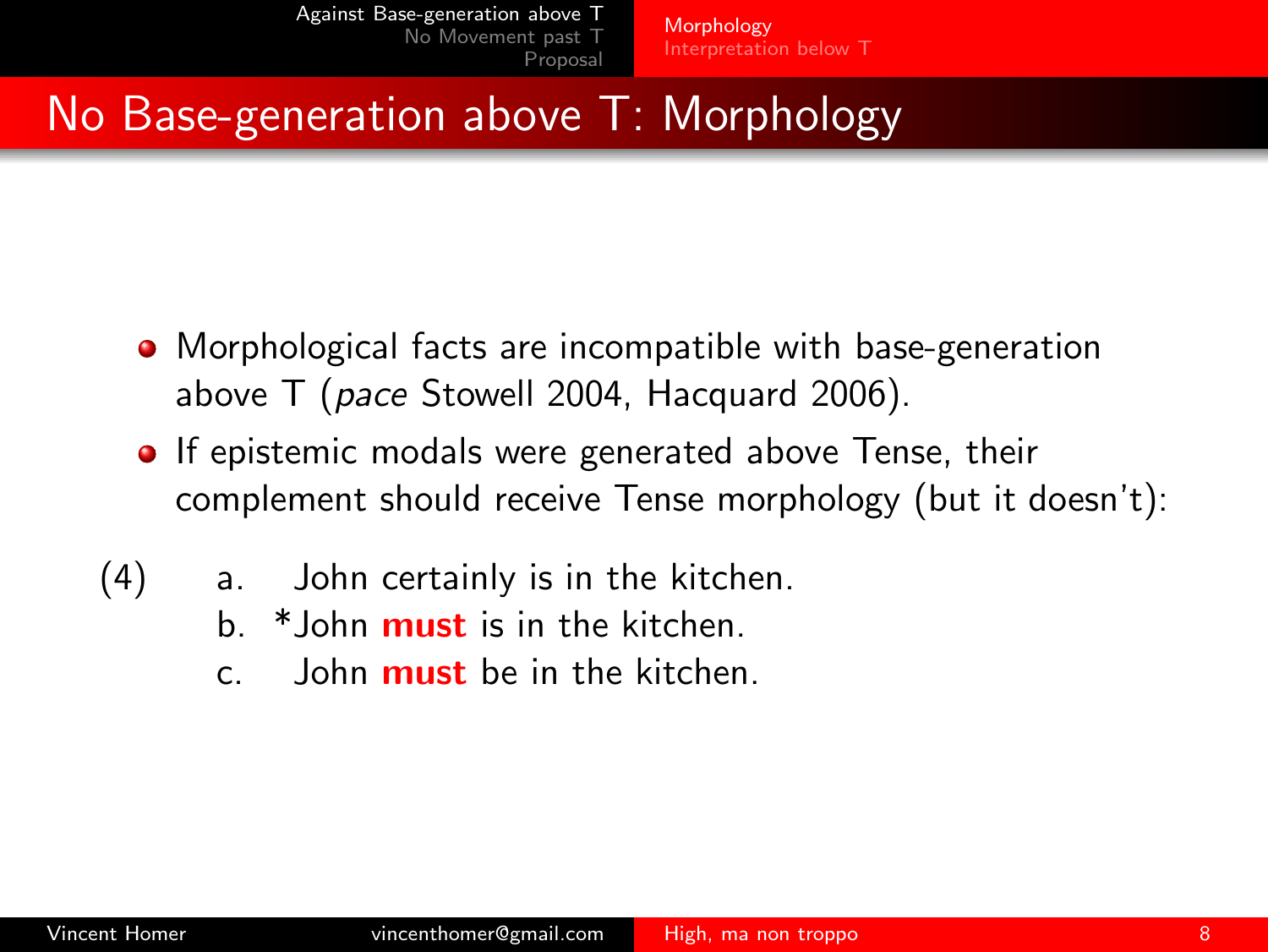# No Base-generation above T: Morphology

- Morphological facts are incompatible with base-generation above T (*pace* Stowell 2004, Hacquard 2006).
- In French, the Tense morphology is realized on the modal itself:
- $(5)$  (I wonder why the ground is wet...) *ll a* pu/dû It has can/must<sub>epis</sub>-PPART rain *pleuvoir. 'It might/must have rained.'*
- (6) (Looking at a picture that was taken before I was born; I wonder why everybody in the picture is soaked. . . ) *II avait pu/dû* It had can/must<sub>epis</sub>-PPART rain *pleuvoir. 'It is possible/probable that it had rained.'*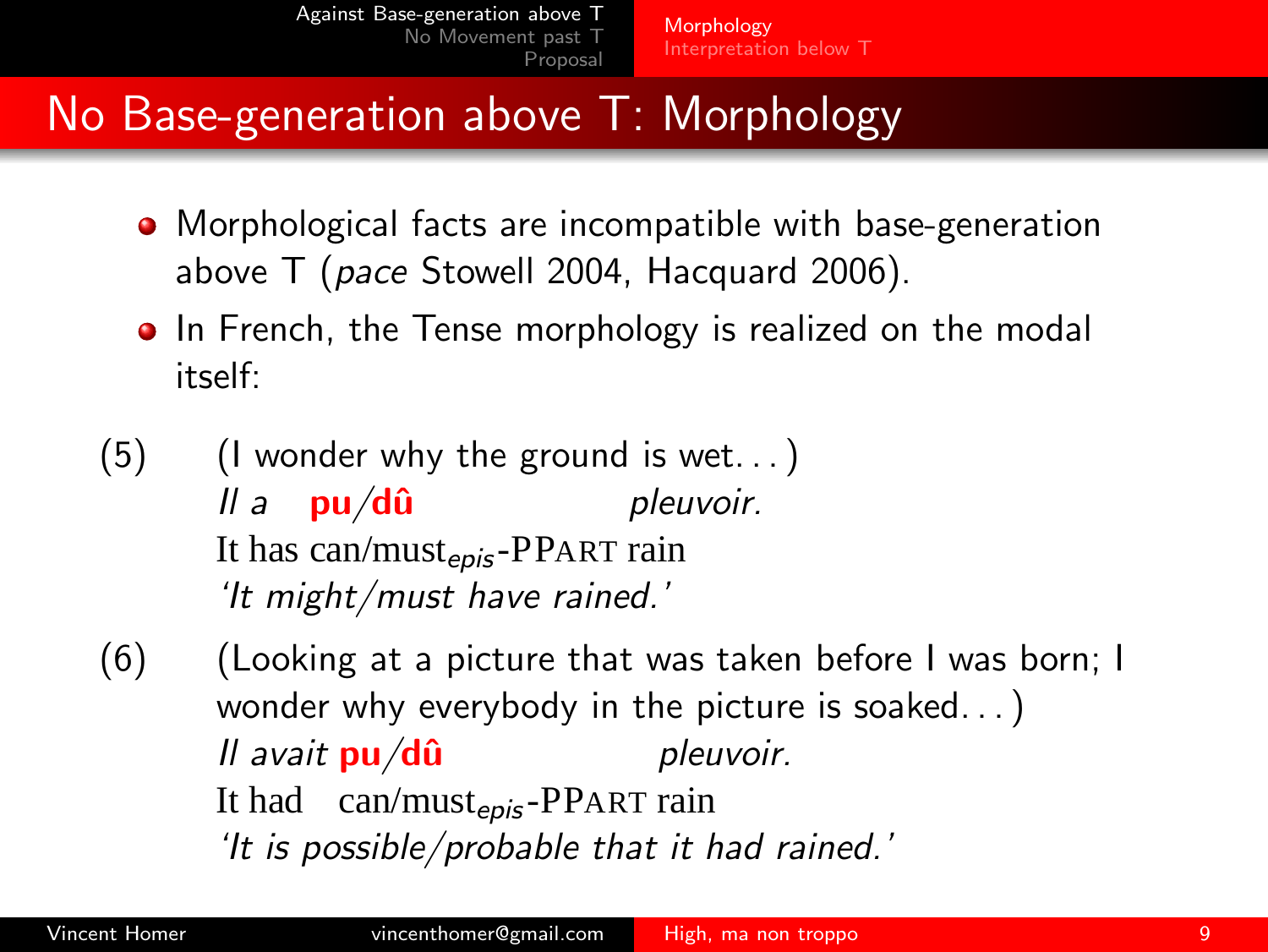[Morphology](#page-7-0) [Interpretation below T](#page-10-0)

- $(7)$  Il avait pu/dû pleuvoir. *'It is possible/probable that it had rained.'*
	- The derivation should involve uncommon and unmotivated head movements.

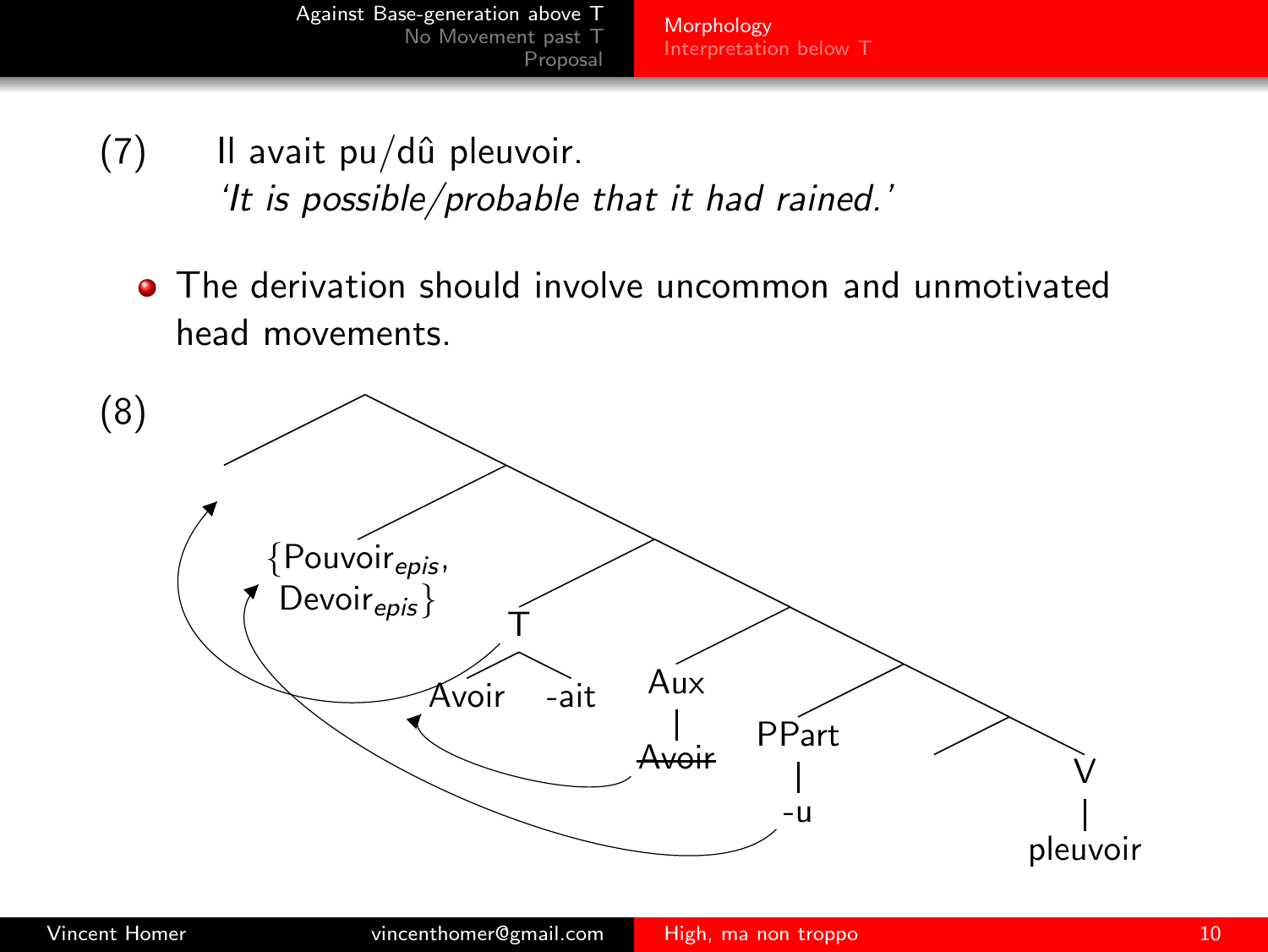[Interpretation below T](#page-10-0)

## Roadmap



II. No Movement past T

<span id="page-10-0"></span>III. Proposal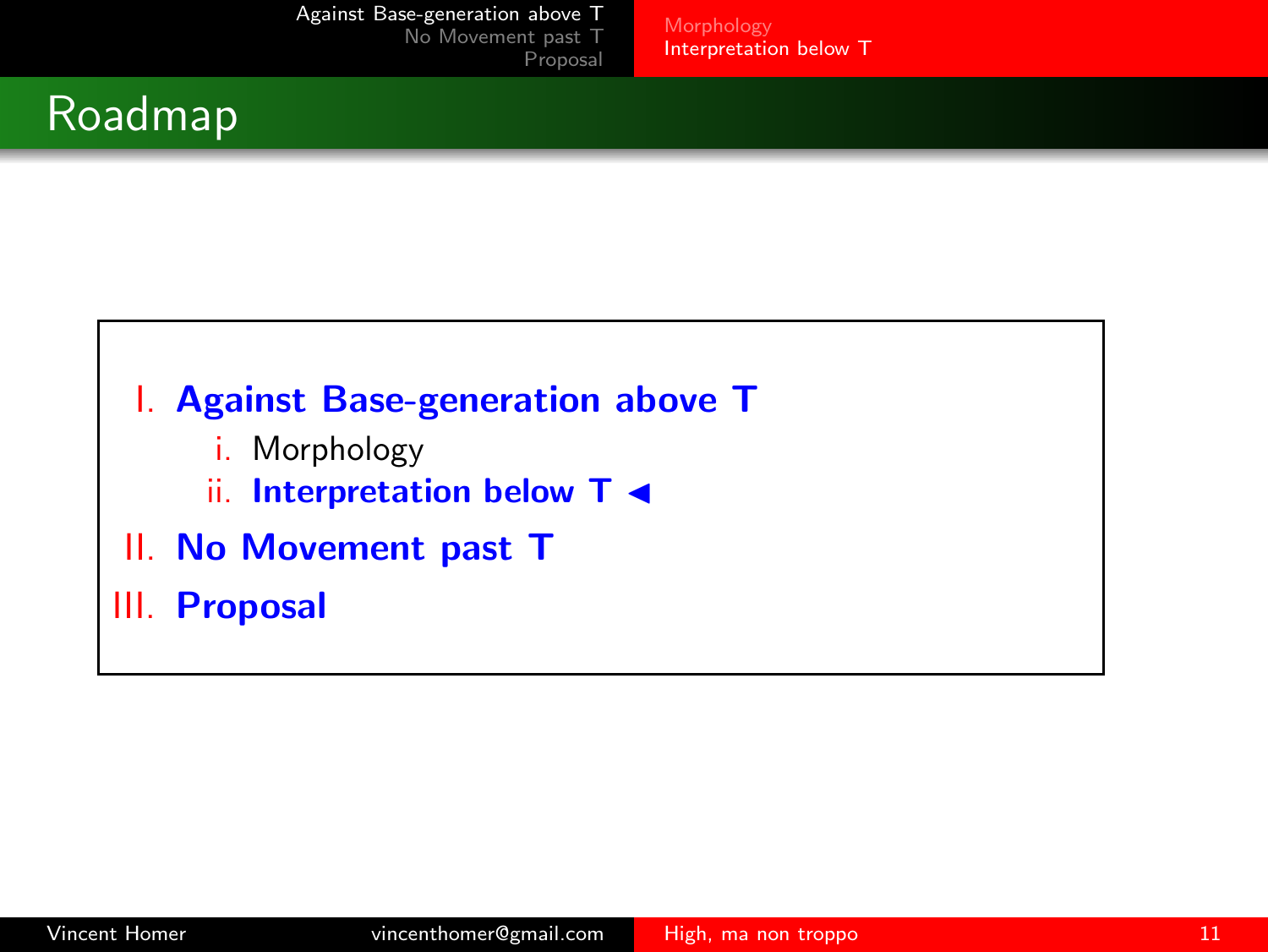# No Base-generation above T: Interpretation below T

- <span id="page-11-0"></span>(9) (Context: My grandfather asks me why I panicked and stormed out of the house yelling last Monday when I saw him lying on the floor. He's 90 years old but to this day has never had any health problem.)
	- *Tu pouvais*epis *tr`es bien avoir eu une crise cardiaque,* You can-IMPF very well have had a stroke cardiac,
	- *donc j' ai eu peur.*
	- so I have had fear
	- *'It was very possible that you had had a heart attack, so I got scared.'*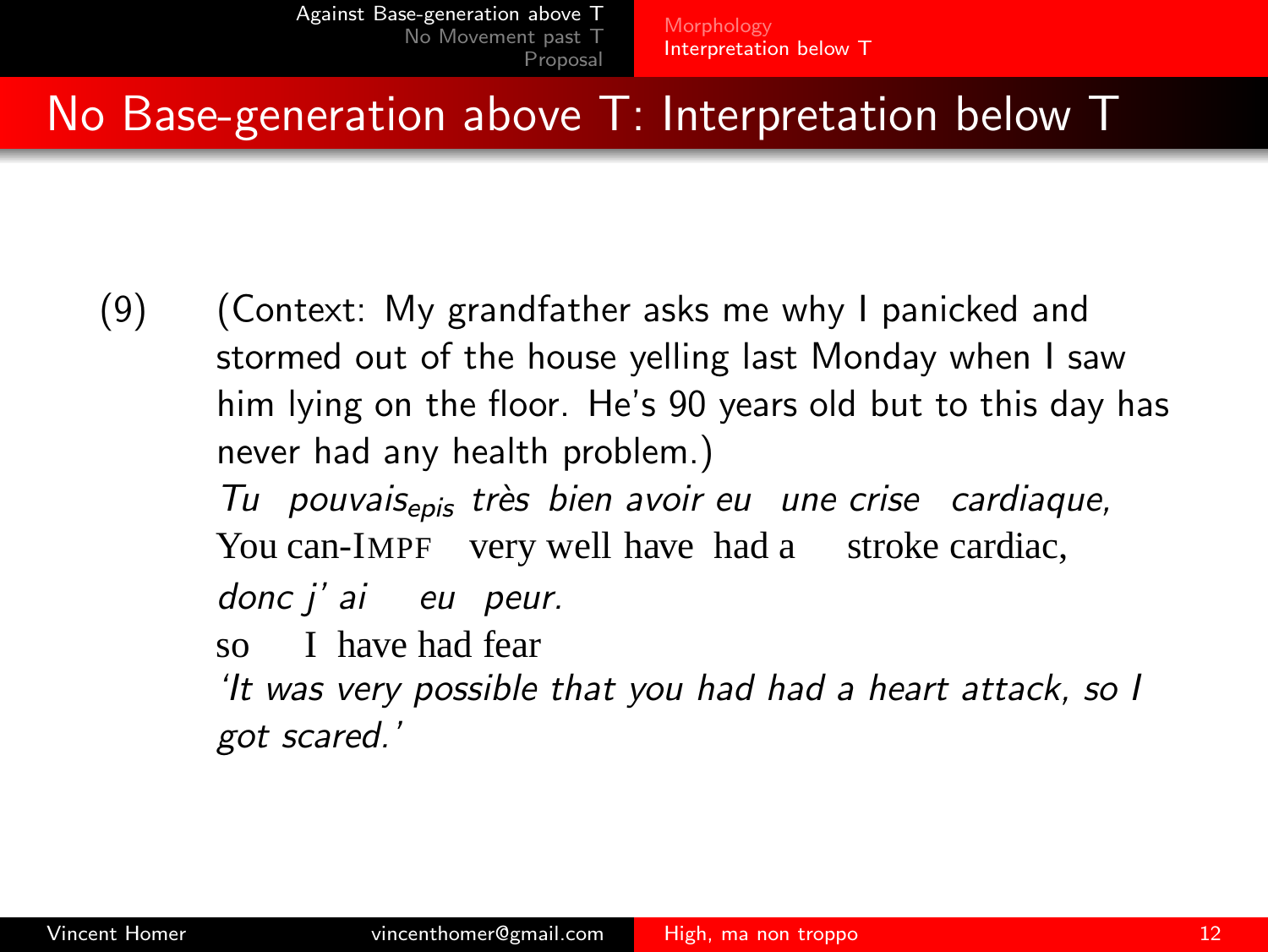[Against Base-generation above T](#page-6-0) [No Movement past T](#page-19-0) [Proposal](#page-41-0) [Morphology](#page-7-0) [Interpretation below T](#page-10-0)

- The eventuality *'have had a heart attack'* rules out a metaphysical (Condoravdi 2001) or a circumstantial reading of the modal.
- Sentence [\(9\)](#page-11-0) is not in free indirect discourse (*pace* Boogaart 2005), because temporal indexicals are not shiftable.
- (10) #*Tu pouvais*epis *tr`es bien avoir eu une crise cardiaque,* You can-IMPF very well have had a stroke cardiac, *alors* whereas *qu'* hier *encore tu ´etais en parfaite sant´e.* yesterday still you were in perfect health *'It was very possible that you had had a heart attack, while you were perfectly well the day before.'*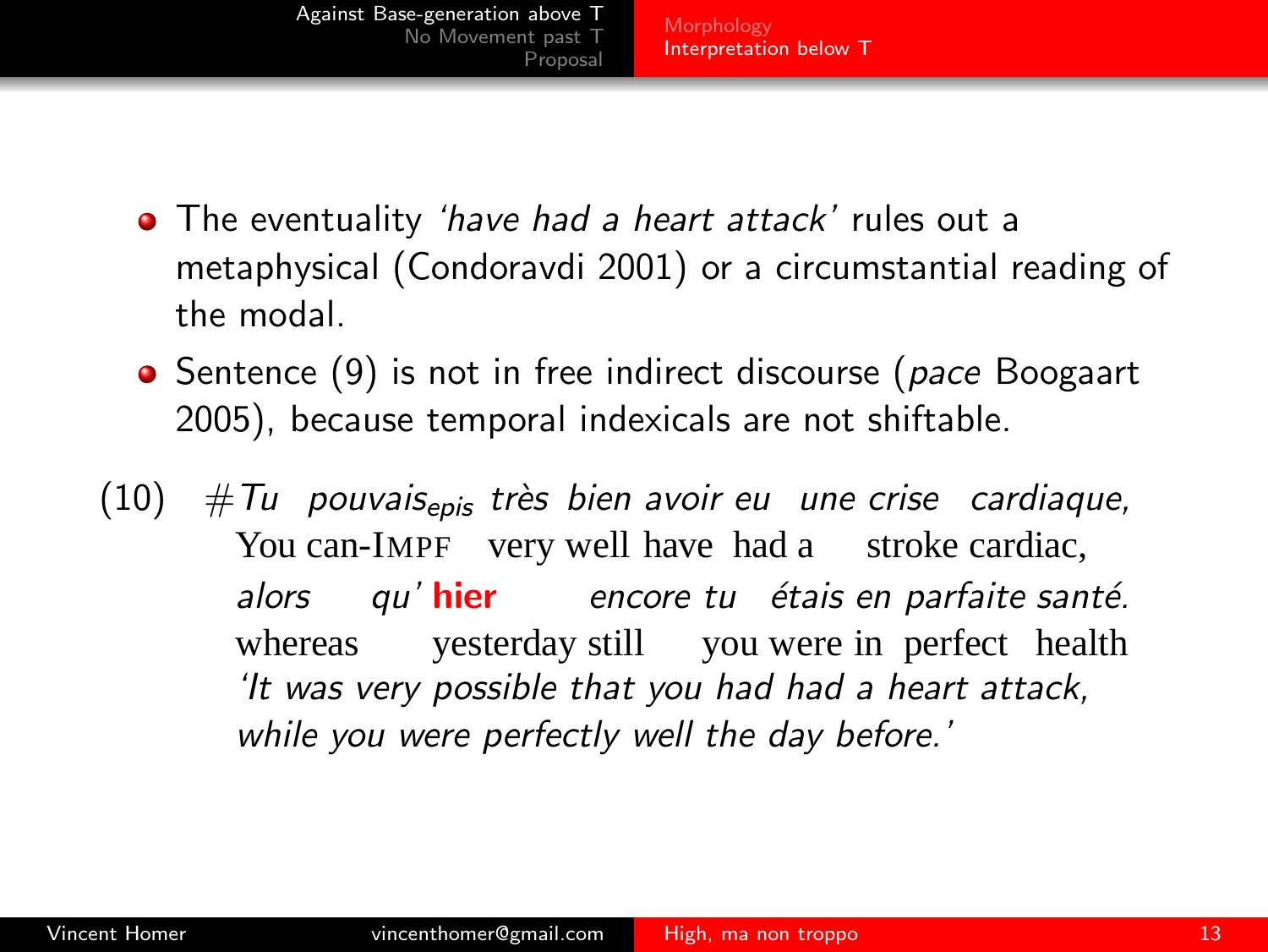- [Against Base-generation above T](#page-6-0) [No Movement past T](#page-19-0) [Proposal](#page-41-0) [Morphology](#page-7-0) [Interpretation below T](#page-10-0)
- An idea (Hacquard 2006): there is a hidden attitude verb in [\(9\)](#page-11-0) such as *'Je pensais que. . . ' ('I thought that. . . ')* and the past tense (*Imparfait*) is a fake one (sequence of tense).
- **If this is correct, we should observe other kinds of sequence of** tense (future-in-the-past) [\(11\).](#page-13-0)
- $(11)$ I *pensais que tu pouvais avoir eu une crise* thought that you can<sub>epis</sub>-IMPF have had a stroke *cardiaque et que l' ambulance n'* arrive-r-ait cardiac and that the ambulance NEG arrive-FUT-PAST *pas `a temps.* NEG on time *'I thought it was possible that you had had a heart attack*

<span id="page-13-0"></span>*and the ambulance would not arrive on time.'*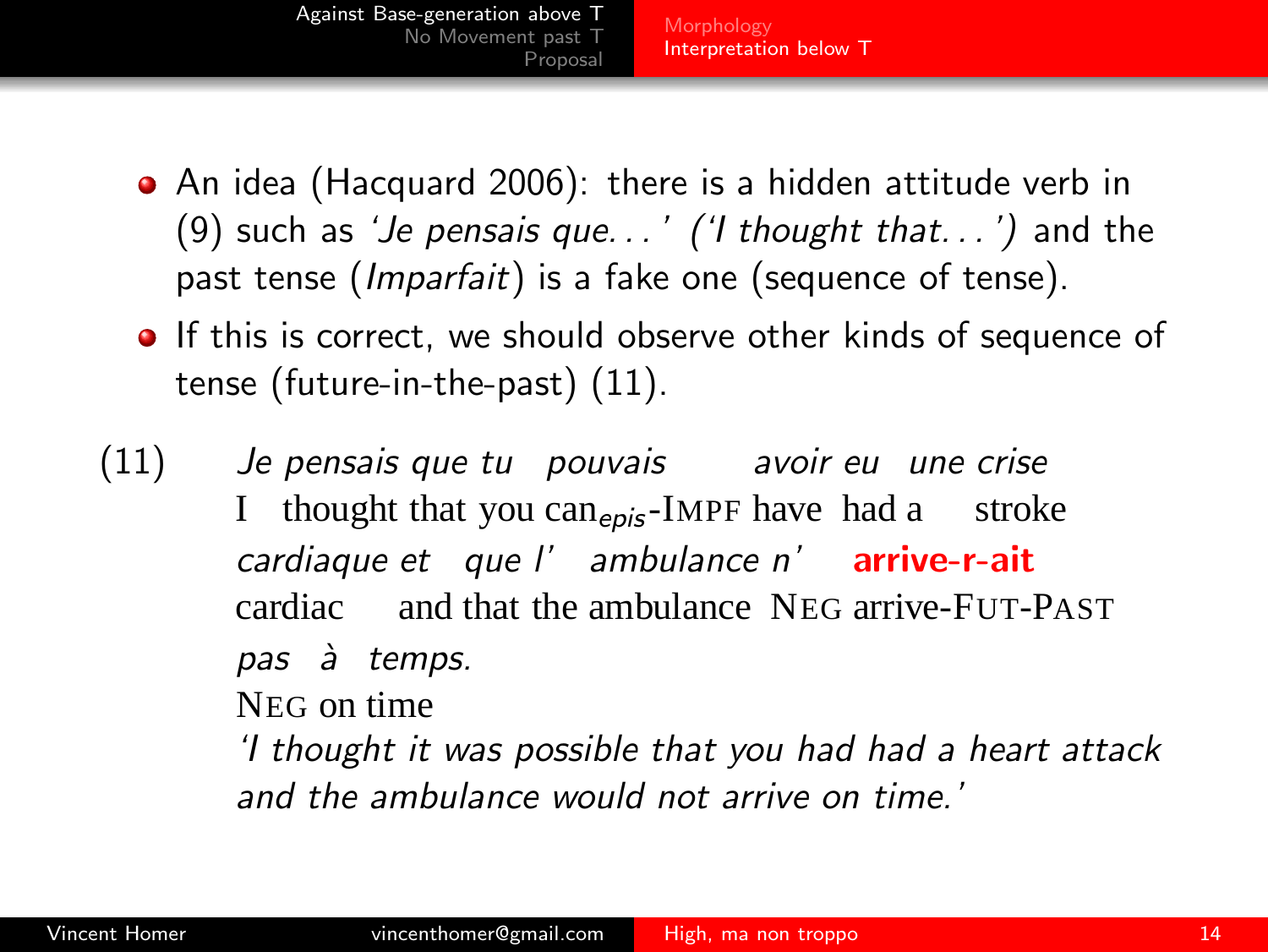- <span id="page-14-0"></span>• But future-in-the-past is impossible in this context [\(12\).](#page-14-0)
- (12) #*Tu pouvais*epis *tr`es bien avoir eu une crise cardiaque,* You can-IMPF very well have had a stroke cardiac, *et l' ambulance n'* arrive-r-ait *pas `a temps.* and the ambulance NEG arrive-FUT-PAST NEG on time *'It was very possible that you had had a heart attack and the ambulance would not arrive on time.'*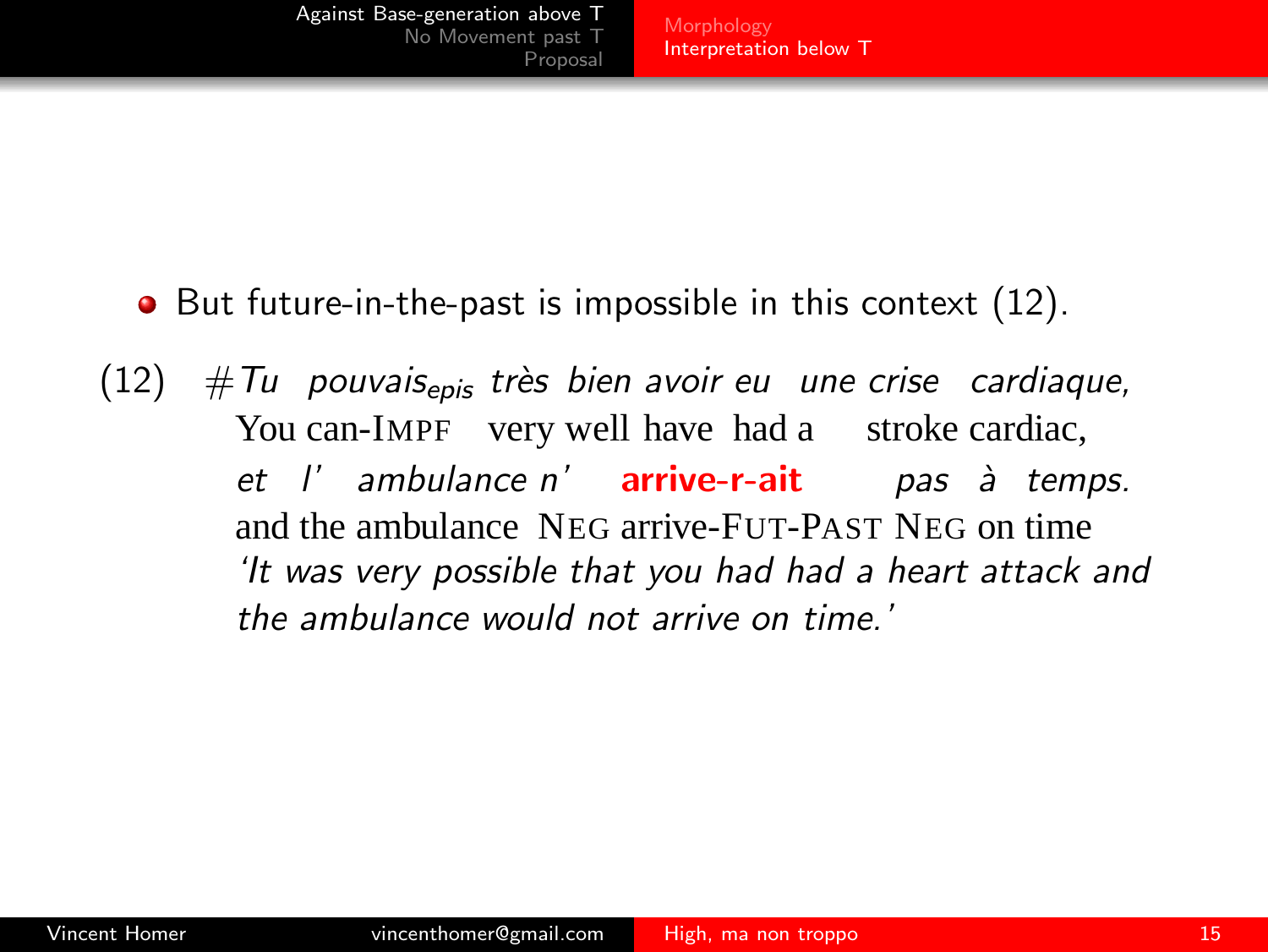[Against Base-generation above T](#page-6-0) [No Movement past T](#page-19-0) [Proposal](#page-41-0) [Morphology](#page-7-0) [Interpretation below T](#page-10-0)

- Sentence [\(9\)](#page-11-0) doesn't contain a silent adjunct *'according to me at the time',* which should rescue [\(13\)](#page-15-0) in the context, contrary to fact.
- <span id="page-15-0"></span> $(13)$  (Same context as  $(9)$ .) #*Je t' assure que selon moi `a l' ´epoque tu* I you assure that according-to me at the time you *avais eu une crise cardiaque.* had had a stroke cardiac *'I assure you that you had had a heart attack.'*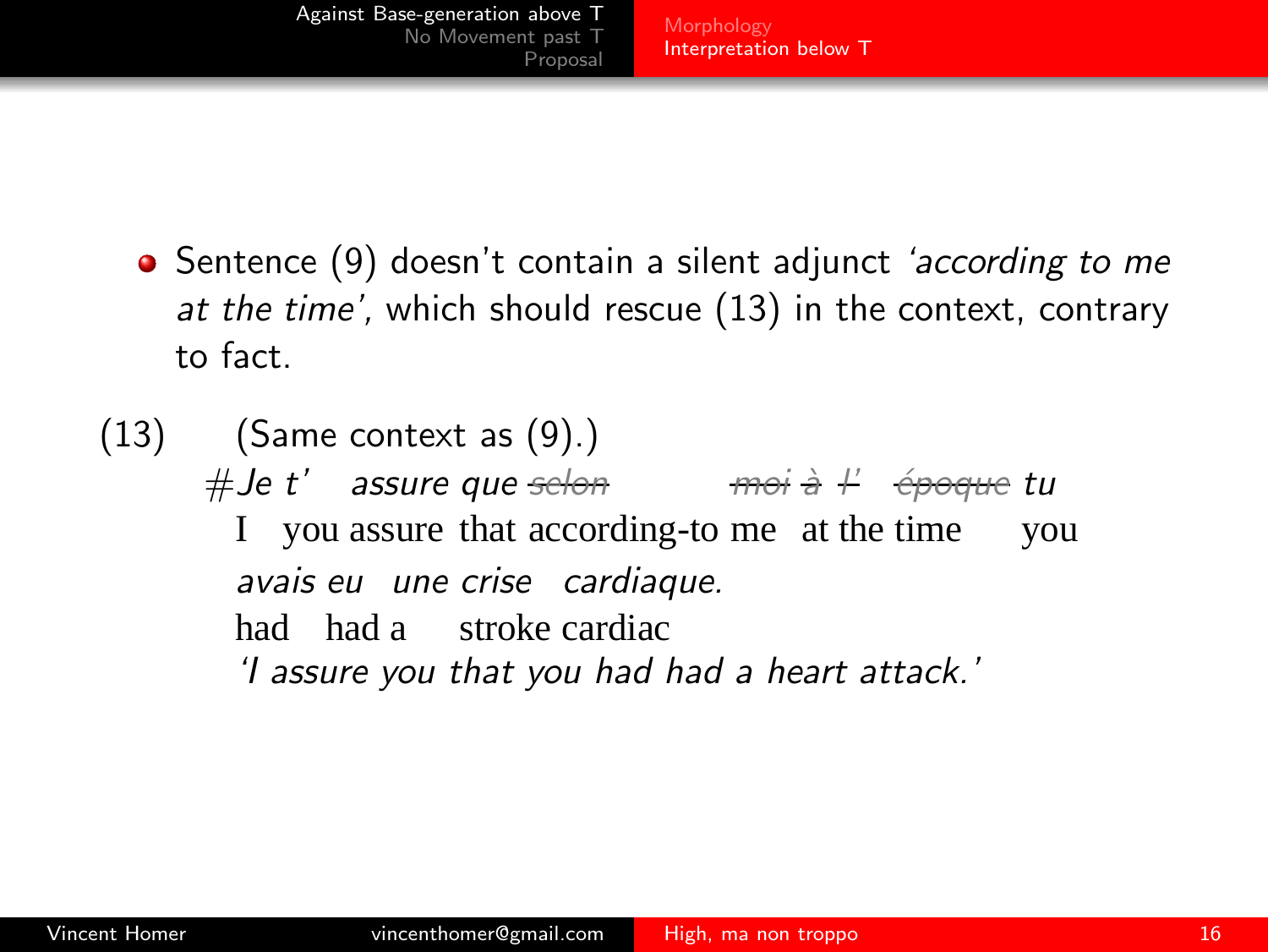[Morphology](#page-7-0) [Interpretation below T](#page-10-0)

- The time of modal evaluation can be bound by matrix Tense, and is not contextually determined.
- (14) (I'm talking about my childhood: when I was a child, I thought that it was possible that you die in 2000.)  $\# \mathsf{T}$ u peux<sub>epis</sub> très bien être déjà You can-PRES very well be already dead *mort. 'You might very well be already dead.'*
	- Conclusion: epistemic modals are sometimes interpreted in a position below Tense, so they cannot be generated above it.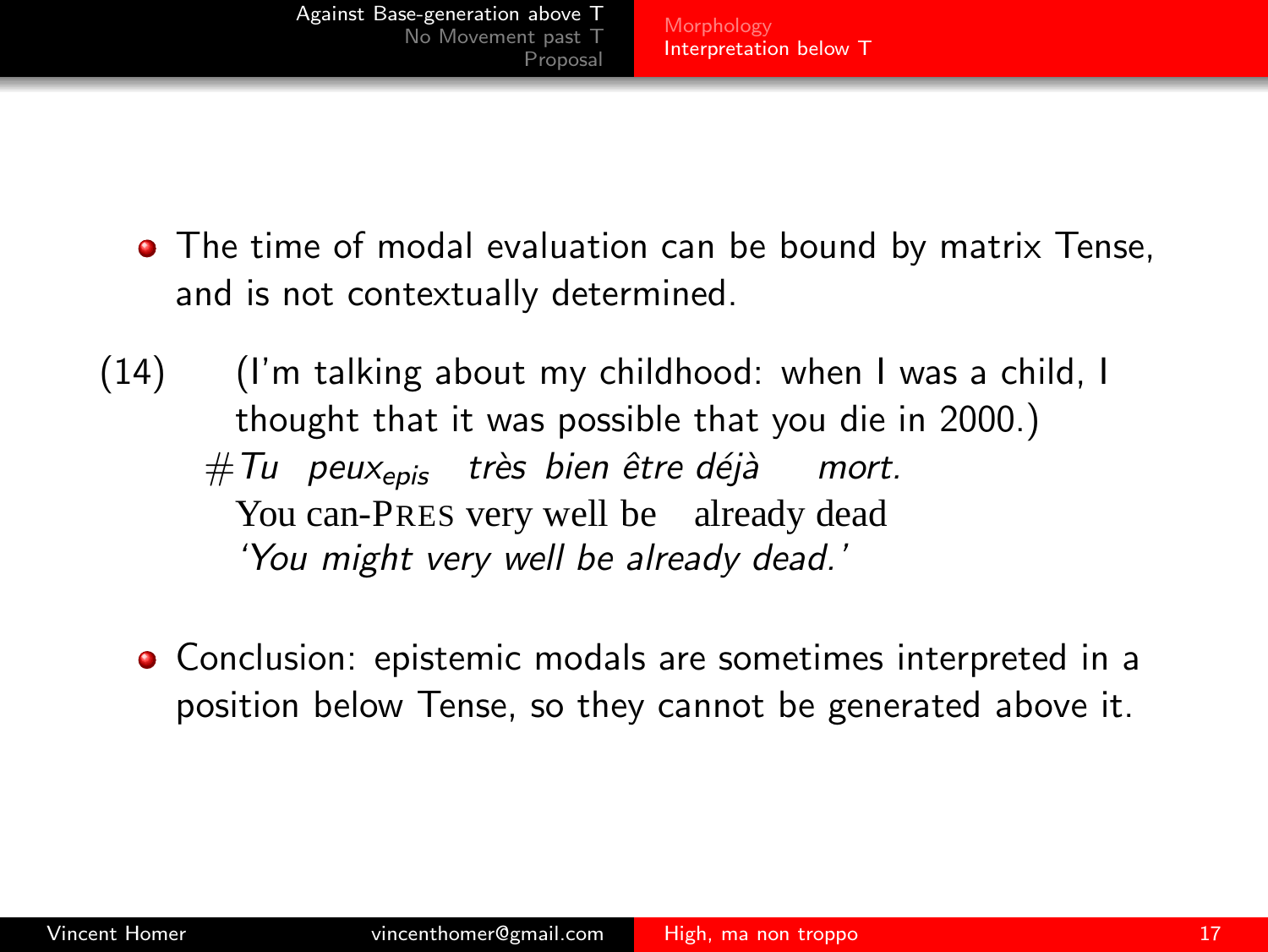# No Base-generation above T: Interpretation below T

- There is an epistemic modal in French whose evaluation time is obligatorily fixed by matrix T, namely *se pouvoir.*
- $(15)$ It REFL can-IMPF that she be-SUBJ pregnant, but *se pouvait*epis *qu' elle soit enceinte, #mais je* I *n' avais aucun doute qu' elle ne l' ´etait pas.* NEG had no doubt that she NEG it was NEG *'It was possible that she was pregnant, but I had no doubt that she wasn't.'*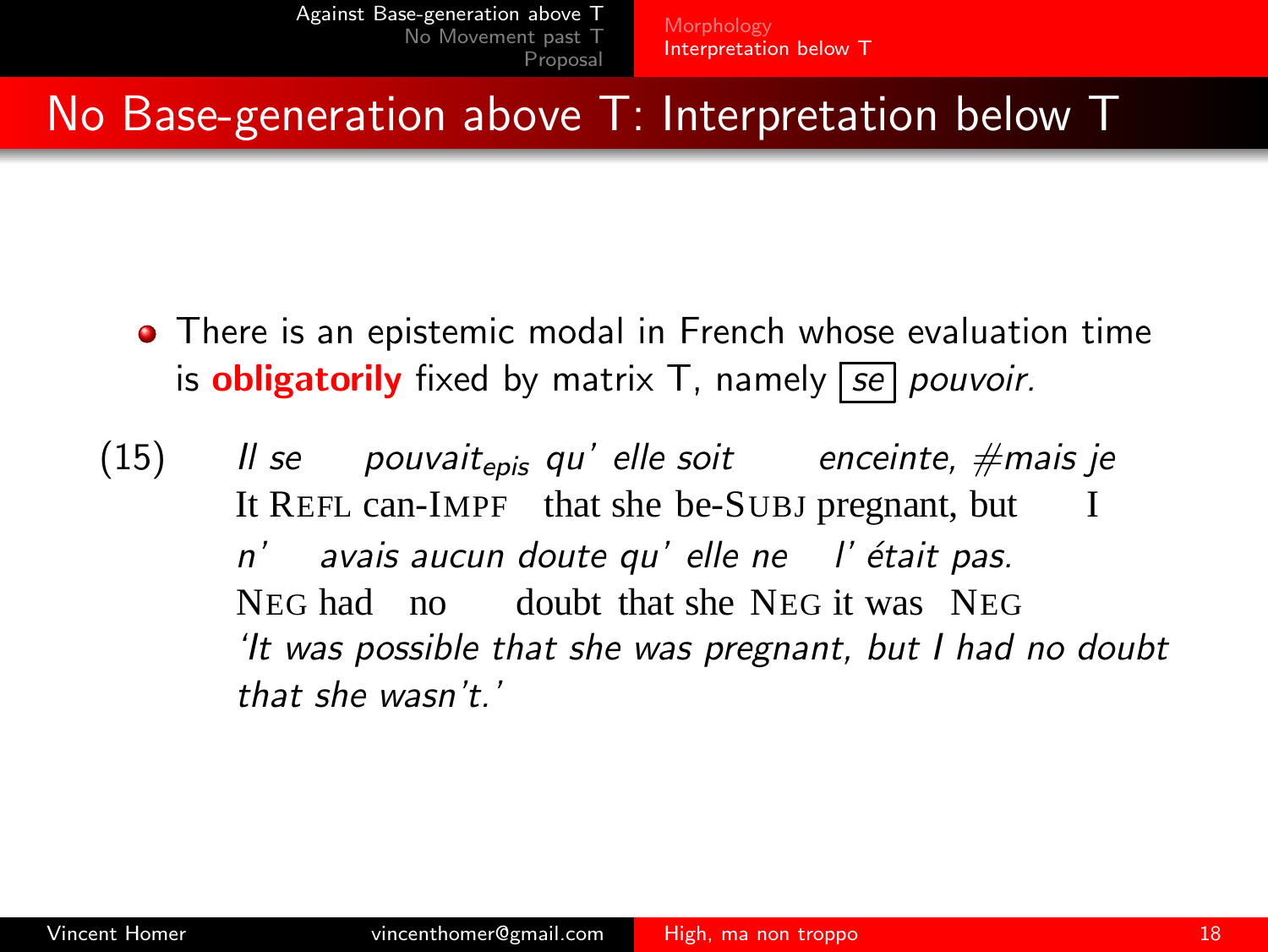# Can Epistemic Modals Be Interpreted above T?

- **•** Interim conclusion: Epistemic modals are base-generated below T.
- Now, this means, if one wants to maintain that they are (sometimes) interpreted above T, that they move at LF into this position across  $T$  (and, as far as devoir $_{e\text{pis}}$  is concerned, across a high negation).
- Let's assume this hypothesis is correct. Is the picture that we get coherent?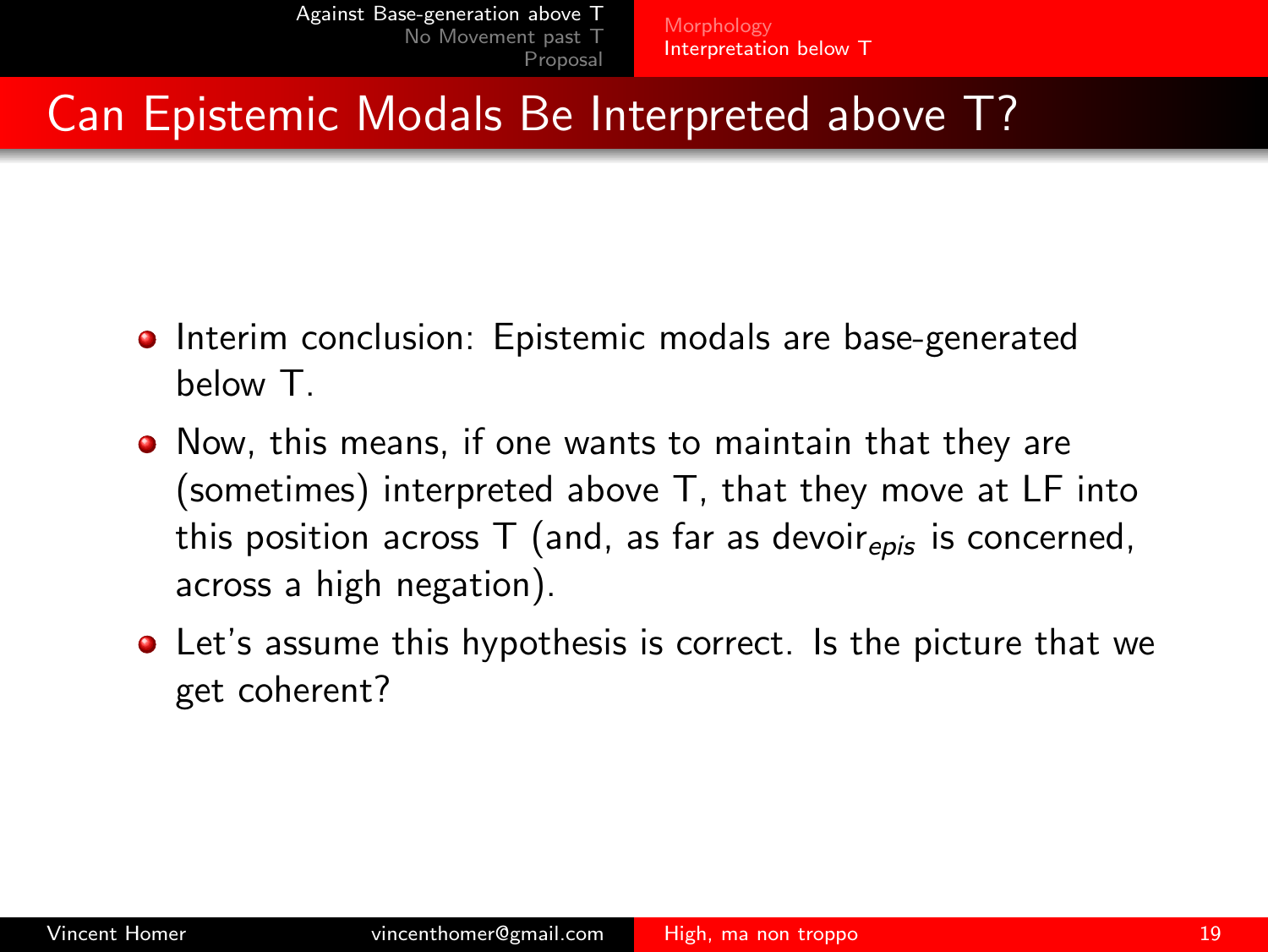## Roadmap



- i. Morphology
- <span id="page-19-0"></span>ii. Interpretation below T
- II. No Movement past T ◀

III. Proposal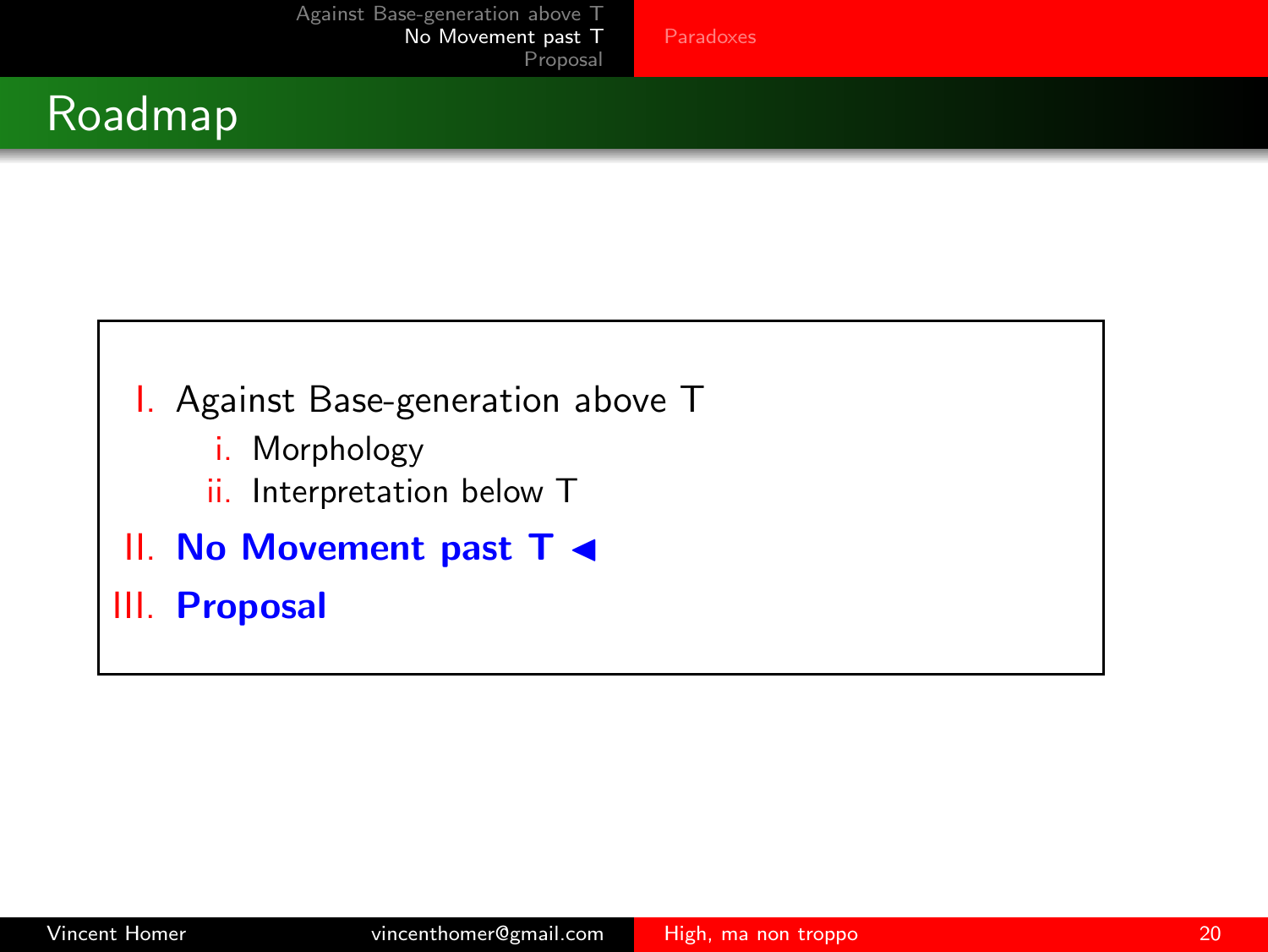## Part II: No Movement past T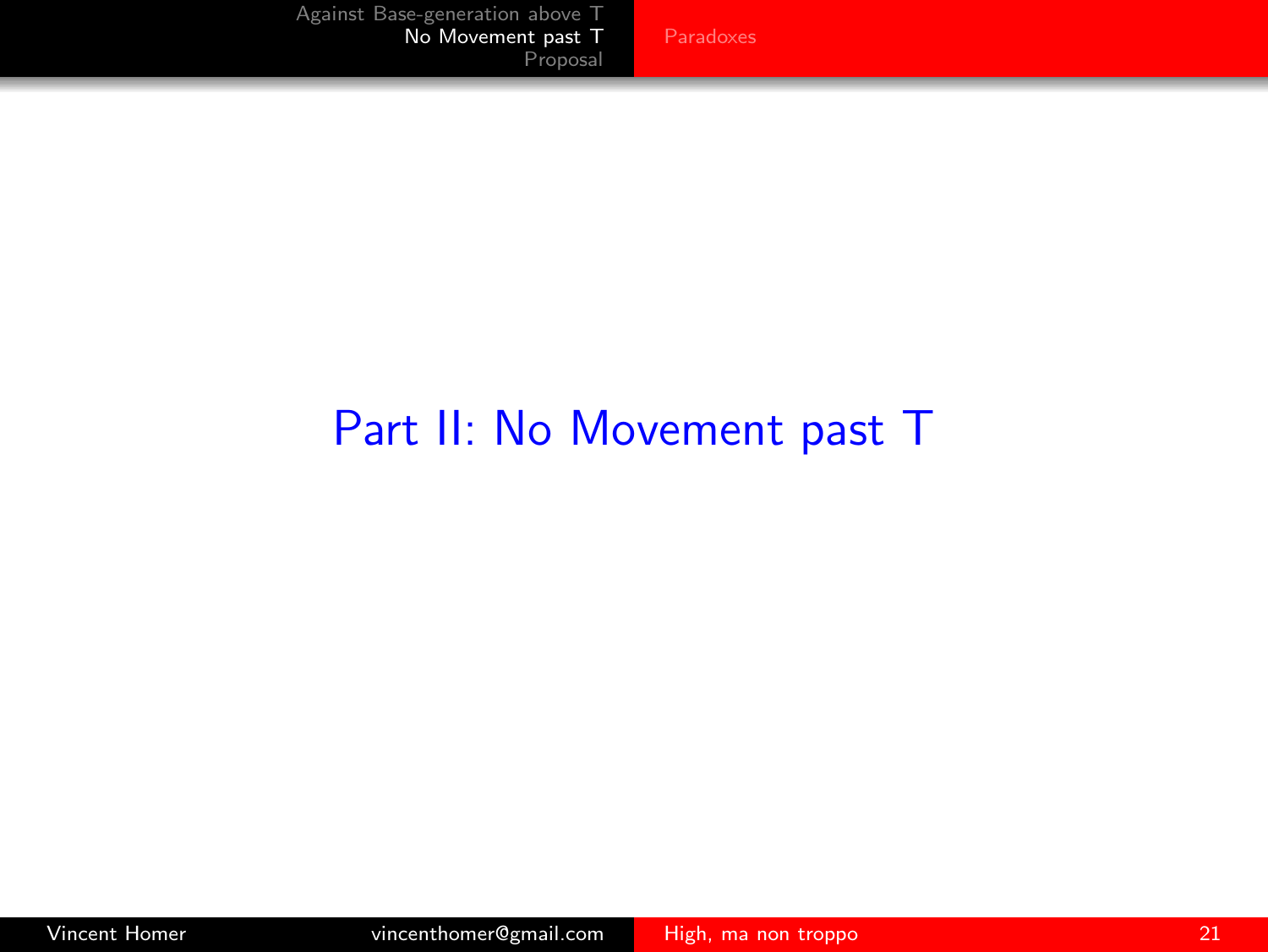- *x* > *y* means '*x* is interpreted as having scope over *y*'.
- (16) *Marc ne doit pas ˆetre le coupable.* Marc NEG must<sub>epis</sub> NEG be the culprit *'Marc must not be the culprit.'* devoir<sub>epis</sub> > NEG
- (17) *Marc ne peut*epis *pas ˆetre le coupable.* Marc NEG can-PRES NEG be the culprit *'Marc can't be the culprit.'* NEG > pouvoir<sub>epis</sub>
- (18) *Marc pouvait/devait*epis *ˆetre fatigu´e.* Marc can/must-IMPF be tired 'Marc might/must have been tired.' Modal<sub>epis</sub> > T

<span id="page-21-0"></span>Caveat: I'm going to say that this scope  $i$ s not syntactic.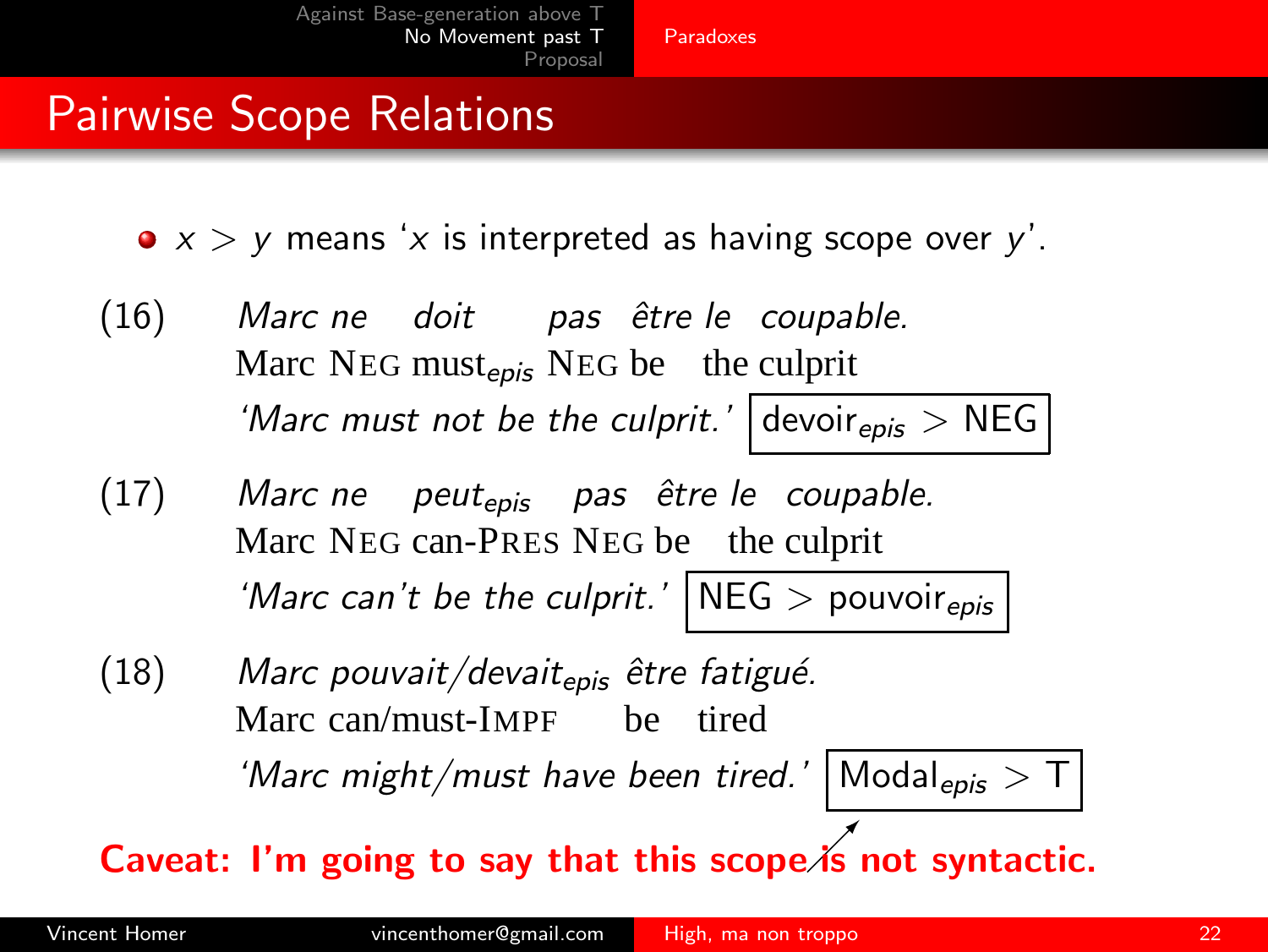- (19) Marc pouvait/devait<sub>deon</sub> fumer. Marc can/must-IMPF smoke *'Marc was allowed/had to smoke.'* Not: *'Marc is allowed/required to have smoked.'*  $T >$  pouvoir/devoir $_{deon}$
- <span id="page-22-0"></span>(20) *Marc ne doit*deon *pas parler `a L´ea.* Marc NEG must-PRES NEG talk to Léa 'Marc mustn't talk to Léa.'  $\vert$  devoir<sub>deon</sub> > NEG Or: *'M. doesn't have to talk to L.'* NEG  $>$  devoir<sub>deon</sub>
- (21) *Marc ne* Marc NEG can-PRES NEG talk to Léa *peut*deon *pas parler `a L´ea.* 'Marc can't talk to Léa.'  $NEG > \text{pouvoir}_{\text{deon}}$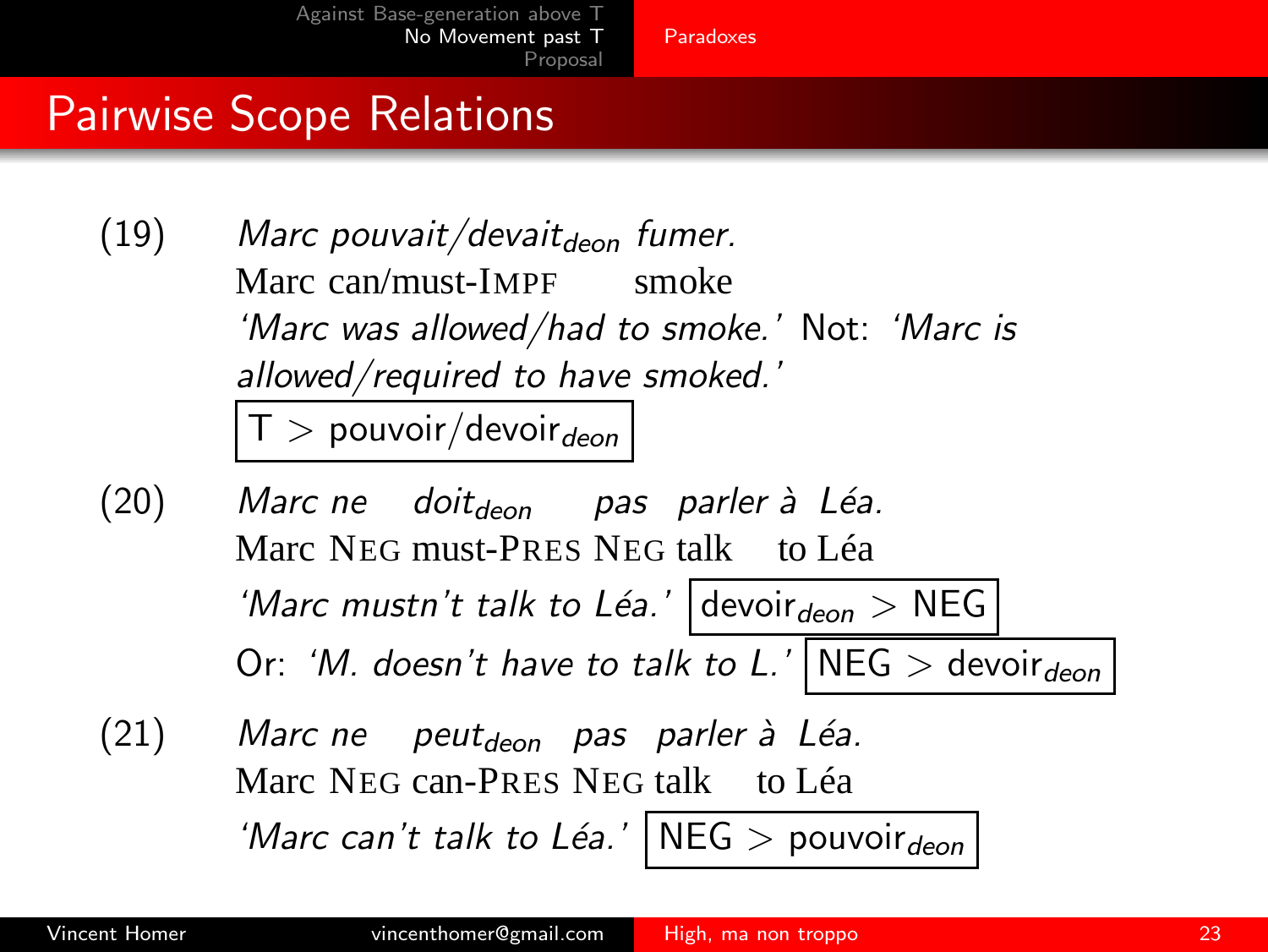• Let's put these ordered pairs together.

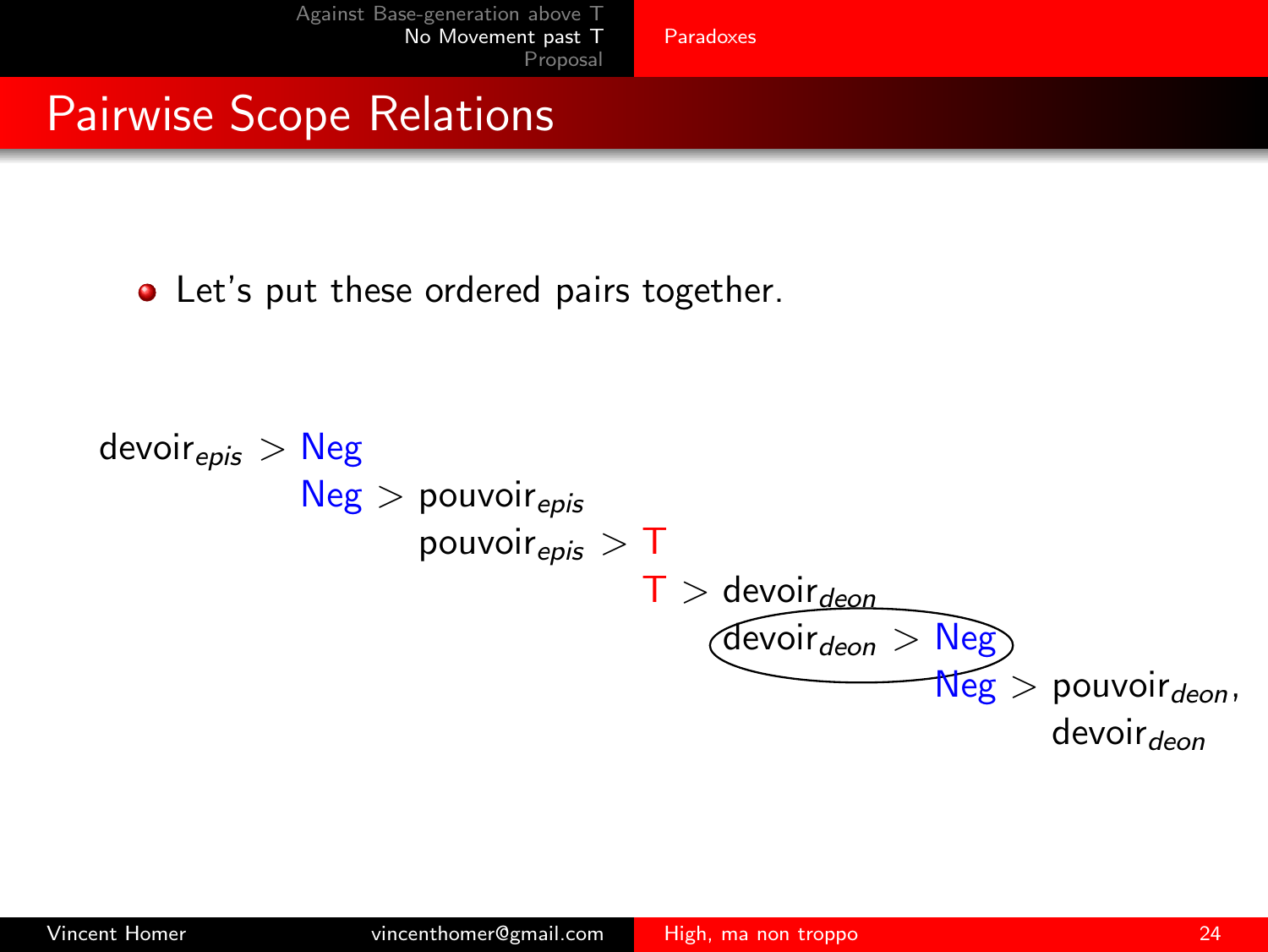Taking stock:

- $\bullet$  Devoir<sub>deon</sub> can take scope below negation, and above it (which is crucial).
- $\bullet$  Devoir $_{deon}$  is always interpreted below Tense.
- **If epistemic modals can be interpreted above T and if** syntactic scope is transitive, we need two negations, one above and one below T, which have the same realization, i.e. *ne*. . . T. . . *pas.*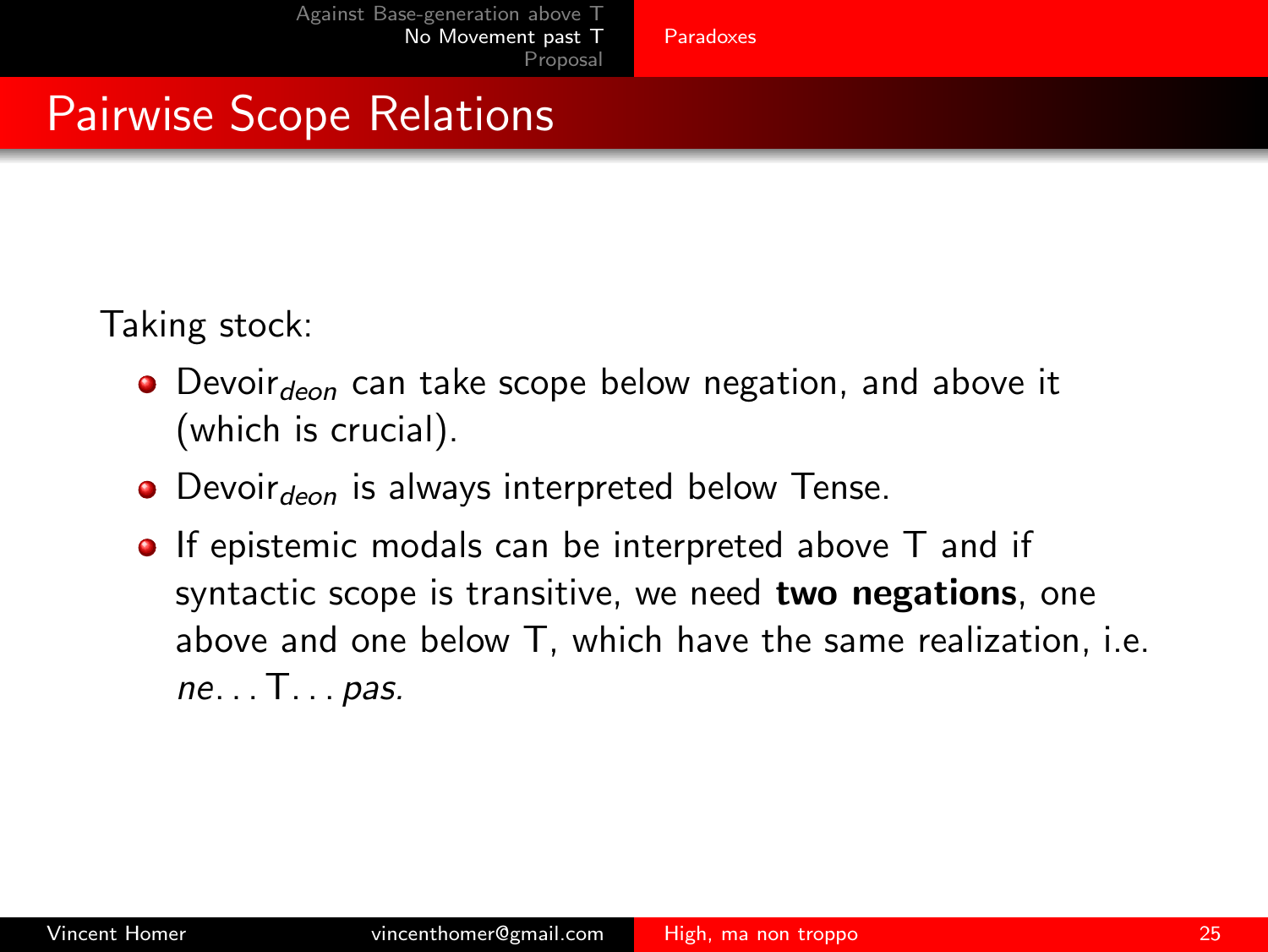- [Against Base-generation above T](#page-6-0) [No Movement past T](#page-19-0) [Proposal](#page-41-0) [Paradoxes](#page-21-0)
- Ouestion: is the wide scope of epistemic modals **syntactic?**
- When devoir $_{deon}$  is interpreted above Neg, it takes syntactic **scope** over Neg (see Appendix).
- (22) (Context: the rules of this card game state that in order to end the game. . . ) *Un joueur ne doit*deon *plus avoir de cartes.* A player NEG must anymore have of cards *'Some player must not have any cards left.'*

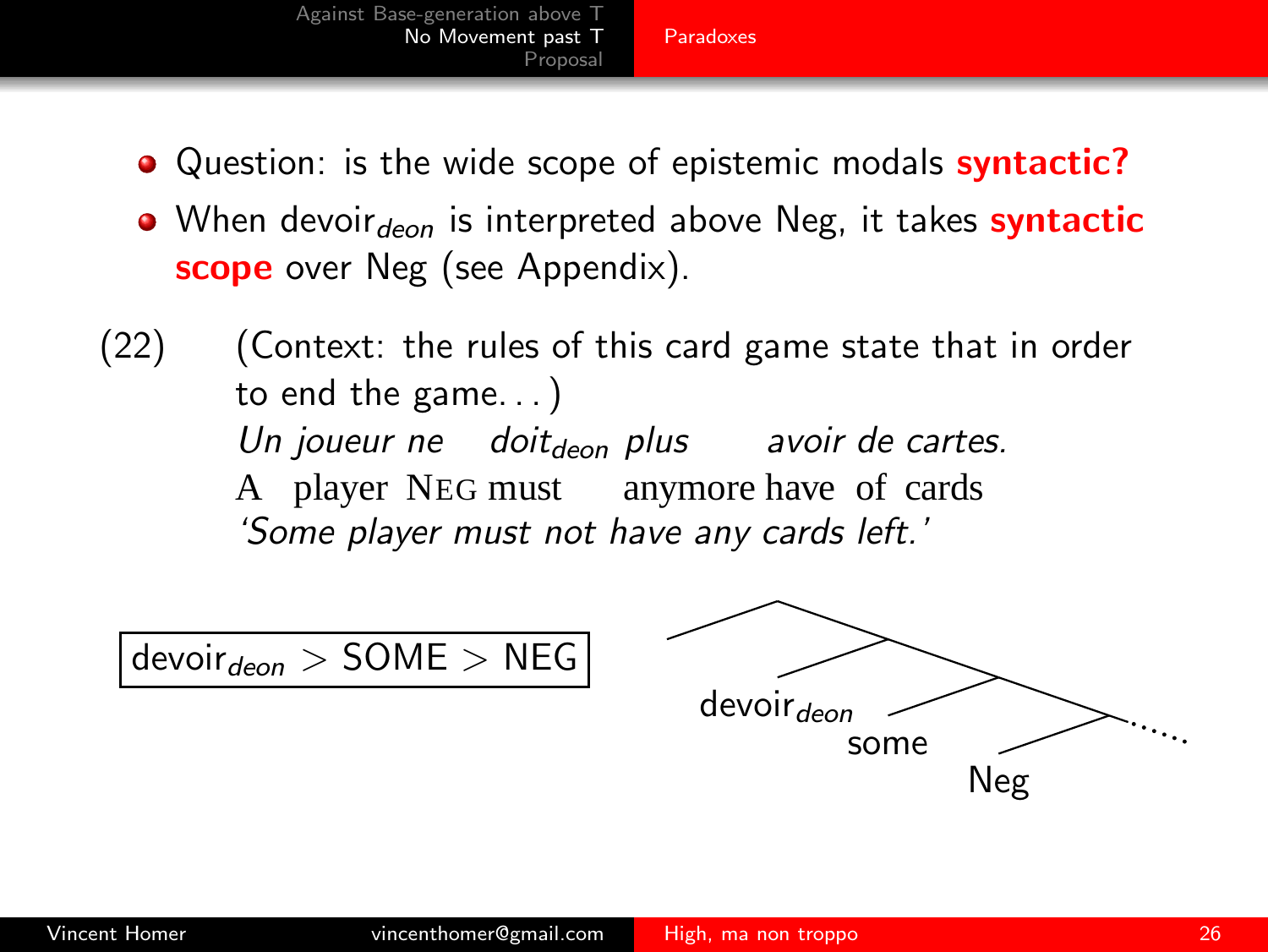

• So we have:

(23) Marc ne doit $_{deon}$  pas parler à Léa. (Marc mustn't talk to  $Léa.$ )

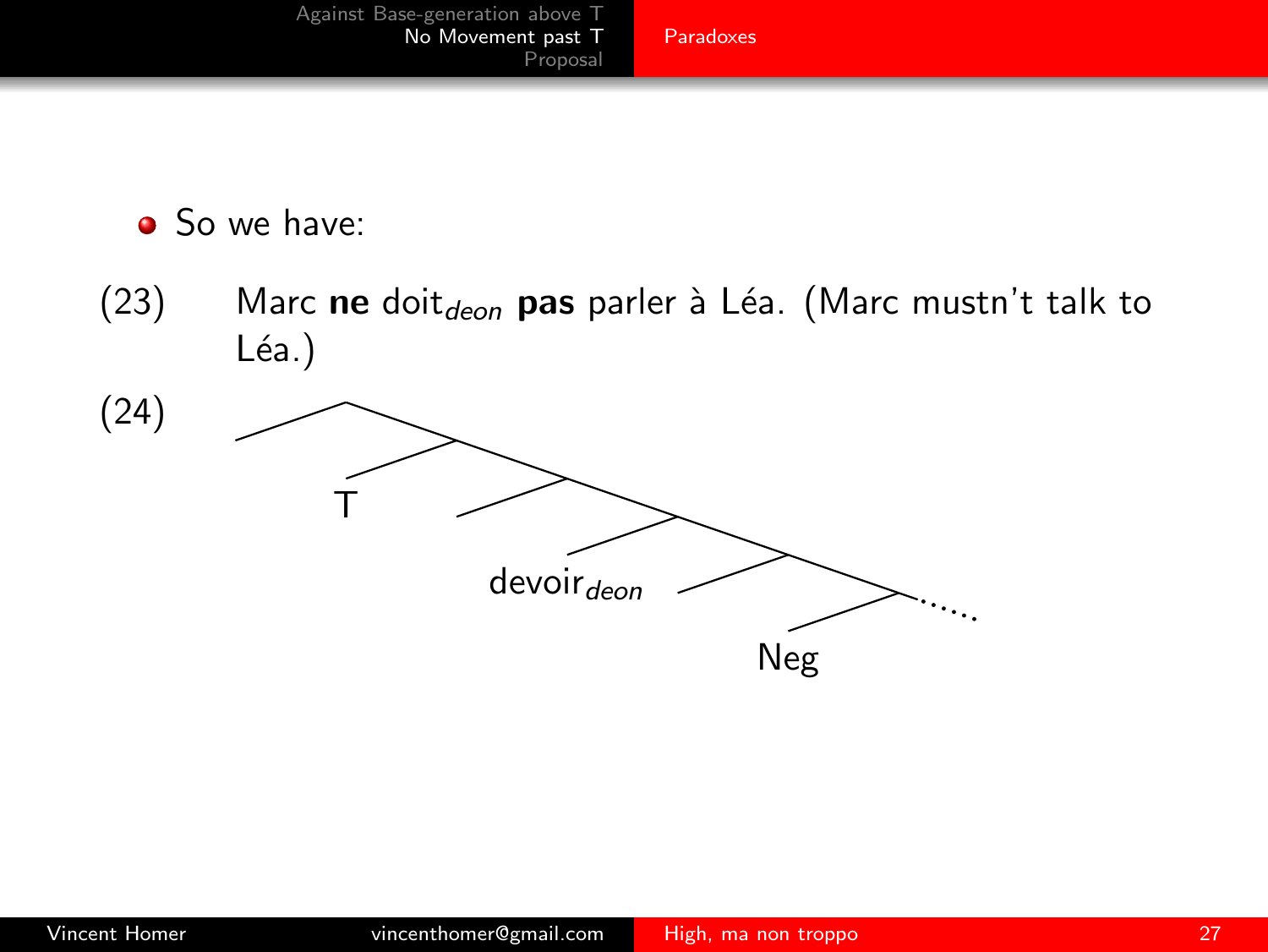#### • Remember the scope relations:

```
devoir<sub>epis</sub> > NegNeg > pouvoir_{epis}pouvoir_{epis} > T
                              T > devoir_{deon}devoir_{deon} > Neg
                                                     Neg > pouvoir_{deon},
                                                               devoir<sub>den</sub>
```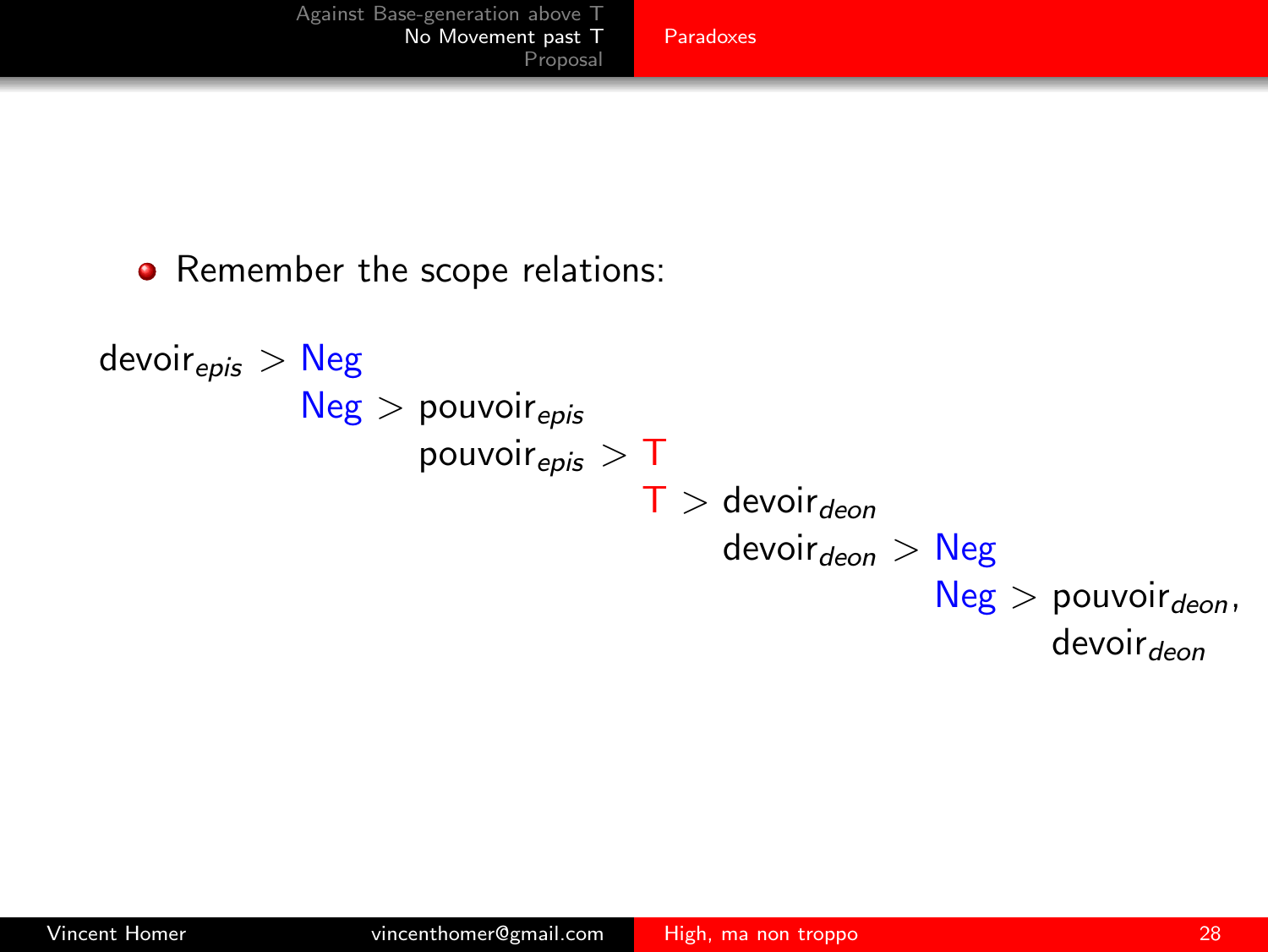



 $(27)$  Marc ne peut<sub>epis</sub> pas être le coupable. (Marc can't be the culprit.)

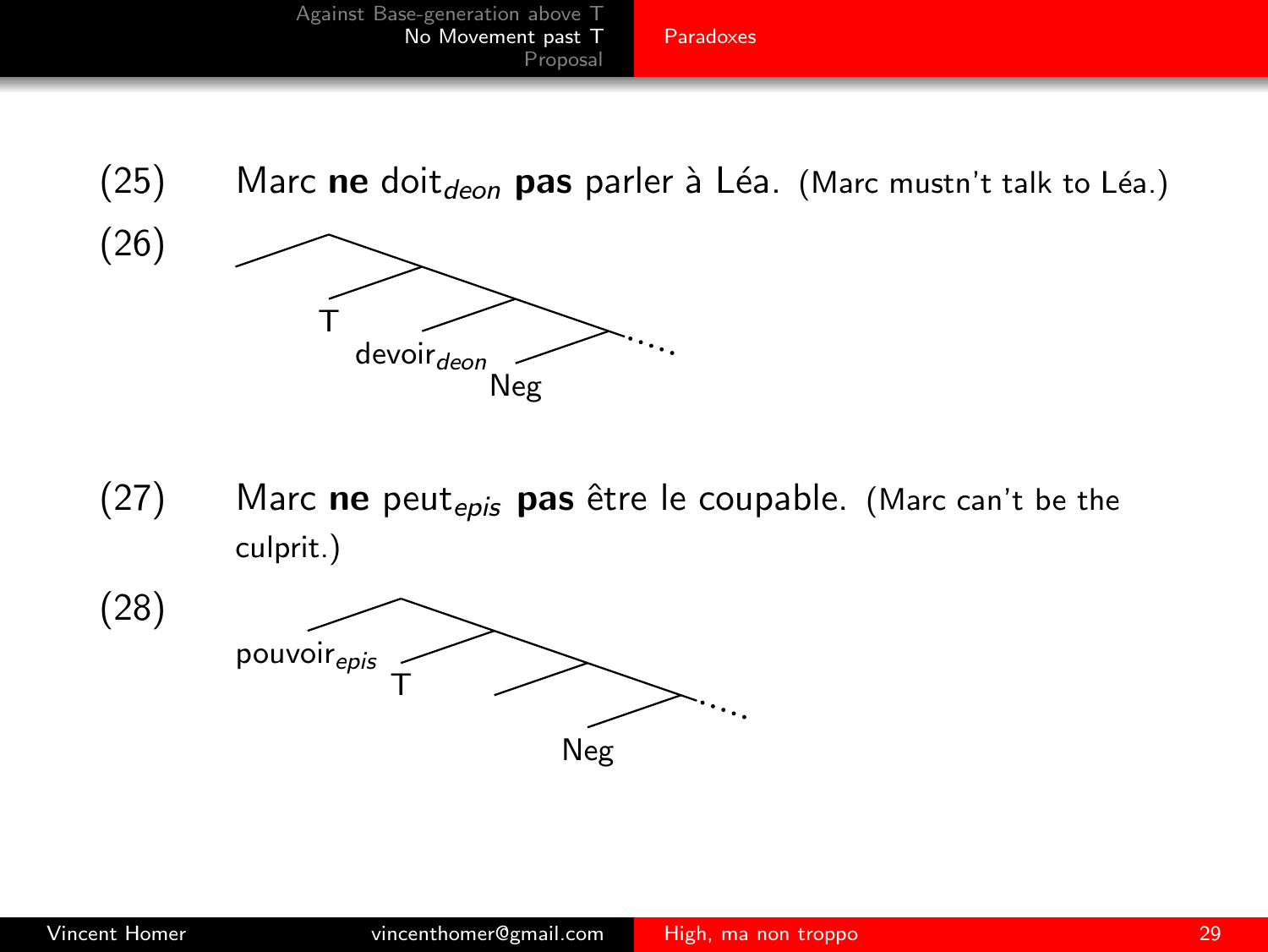- **•** The negative marker *ne* can be linearized before devoirdeon (*'Marc ne doit pas...'*, [\(20\)\)](#page-22-0), even when devoir $_{deon}$  takes syntactic scope over negation.
- $\bullet$  **Prediction:** pouvoir<sub>epis</sub> can take syntactic scope over negation even when it is linearized after the negative marker *ne*.
- This prediction is not borne out. Problem  $#1$
- (29) *Marc ne* Marc NEG can-PRES NEG be the culprit *peut*epis *pas ˆetre le coupable. 'Marc can't be the culprit.'* Not: *'It is possible that Marc is not the culprit.'*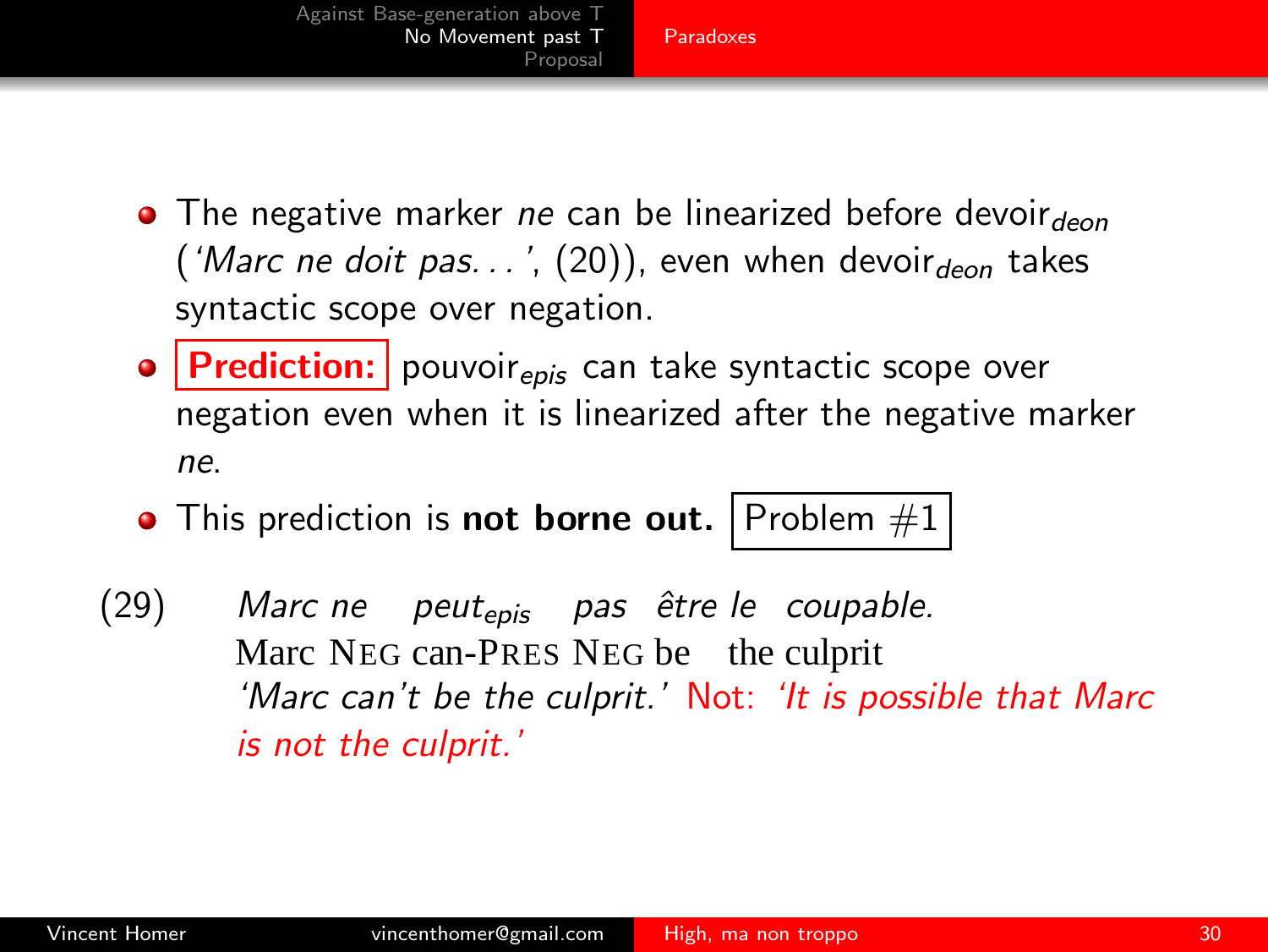# Another Option

- The wide scope of devoir $_{deon}$  w.r.t. negation can be due to base-generation or to movement.
- Novel observation: Must $_{den}$  is a PPI (sensitive to antiadditive environments) (see Appendix).
- Just like *some,* it can be 'rescued' (Szabolcsi 2004).
- $(30)$  a. John didn't call **someone.** \*NOT > SOME
	- b. John doesn't always call someone.  $NOT > ALWAYS > SOME$
- (31) a. Fun **mustn't** be expensive. \*NOT > MUST $_{den}$ 
	- b. Fun **mustn't always** be expensive.  $NOT > ALWAYS > MUST_{deop}$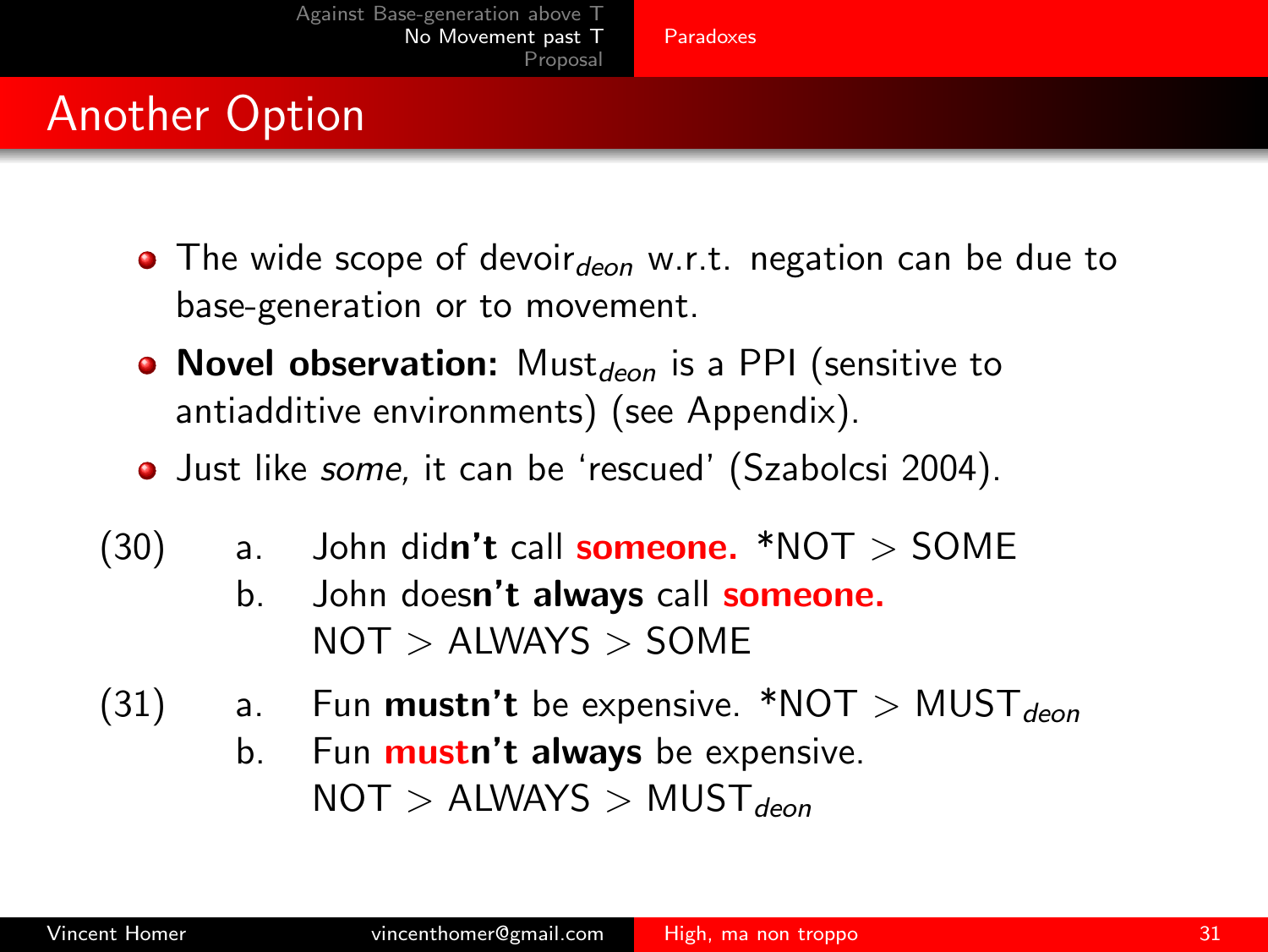- $(32)$  a. John didn't show every boy something.  $NOT > EVERY > SOME$ 
	- b. Everything mustn't be expensive to be worthwhile.  $NOT > EVERY > MUST_{deon}$
- (33) a. A student doesn't necessarily have something interesting to say. NOT > NECESSARILY > SOME
	- b. A student's mistakes and wrong acts **must not** necessarily be hurled on the shoulders of his teachers.  $NOT > NECESSARILY > MUST_{deon}$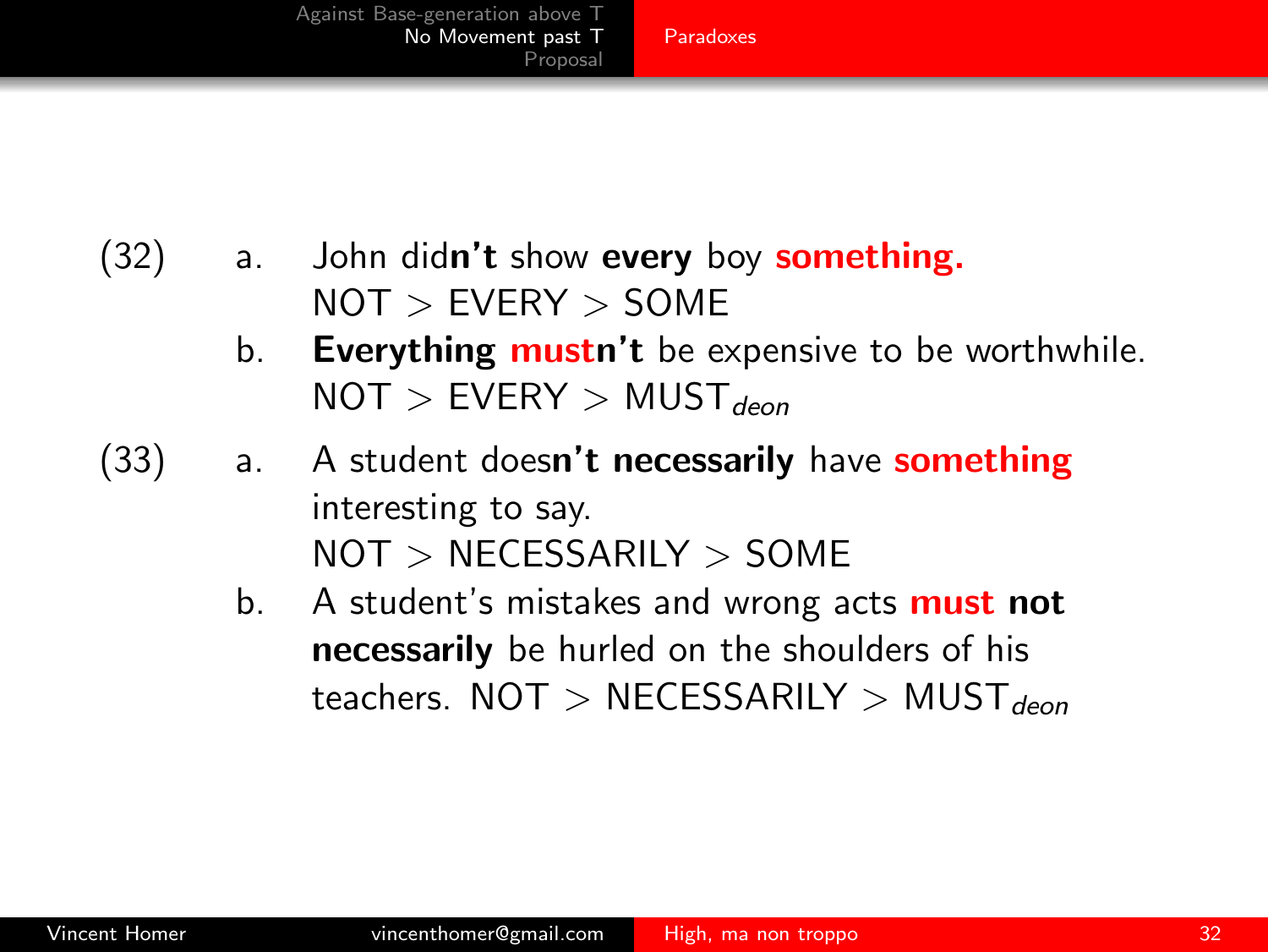### (34) I'm not sure John hasn't seen something.  $NOT > NOT > SOME$

(35) (Speaking about a five-year-old boy, whose parents are very demanding.)

> —This poor kid does so many chores: he must empty the dishwasher, feed the dog, clean his bedroom, make his  $\mathsf{h}\mathsf{e}\mathsf{d}$

> —Yes, you're right, and I'm **not** sure he **mustn't** rake the leaves too.

 $NOT > NOT > MUST_{deop}$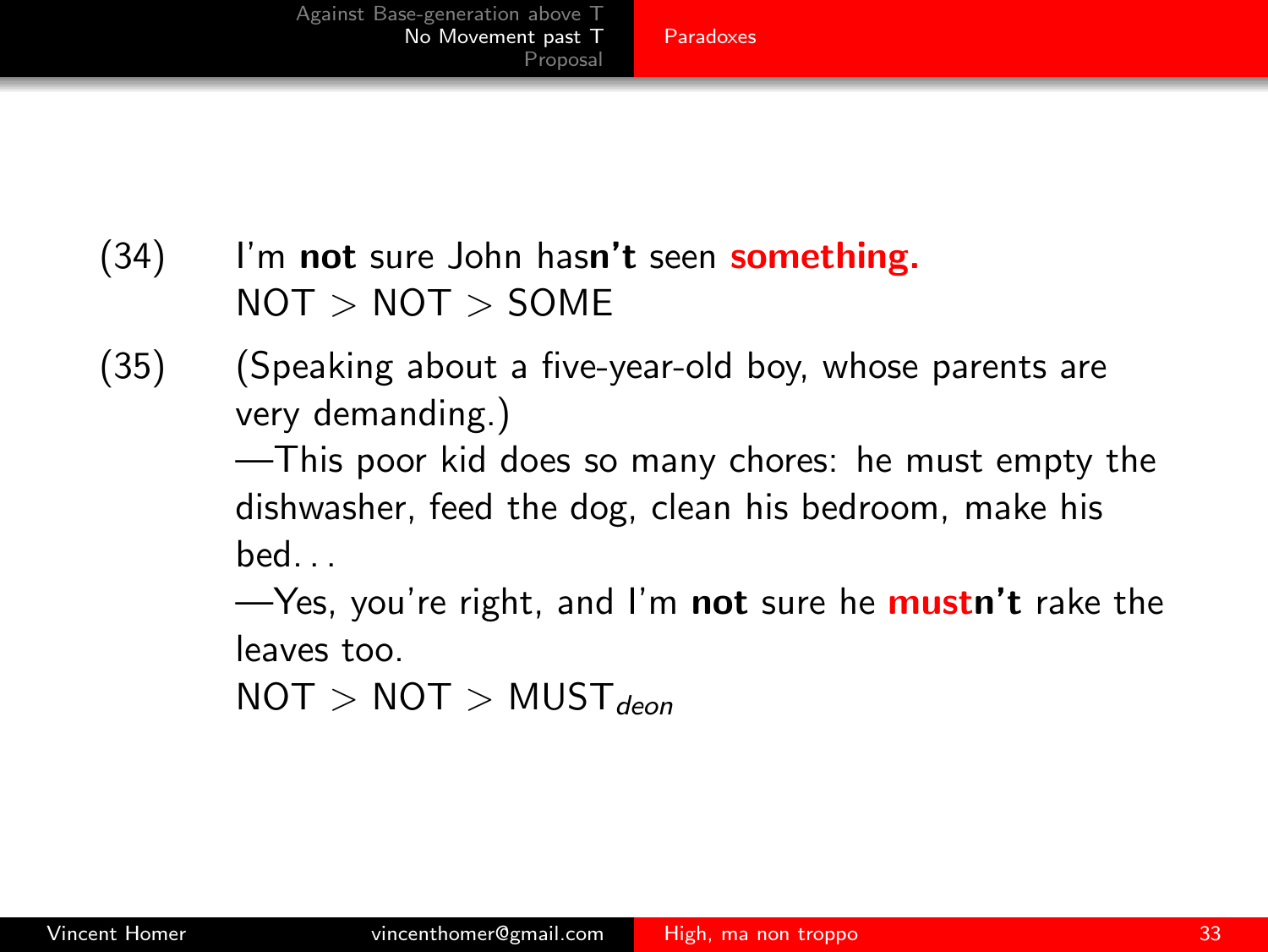[Paradoxes](#page-21-0)

 $(36)$  a. There isn't anyone who didn't do **something** to help.  $NOT > NOT > SOME$ 

> b. *(Context: Suppose that second year students have to turn in their theses by the end of the quarter, except for John, who was sick for six weeks, and is therefore allowed to be a little late. This is important, he is allowed to but need not turn in his thesis late.)* The chair: There isn't any student who must not finish their thesis by the end of the quarter. Sorry, I forgot, John doesn't have to, because he has a special treatment.

 $NOT > NOT > MUST_{deop}$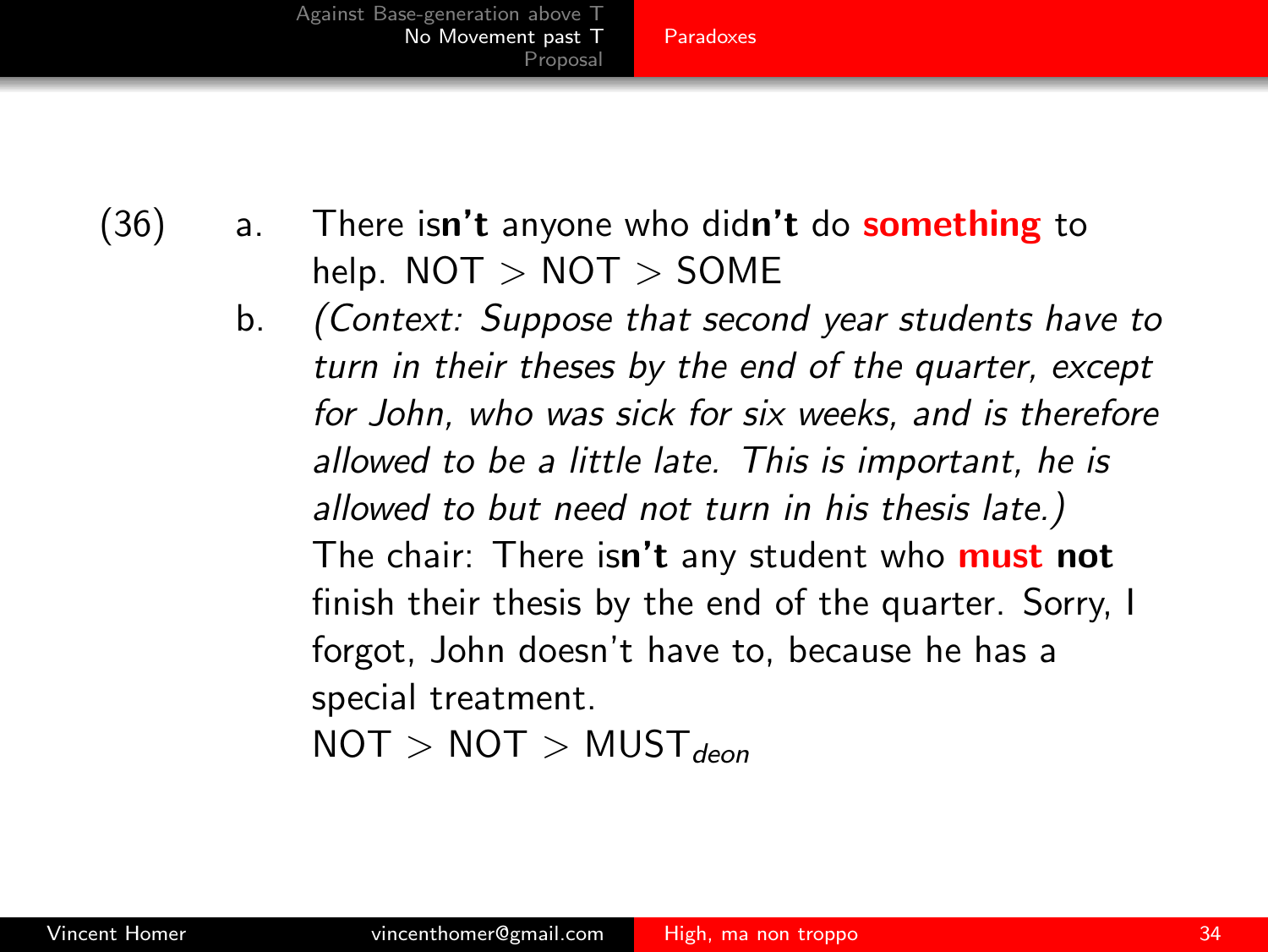<span id="page-34-0"></span>

- $\bullet$  Must<sub>deon</sub> can take scope under an extraclausal negation.
- $(37)$  a. The doctor doesn't think Peter saw **someone.**  $NOT > SOME$ 
	- b. The doctor doesn't think Peter must smoke.  $NOT > MUST_{deon}$
	- There is **no cyclicity** in [\(37-b\)](#page-34-0) repeated as [\(38-a\).](#page-34-1)
- <span id="page-34-2"></span><span id="page-34-1"></span>(38) a. The doctor doesn't think Peter must smoke. [\(38-a\)](#page-34-1) cannot mean: The doctor thinks that Peter mustn't smoke.
	- b. The doctor doesn't think that Peter wants to smoke. [\(38-b\)](#page-34-2) can mean: The doctor thinks that Peter wants not to smoke.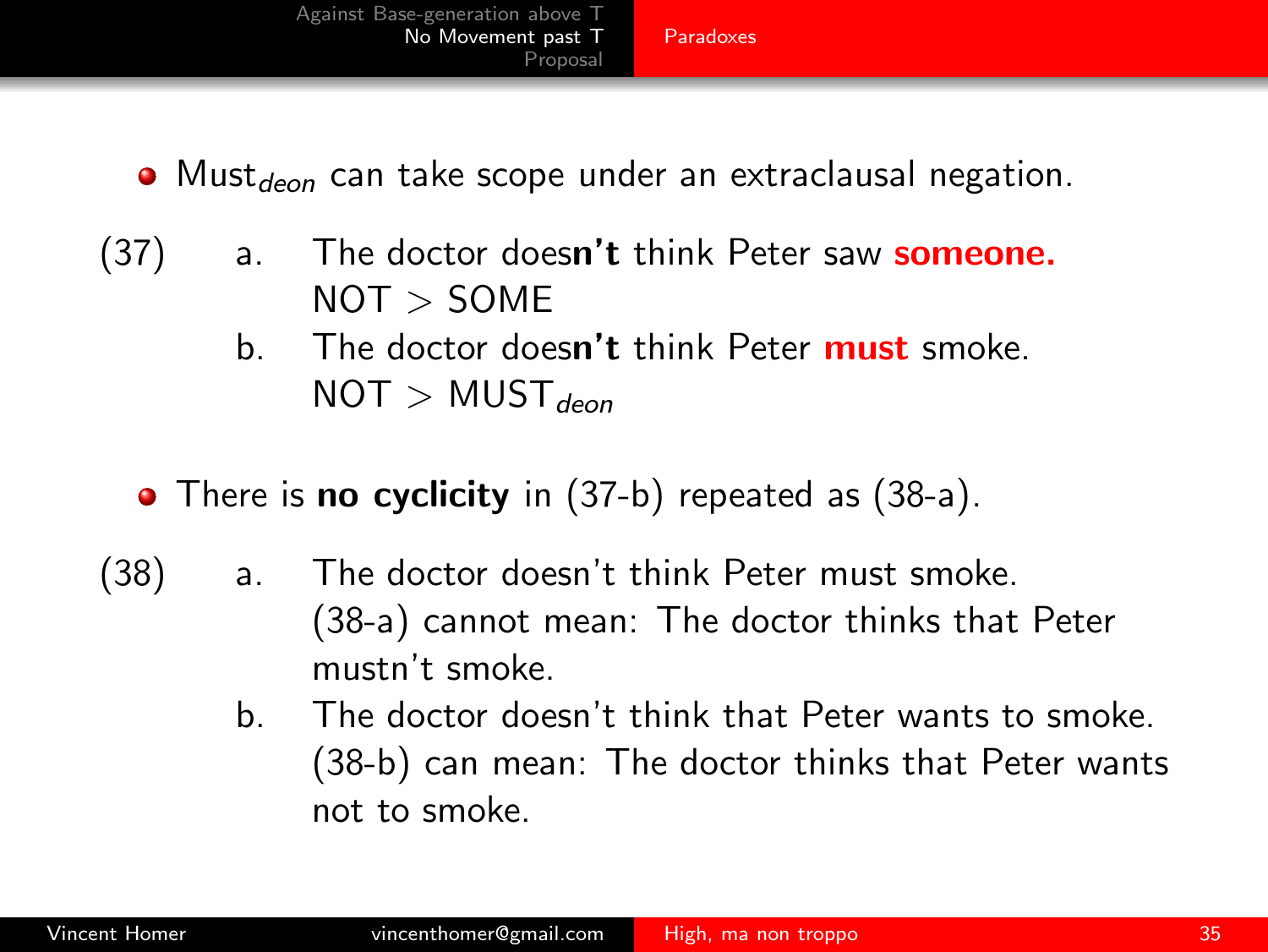

- It is thus possible that there are in fact two homophonous devoir<sub>deon</sub> (devoir<sub>deon1</sub> and devoir<sub>deon2</sub>), one of which is a PPI.
- **•** Both lexical items are base-generated below Neg, and PPI devoir $_{deon}$  (labelled devoir $_{deon1}$ ) QRs past Neg at LF.

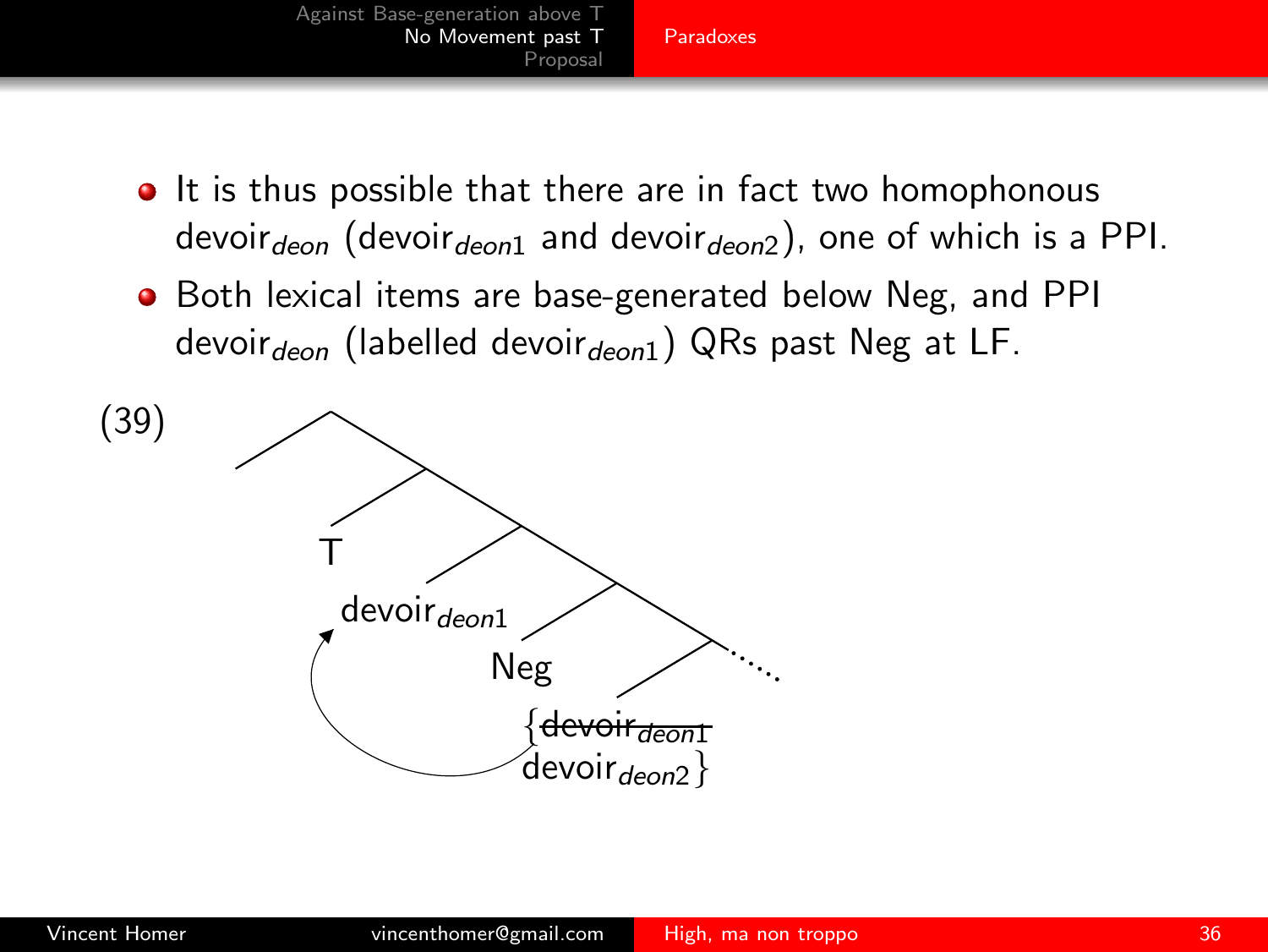## A New Problem

- The standard assumptions (epistemic modals are interpreted above T) led us to posit two negations, one above and one below T.
- $\bullet$  Pouvoir<sub>epis</sub> is supposed to (be able to) raise past T for interpretation.
- How can it skip T? Is it generally true that raised modals skip intermediate heads?
- **If French does have a PPI devoir**  $deon$ , and given that there is a high negation in the hypothetical picture, we make a prediction.
- $\bullet$  **Prediction:** devoir<sub>deon</sub> can skip and outscope T when it raises past the higher negation.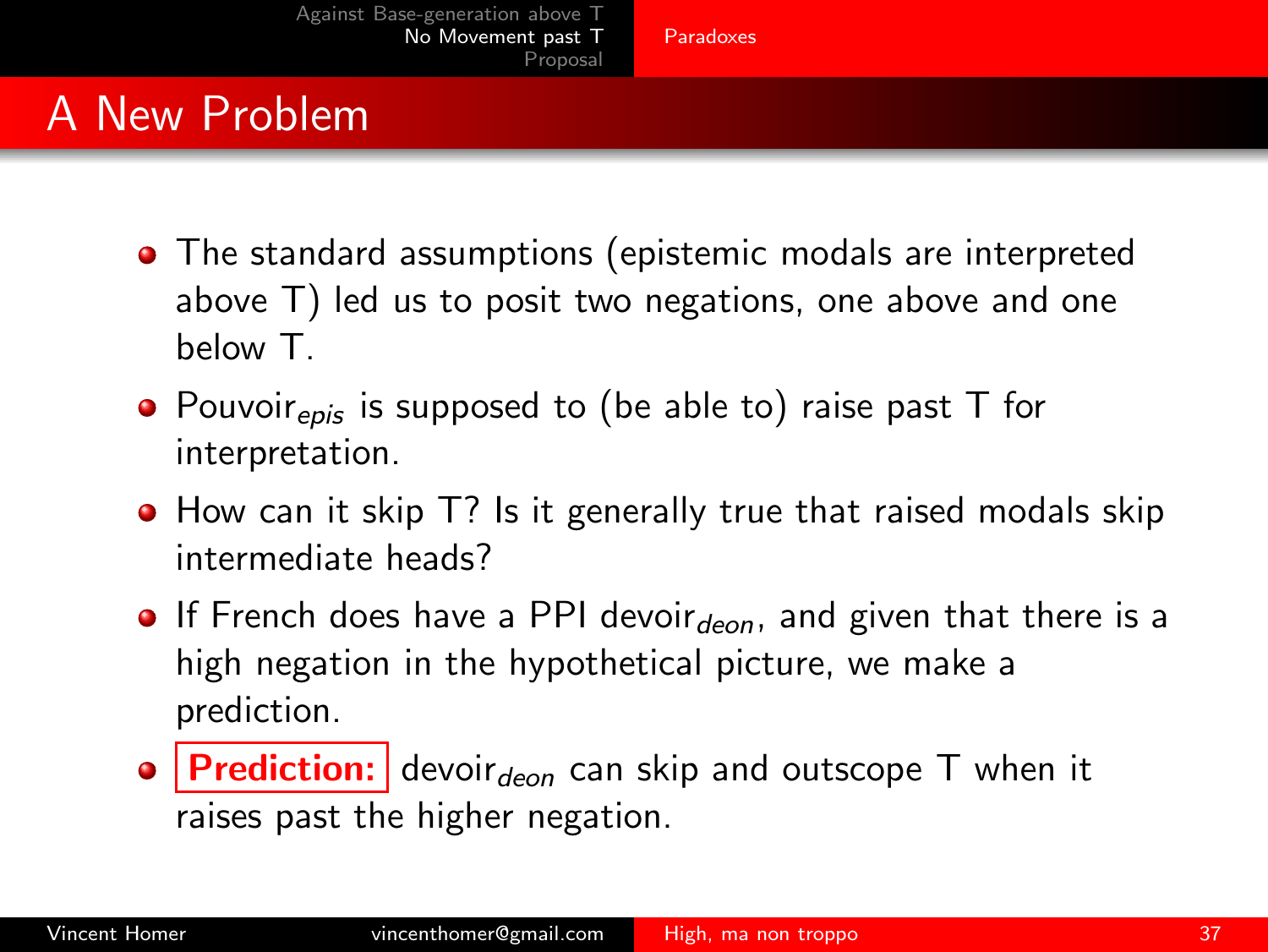

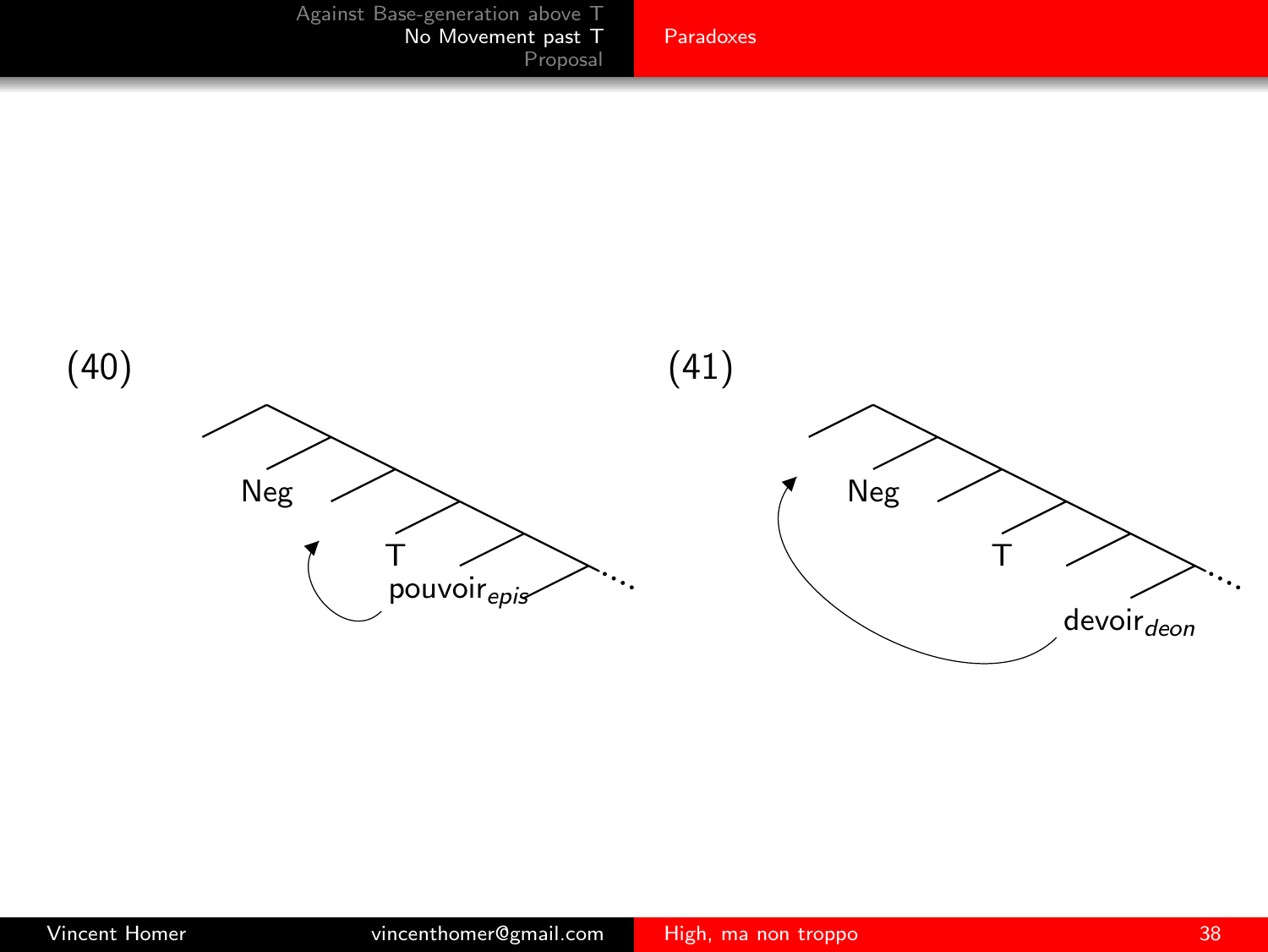[Paradoxes](#page-21-0)

 $\bullet$  This prediction is not borne out. Problem  $#2$ 

- (42) (The law has just changed in the country where I reside as a foreign student: in order to claim a tax exemption, it is no longer allowed to have lived in the country three years before the application. A friend of mine asks me why I'm upset.)
	- #*A` compter d' aujourd'hui, je ne devais*deon *plus* To count of today, I NEG must-IMPF anymore *vivre dans le pays il y a trois ans.* live in the country there-are three years *'Starting today, it is no longer allowed to have lived in the country three years ago.'*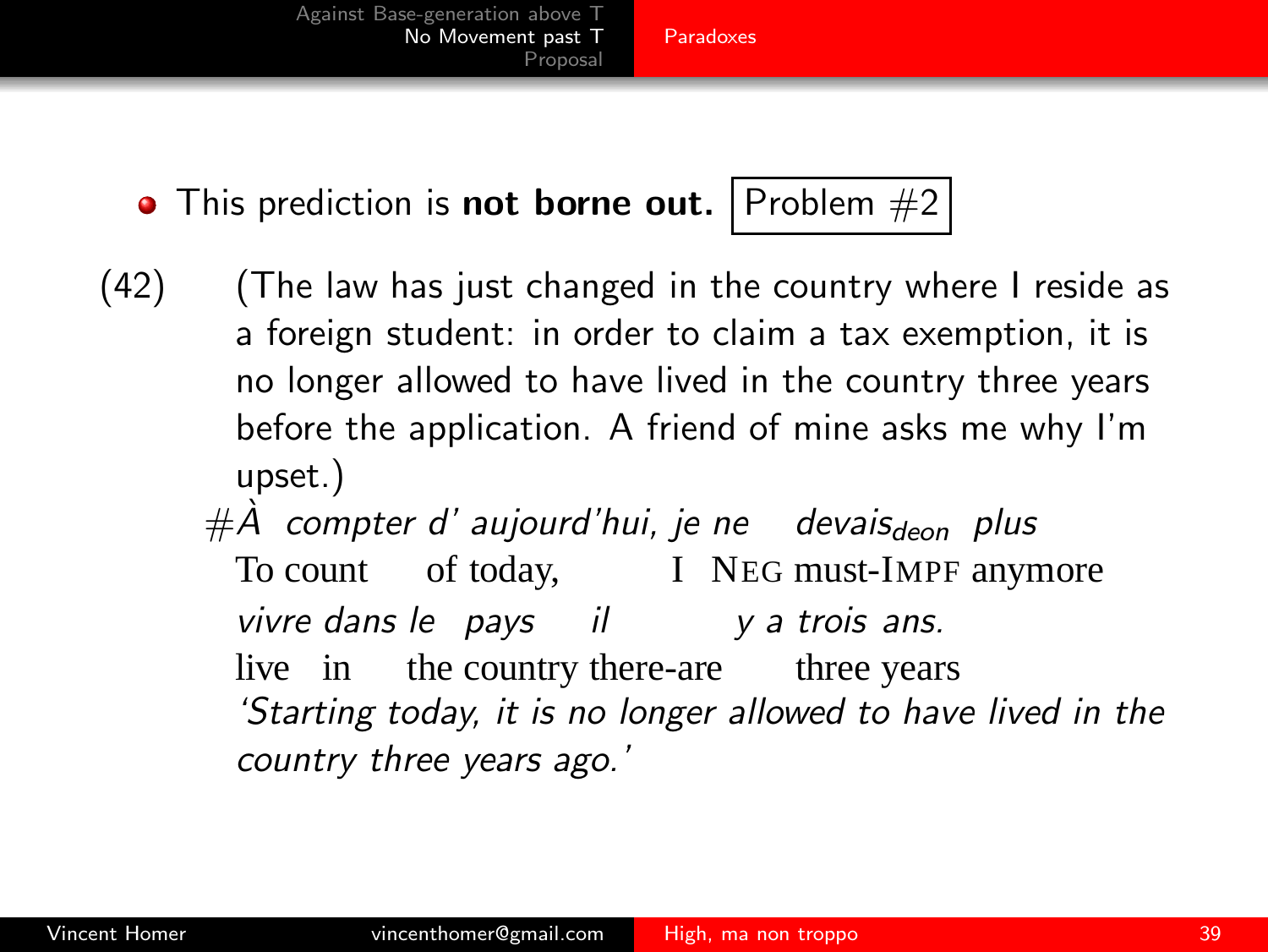

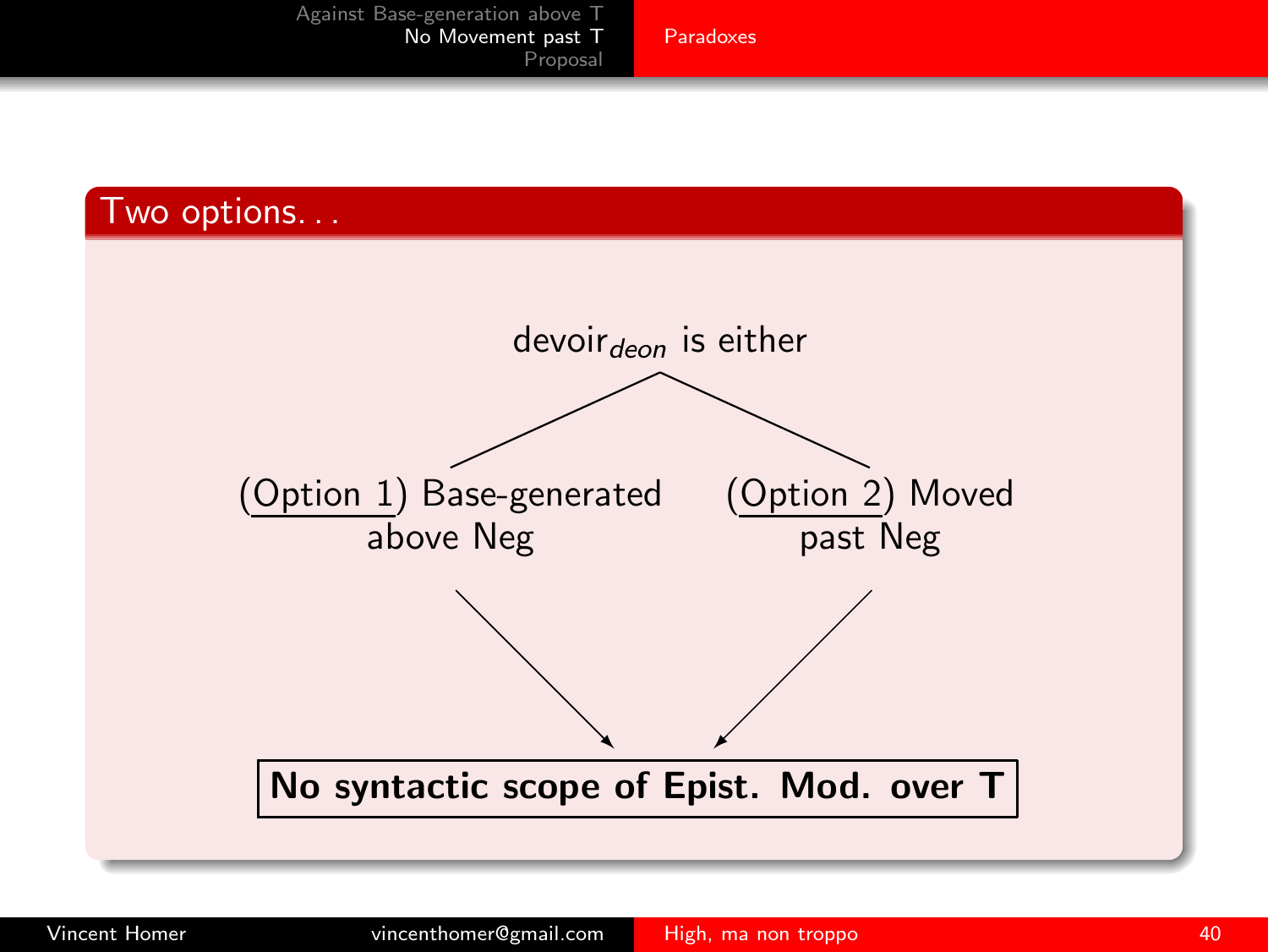[Proposal](#page-41-0)

## Roadmap



- i. Morphology
- ii. Interpretation below T
- II. No Movement past T
- III. Proposal ◀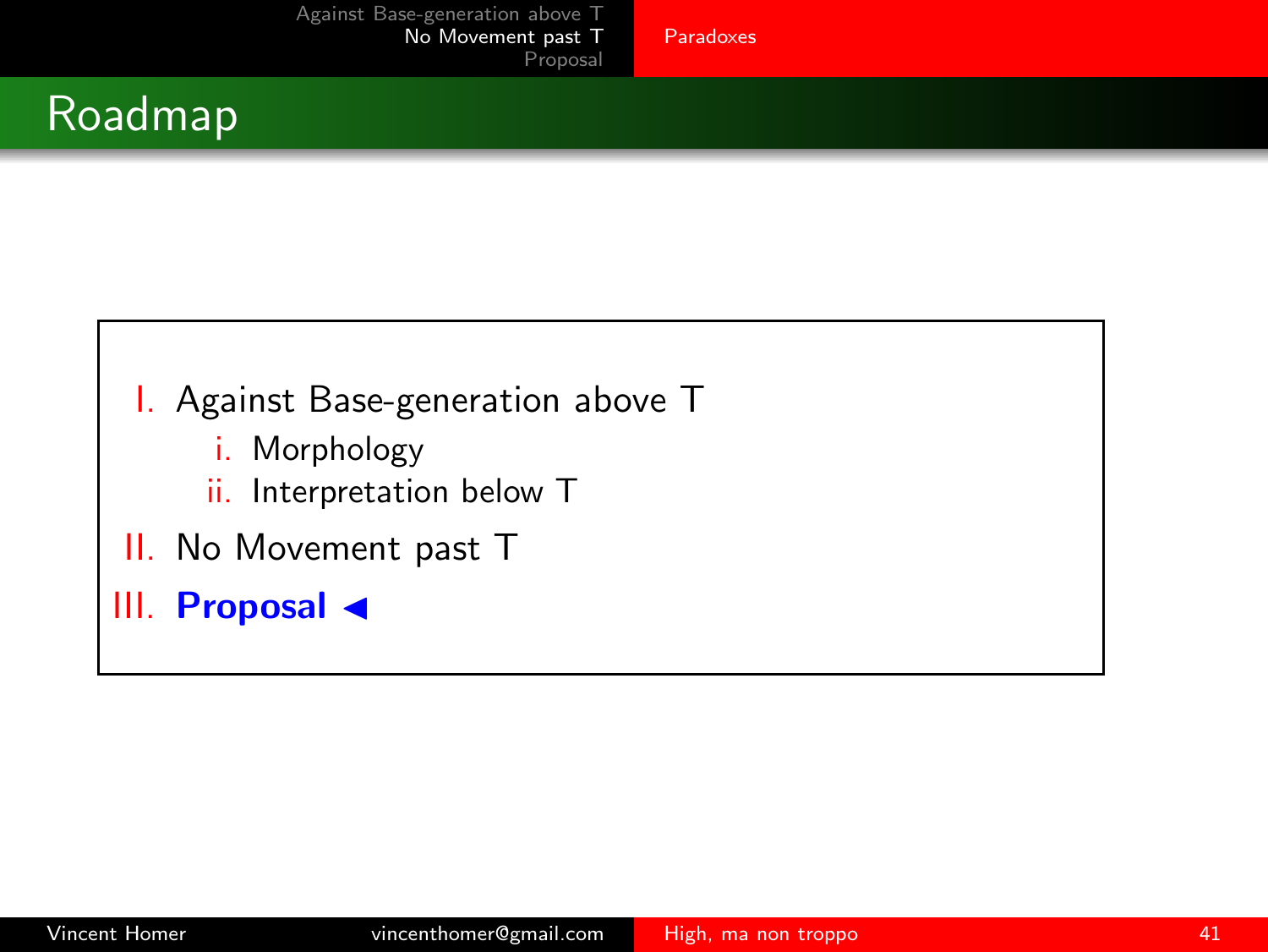## <span id="page-41-0"></span>Part III: Proposal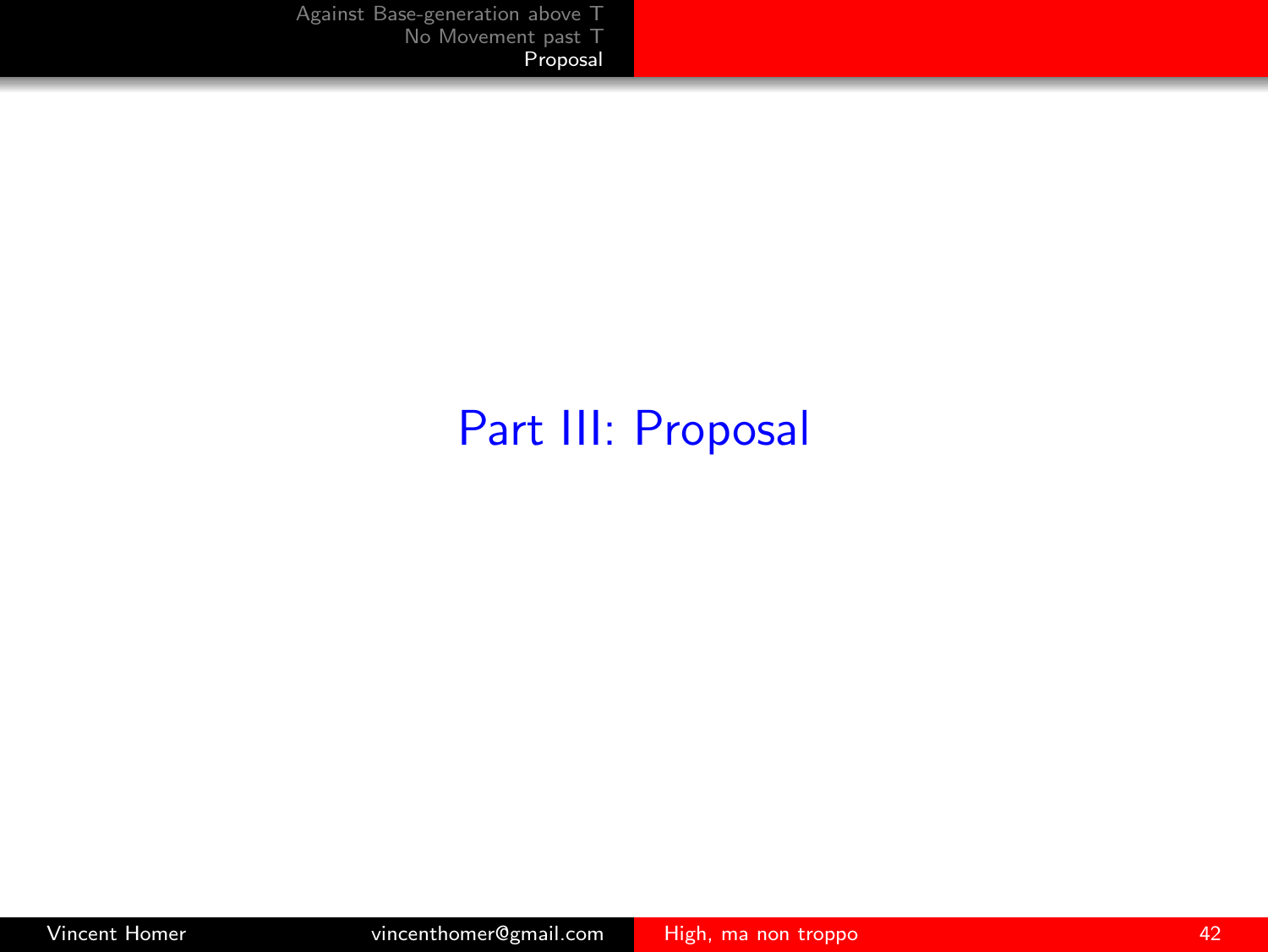# Proposal

**•** Temporo-aspectual structure of the clause (Pancheva & von Stechow 2003).

 $\lceil_{TP}$  T  $\lceil_{PerfP}$  Perfect  $\lceil_{AspectP}$  Viewpoint-Aspect  $\lceil_{VP}$  Aktionsart  $\rceil$   $\rceil$   $\rceil$ 

 $(43)$   $\parallel$  PRES  $\parallel = \lambda p_{it} \exists t_i[t=t_c \& p(t)]$  where  $t_c$  is the speech time  $\llbracket$  PAST  $\rrbracket = \lambda p_{it} . \exists t_i[t {<} t_c \& p(t)]$  where  $t_c$  is the speech time  $\llbracket$  PERFECT  $\rrbracket = \lambda p_{it}.\lambda t_i.\exists t'_{i}[\mathsf{XN}(t',t) \& p(t')]$  where  $XN(t',t)$  iff t is a final subinterval of t'  $\llbracket$  PERFECTIVE  $\rrbracket = \lambda \mathsf{P}_{\mathsf{vt}}.\lambda \mathsf{t}_i.\exists \mathsf{e}_{\mathsf{v}}[\tau(\mathsf{e}){\subset}\mathsf{t}$  & P $(\mathsf{e})\rrbracket$  $\llbracket$  IMPERFECTIVE  $\rrbracket = \lambda \mathsf{P}_{\mathsf{v} t}.\lambda \mathsf{t}_i.\exists \mathsf{e}_{\mathsf{v}}[ \mathsf{t} \mathsf{\subseteq} \mathsf{\tau}(\mathsf{e}) \ \& \ \mathsf{P}(\mathsf{e}) ]$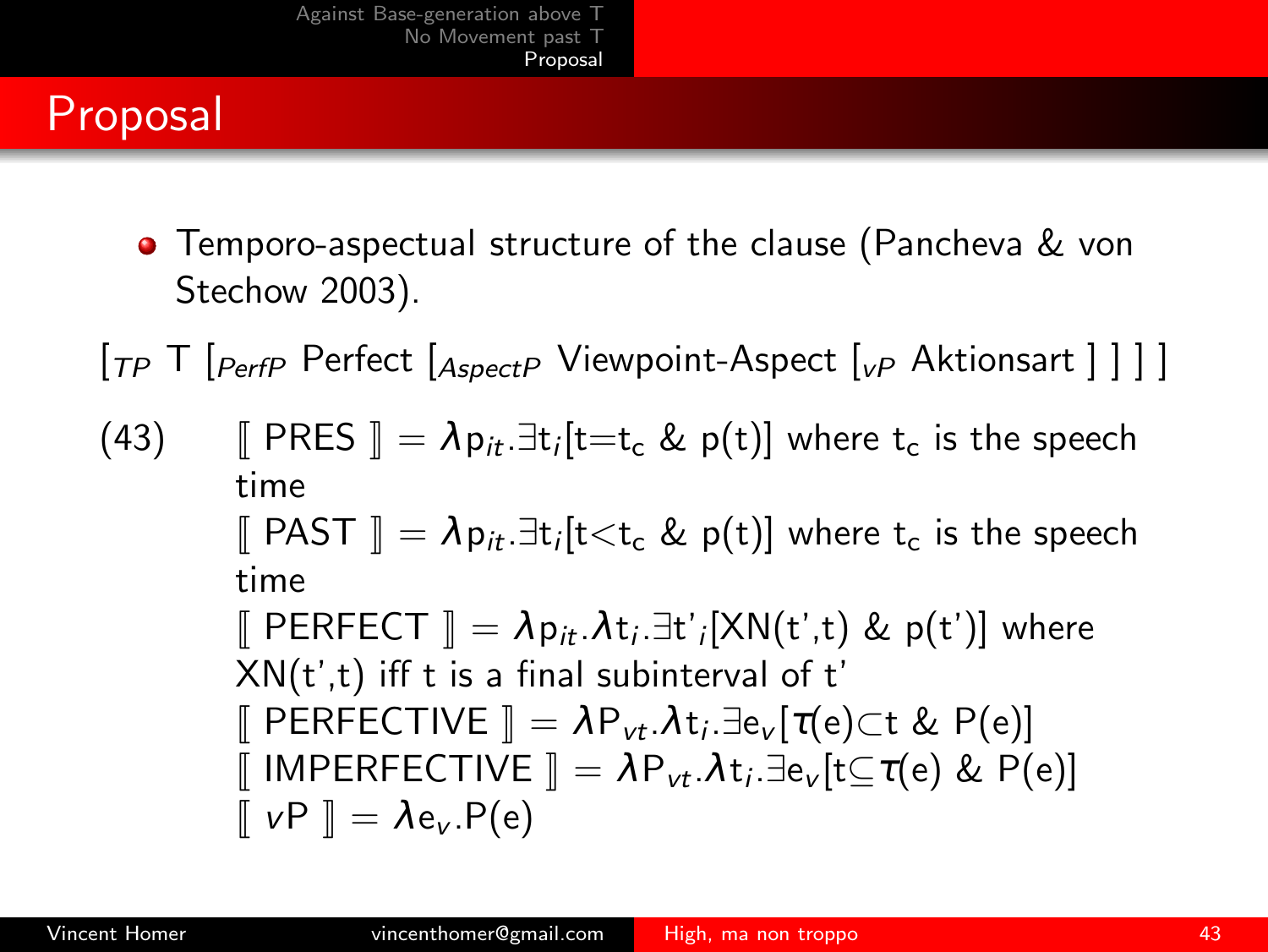# How Low?

- **•** Epistemic modals must be interpreted no higher than the heads that assign visible morphology to them.
- **•** Epistemic modals show Tense and Perfect morphology: they have to be generated no higher than Perfect.
- **I** propose that they are generated and interpreted above Viewpoint-Aspect, i.e. Imperfective/Perfective (see Appendix). Root modals are generated and interpreted below Viewpoint-Aspect.
- There is only one negation, and it is above T (otherwise, we run into the same paradoxes).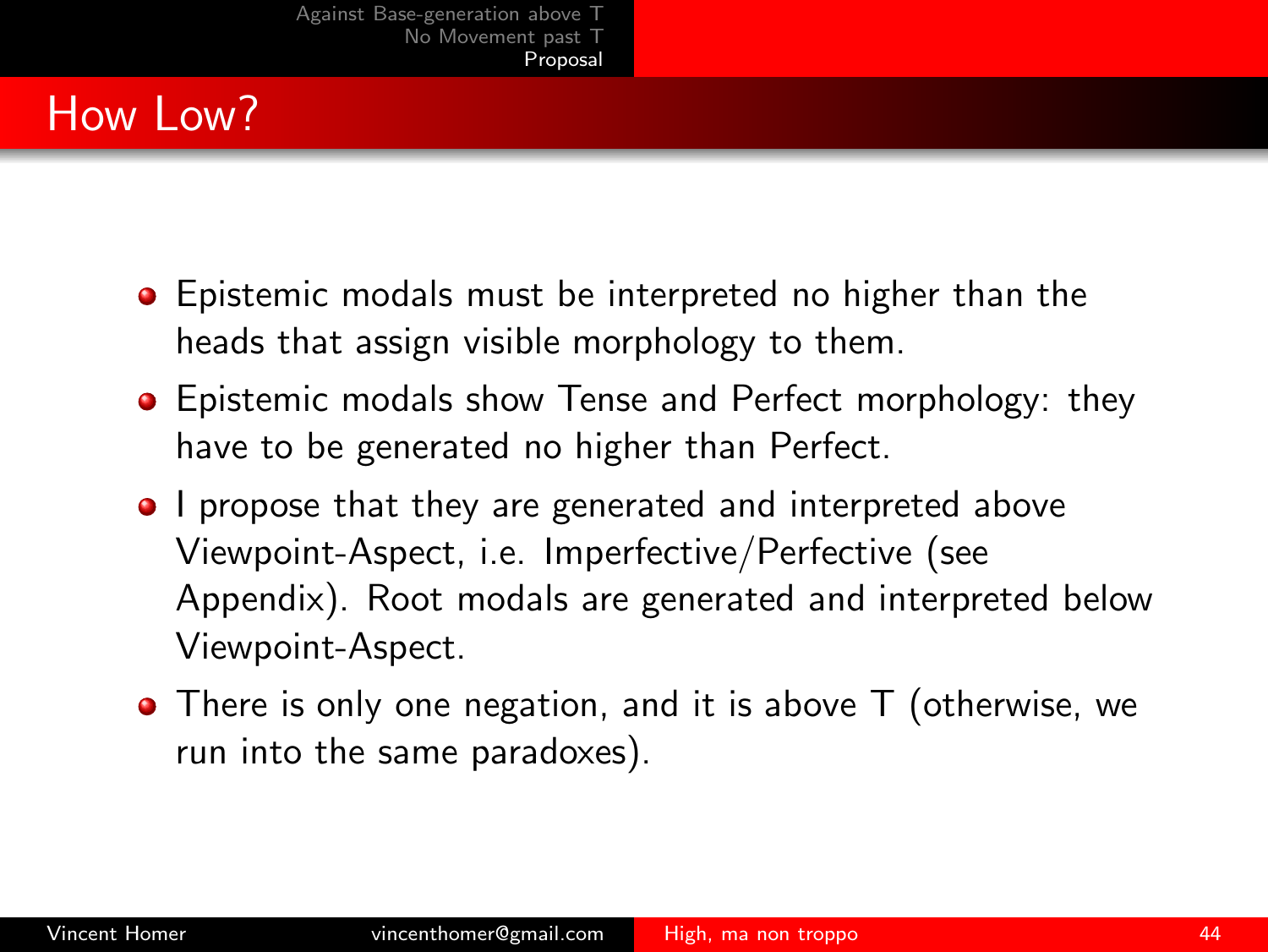- $\bullet$  How to get devoir<sub>deon</sub> interpreted below T and above negation, then?
- $\bullet$  Idea: devoir $\epsilon_{\text{ion}}$  can have scope over negation (there is a PPI devoir $_{deon}$ ) and under T (actually under Viewpoint-Aspect), even when negation is above Tense (all that matters is that is does not get interpreted under Neg): devoir $_{deon}$  combines with Tense and all aspectual heads and the complex head is then raised to escape out of the scope of negation.
- $\triangleright$  PPI modals **pied-pipe** the temporo-aspectual projections above them.
- **•** Epistemic modals show Tense and Perfect morphology: they have to be generated no higher than Perfect.
- Assuming that devoir<sub>epis</sub> is a PPI too, it will also move past Neg and remain interpreted in the scope of Tense and Perfect.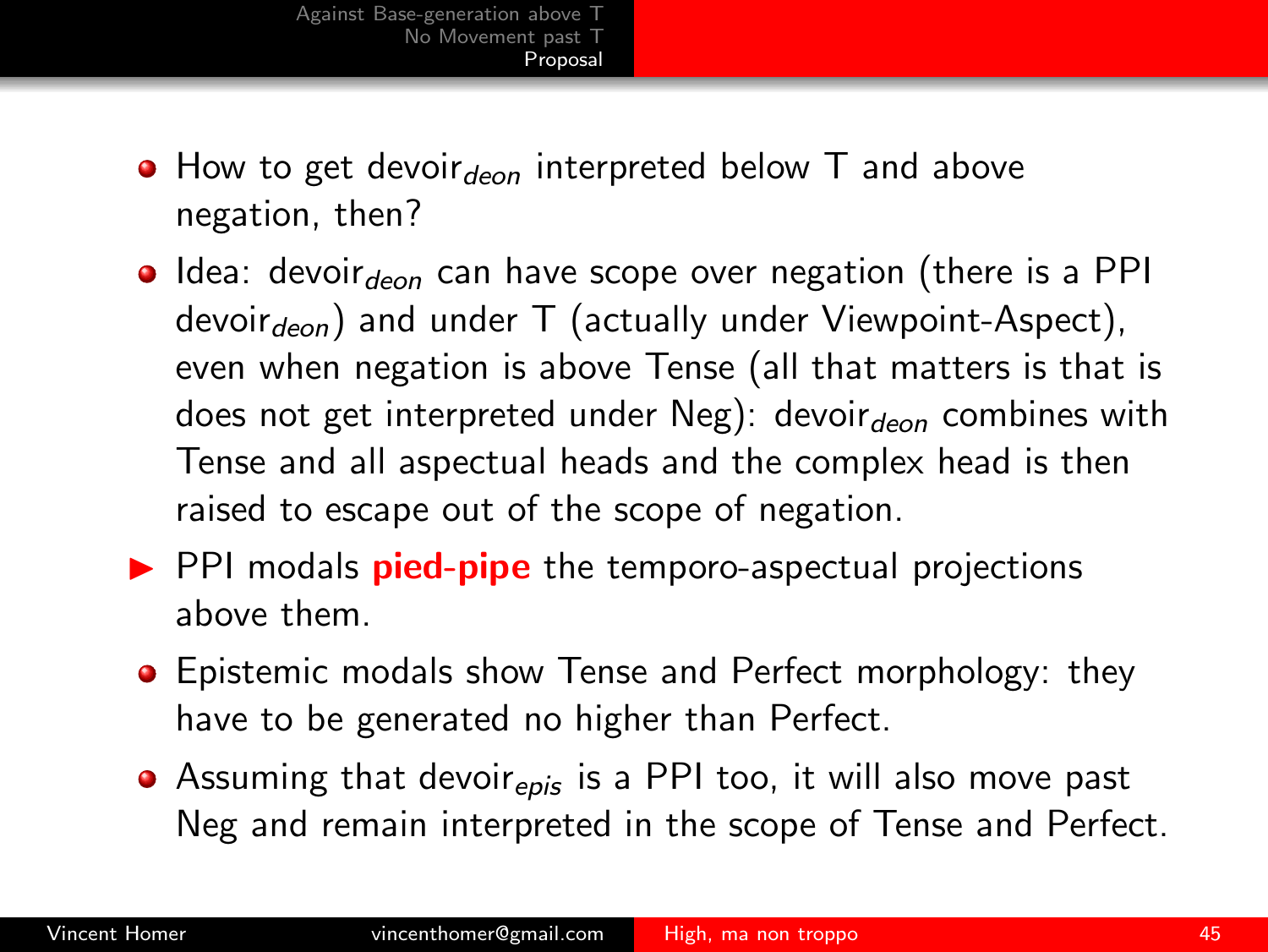$(44)$  Il ne devait<sub>epis</sub> pas pleuvoir.

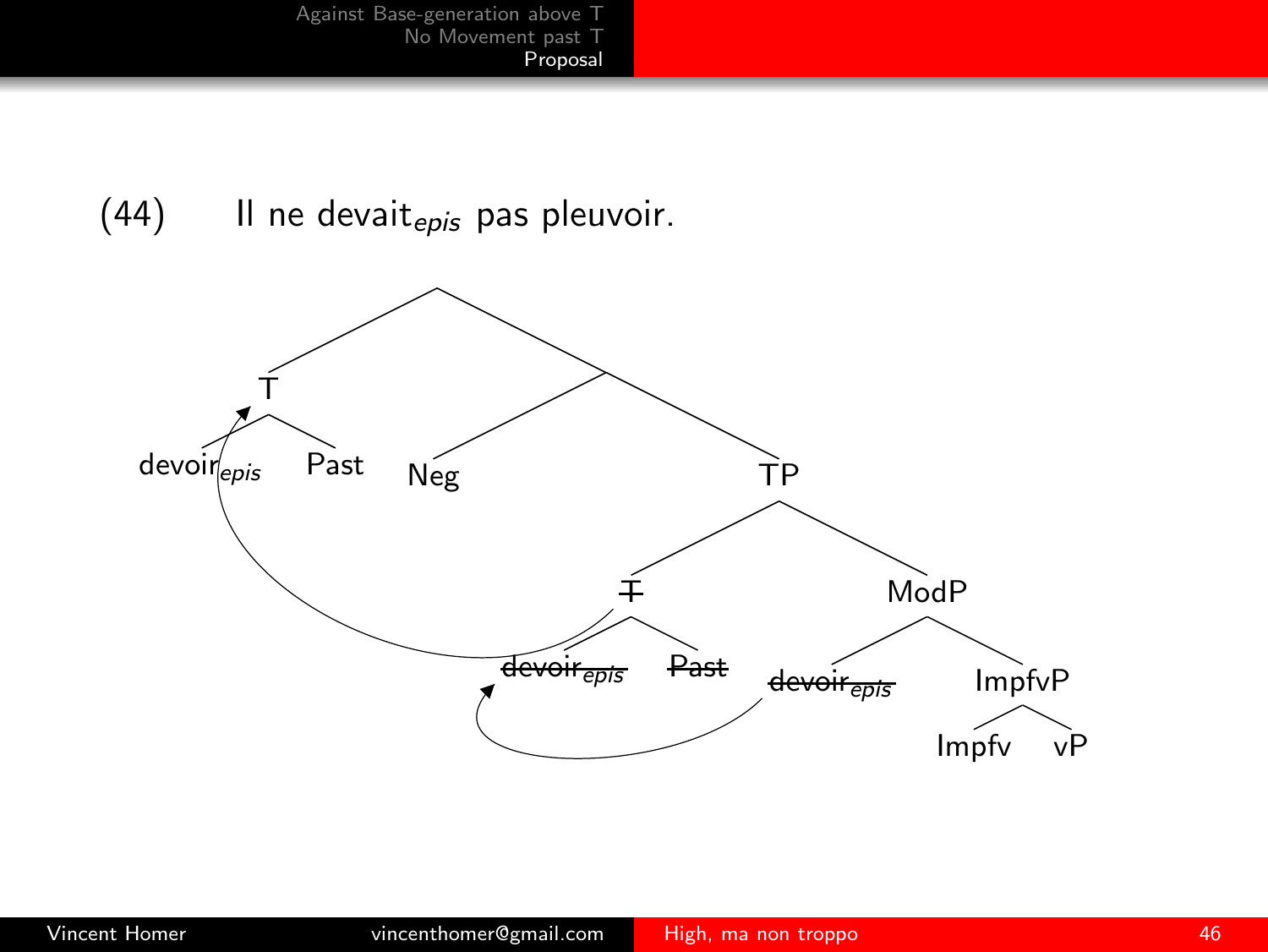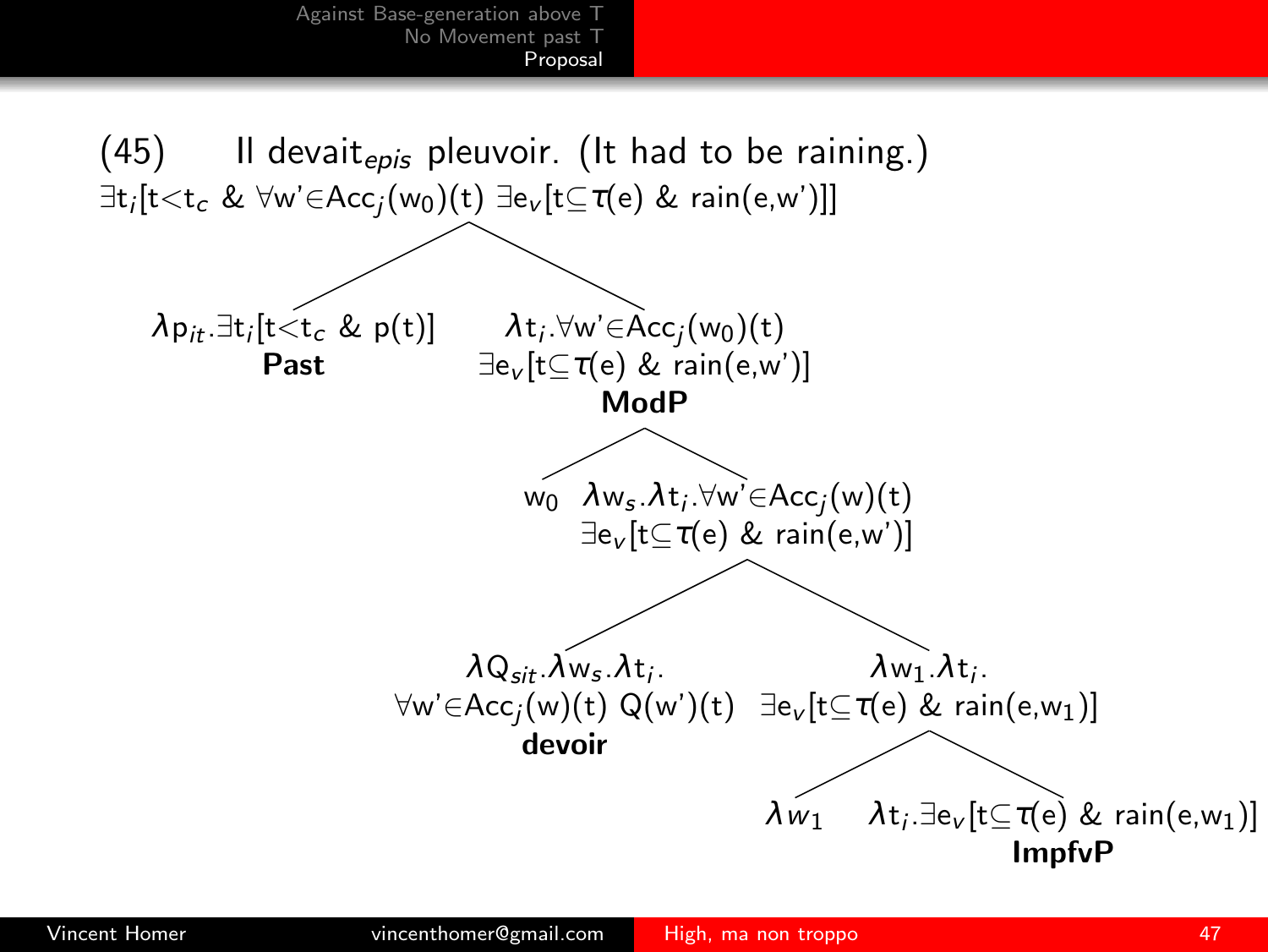

- Epistemic modals are interpreted below T (and Perfect) and above Viewpoint-Aspect (root modals are generated and interpreted under Viewpoint-Aspect).
- Some modals are PPIs.
- When they take syntactic scope above negation, they pied-pipe the temporo-aspectual heads above them, thus remaining in their scope.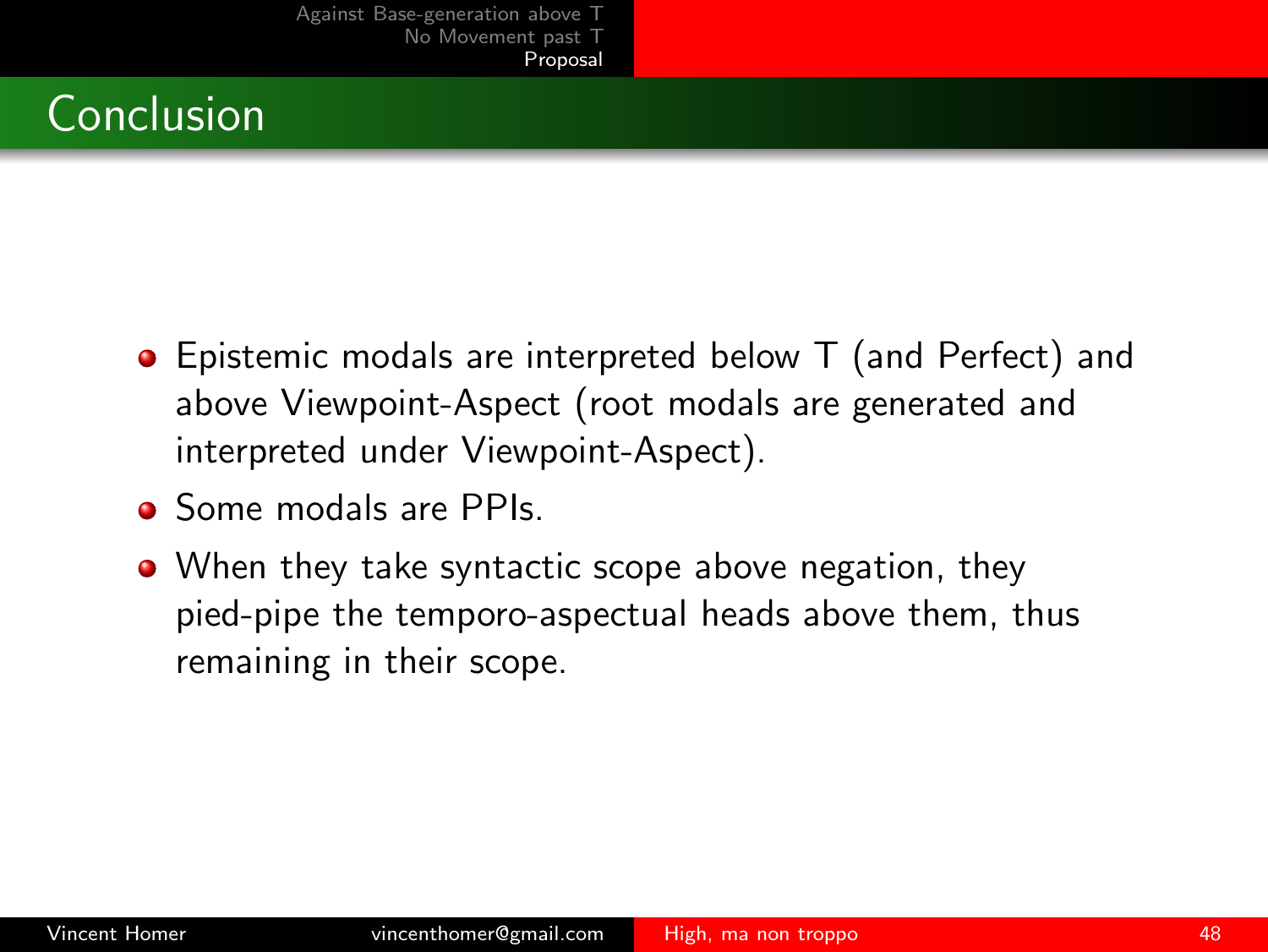[Proposal](#page-41-0)

## Acknowledgments

# <span id="page-48-0"></span>Thank you!

#### Special thanks to

- Daniel Büring, Isabelle Charnavel, Emmanuel Chemla, Guglielmo Cinque, Bart Geurts, Hilda Koopman, Angelika Kratzer, Alda Mari, Fabio del Prete, Jessica Rett, Philippe Schlenker, Roger Schwarzschild, Benjamin Spector, Dominique Sportiche, Tim Stowell, and for their judgments, Natasha Abner, Robyn Orfitelli, Matteo Residori, Craig Sailor, Chad Vicenik.
- **•** And to Valentine Hacquard, whose work inspired mine.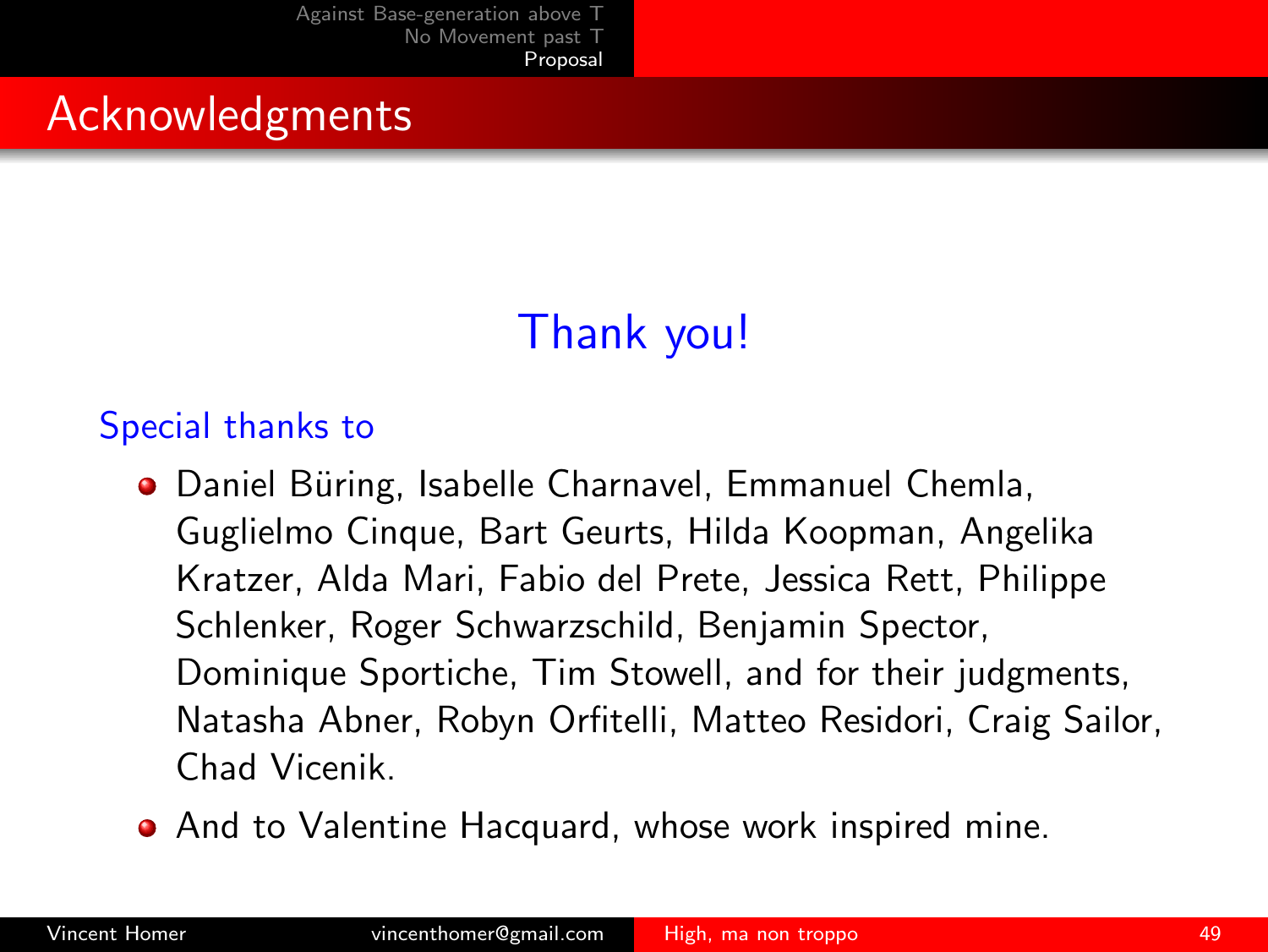- All the contexts where must<sub>deon</sub> can be interpreted under negation are also contexts where neg-raising is impossible.
- <span id="page-49-0"></span>**•** But there are important facts that show that wide scope of must<sub>deon</sub> cannot be due to a presupposition of the modal (cf. the standard analysis of neg-raising, Gajewski 2005).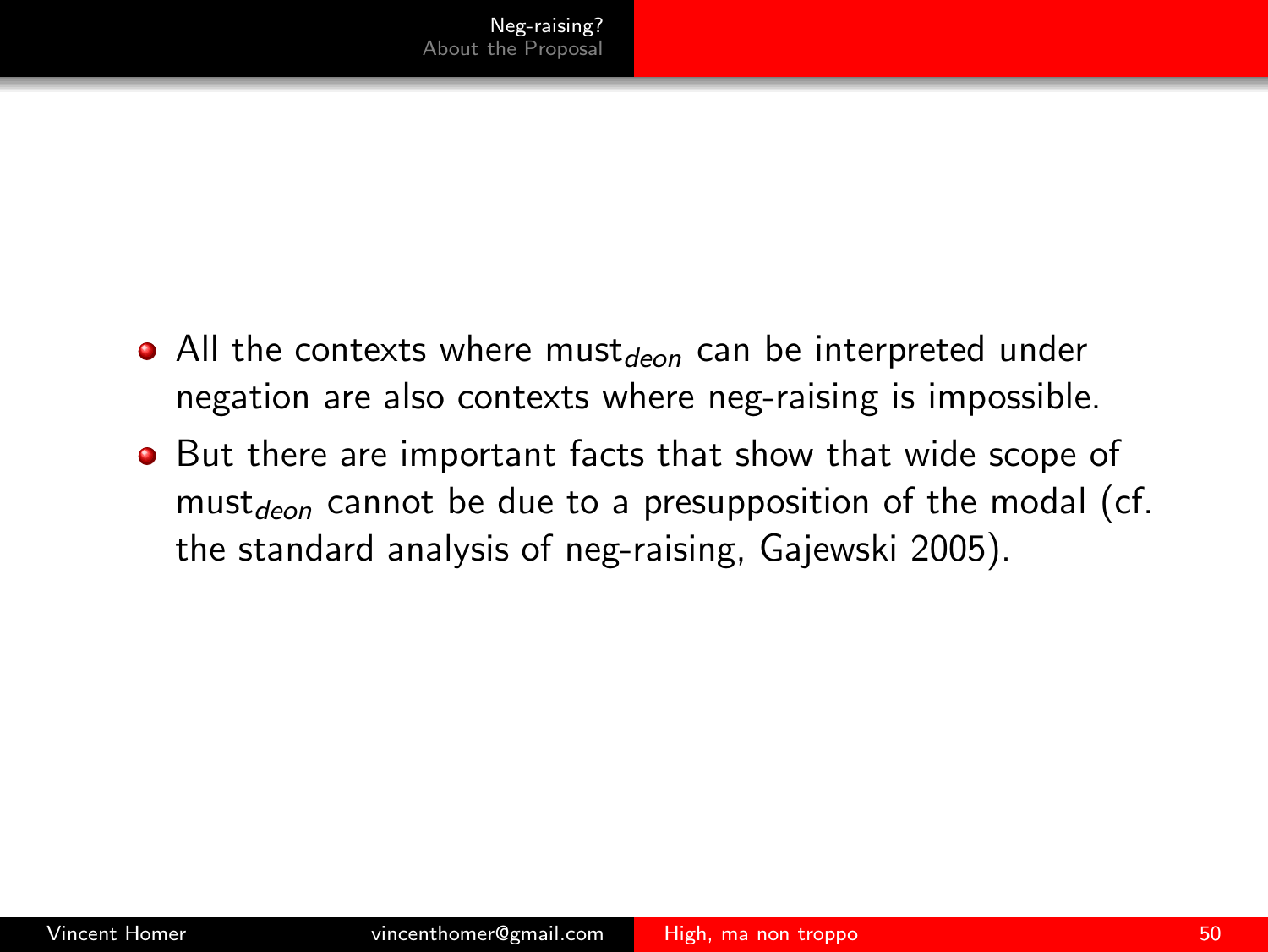- Analysis of neg-raising (with homogeneity presupposition):
- (46) John doesn't want to leave the party.
- i. *Assertion:* It's not the case that John wants to leave the party.
- ii. *Presupposition of* 'John wants to leave the party': John wants to leave or John wants not to leave the party.
- iii. *Meaning:* John wants not to leave the party.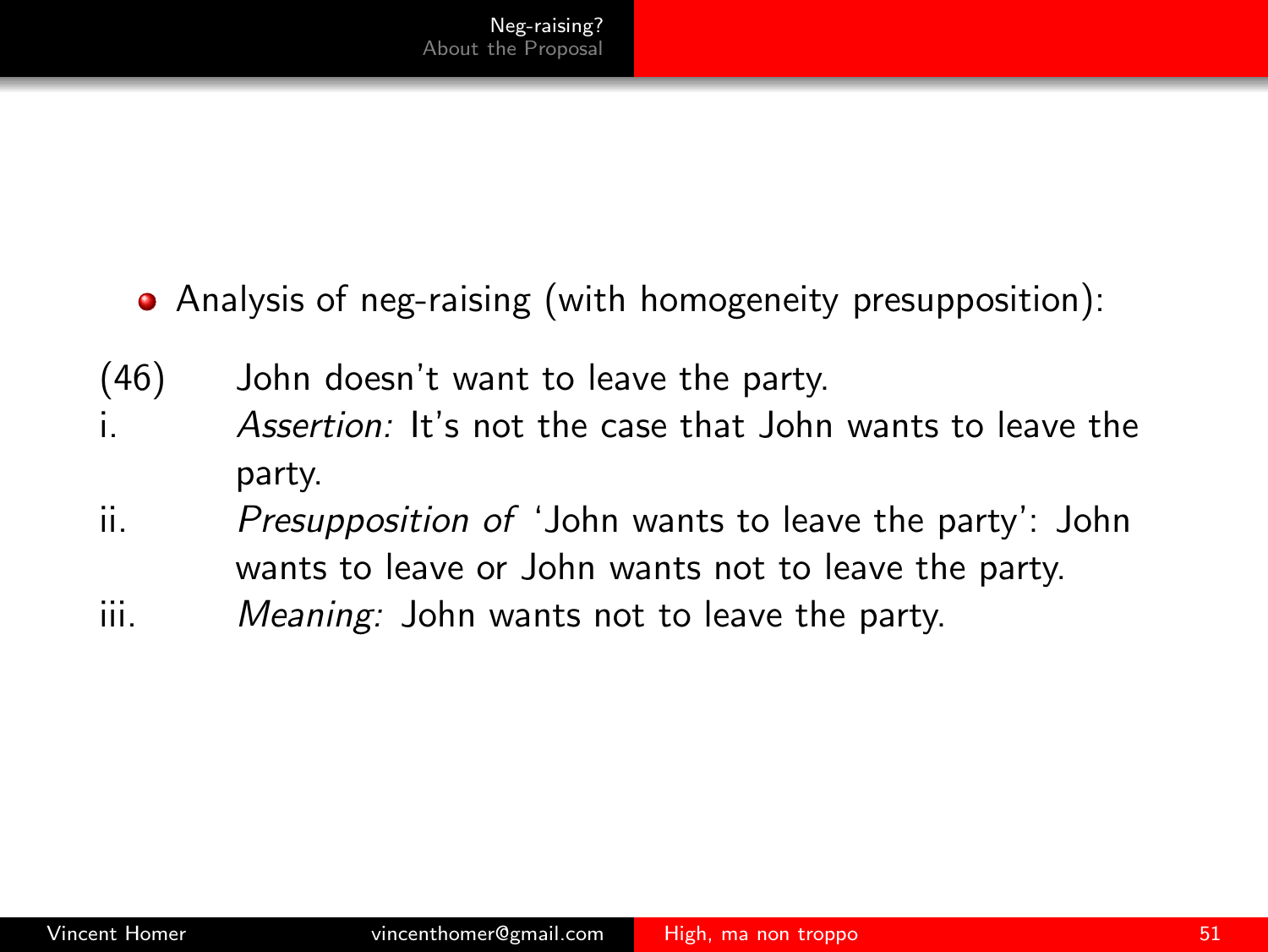- <span id="page-51-0"></span>• Assuming that must<sub>deon</sub> has a homogeneity presupposition (which doesn't seem intuitively correct btw), we would get:
- $(47)$  Some player must<sub>deon</sub> n't have any cards left.  $MUST > SOME > NOT$
- i. *Assertion:* It's not the case that it is necessary that some player has some cards left.
- ii. *Presupposition of* 'It is necessary that some player has some cards left': It is necessary that some player has cards left or that no player has any cards left.
- iii. *Meaning:* It is necessary that no player has any cards left.  $MUST > NOT > SOME$

• Sentence [\(47\)](#page-51-0) doesn't have this meaning.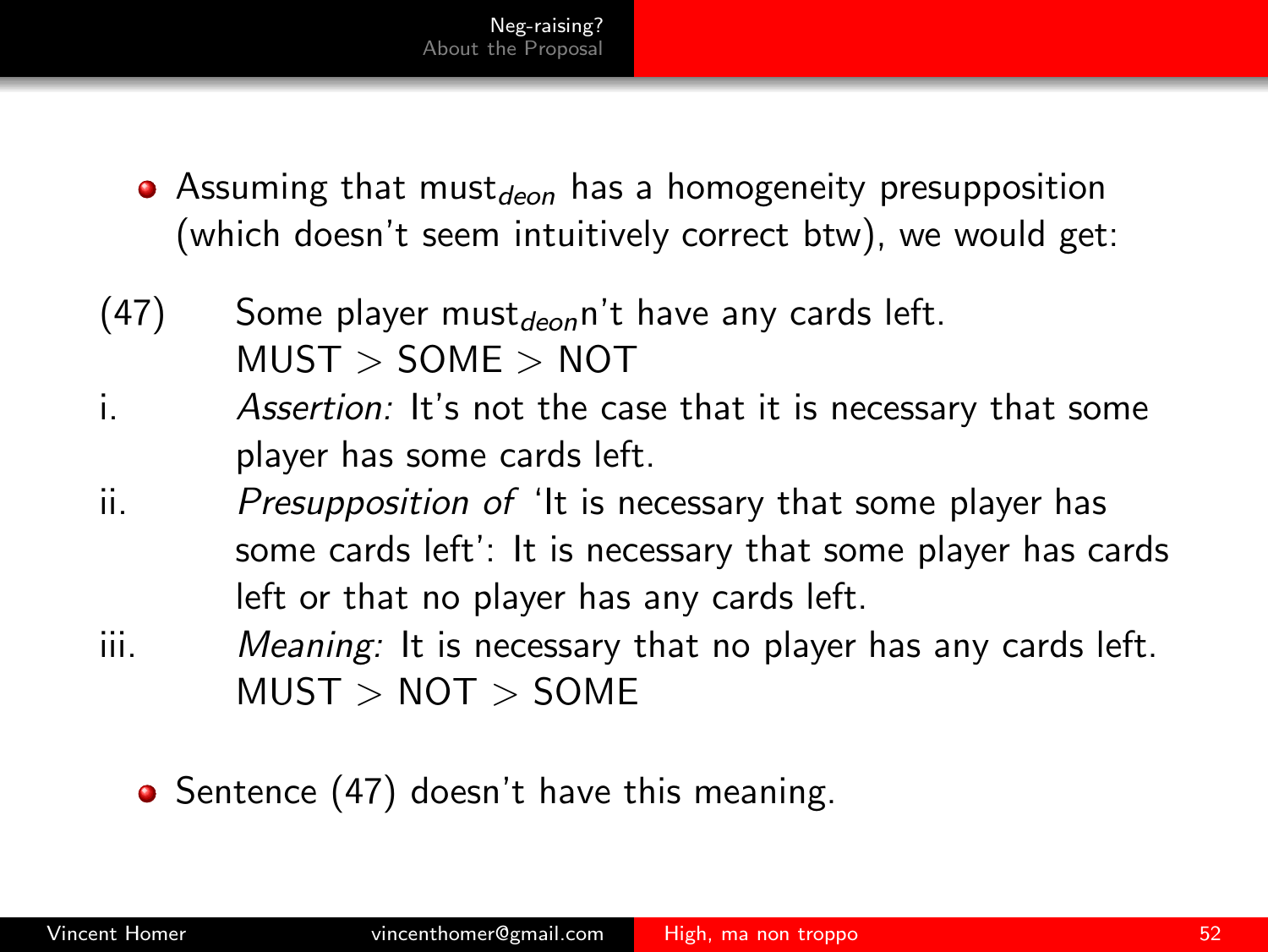- <span id="page-52-0"></span>A neg-raiser can outscope negation when the negation is the clausemate of a superordinate neg-raiser (of the right kind, i.e. *think* or *believe*). This is called cyclicity.
- (48) The doctor doesn't think that Peter wants to smoke. [\(48\)](#page-52-0) can mean: The doctor thinks that Peter wants not to smoke.
	- There is **no cyclicity** in [\(49\).](#page-52-1)
- <span id="page-52-1"></span>(49) The doctor doesn't think Peter must smoke. [\(49\)](#page-52-1) cannot mean: The doctor thinks that Peter mustn't smoke.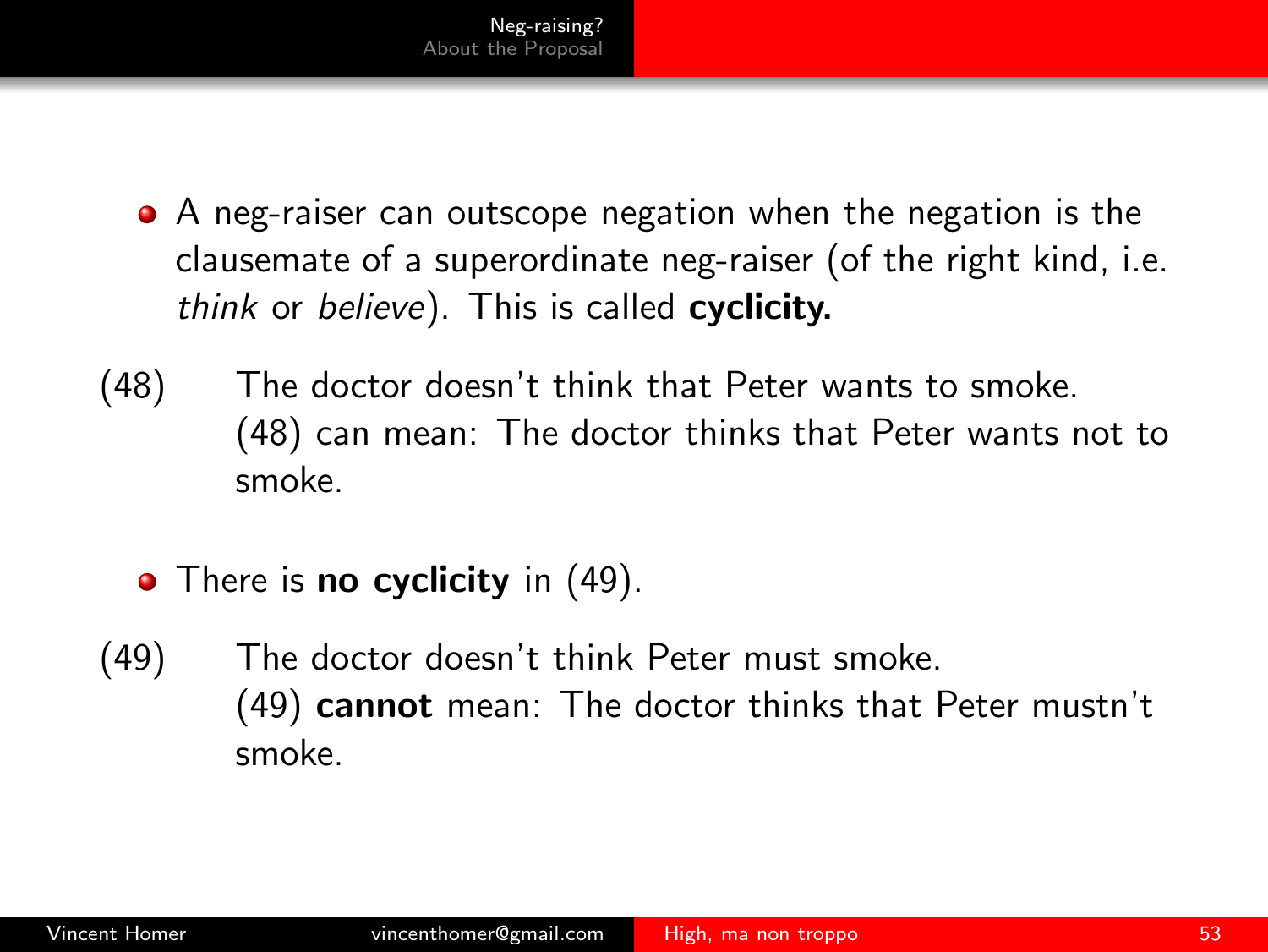- Because this is compatible with morphology: past participles are the mark of perfect, not of perfective.
- **•** Perfective is incompatible with progressive.
- <span id="page-53-0"></span>(50) a. ??*Il a ´et´e en train de danser sur la table.* He has been in train of dance on the table *'He has been dancing on the table.'*
	- b. *Il aurait ´et´e en train de danser sur la table.* He would-have been in train of dance on the table *'He would have been dancing on the table.'*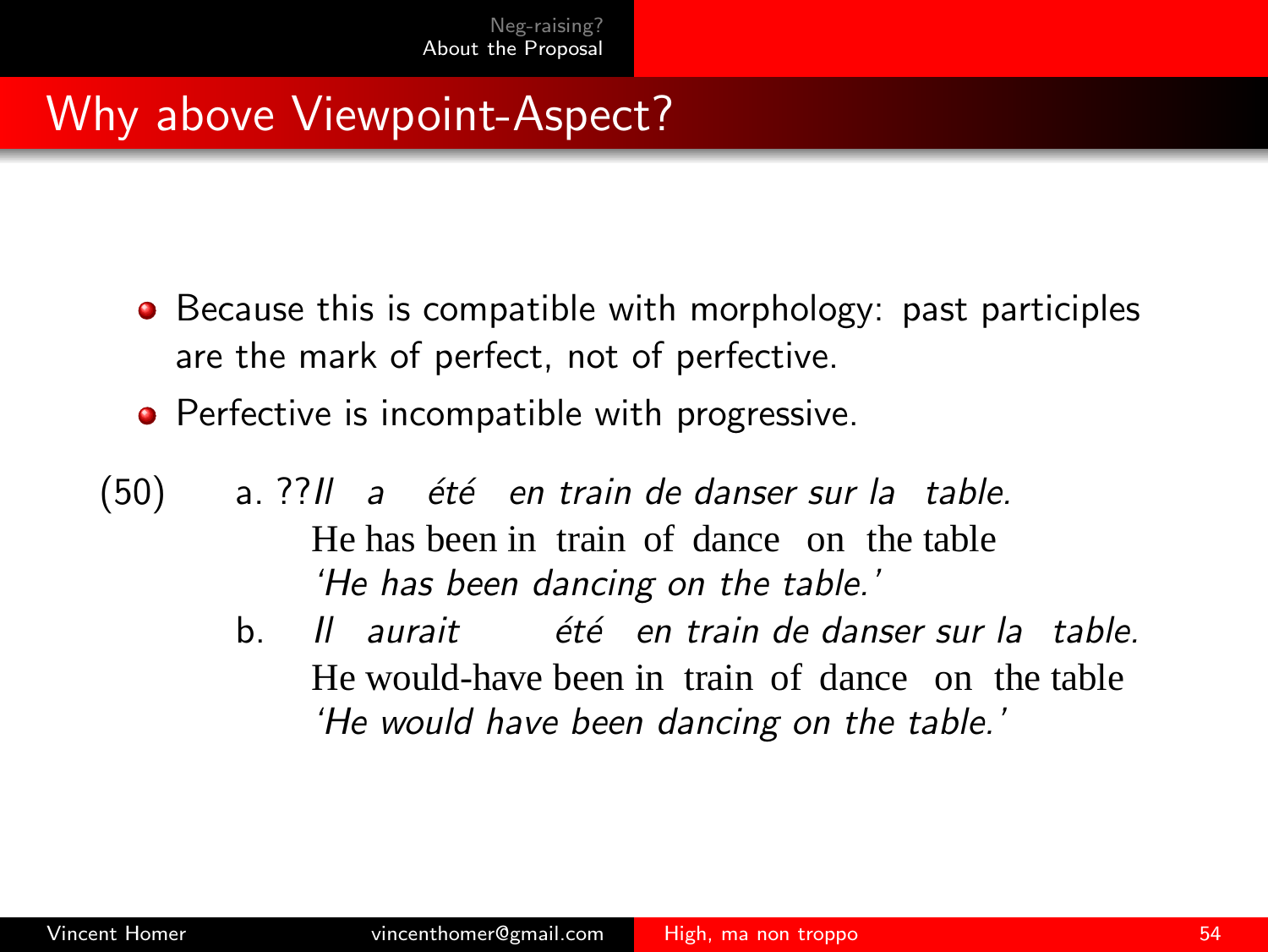- Similarly, the morphology in the *Imparfait* marks past, not imperfective.
- **•** Imperfective is incompatible with eventives (or leads to aspectual coercion  $\rightarrow$  habitual).
- (51) *Pierre tomba malade et deux ans apr`es, il mourait.* Pierre fell ill and two years later, he die-IMPF *'Pierre became ill and died two years later.'*
- (52) a. Il a plu. (It has rained.) (Passé composé) b. Il avait plu. (It had rained.) (*Plus-que-parfait*)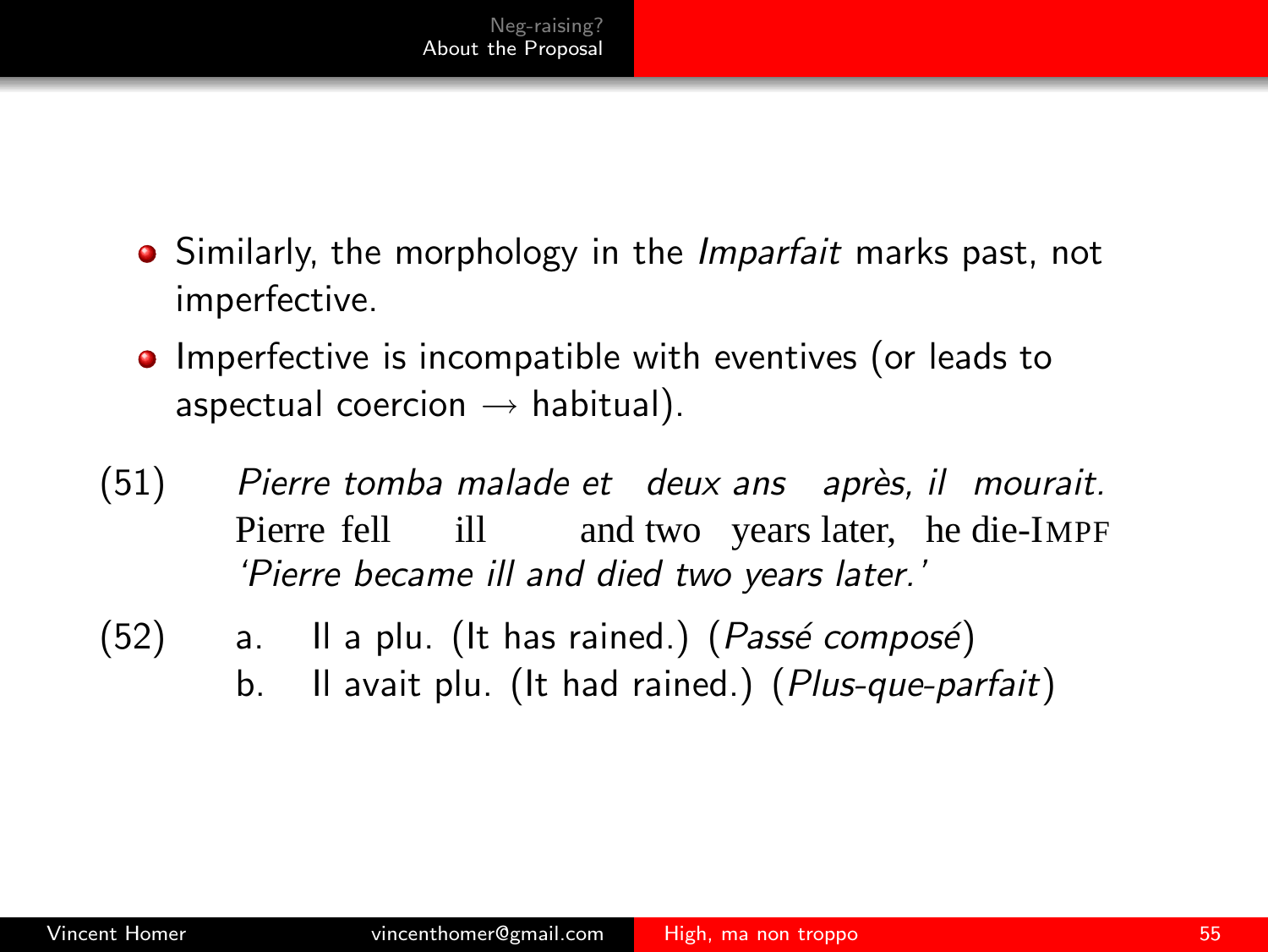- Epistemic modals don't give rise to 'actuality entailments' (Hacquard 2006), unlike root modals.
- (53) Le voleur a pu<sub>circum</sub> passer par la fenêtre. (The burglar has can-PPart enter through the window.)  $\rightarrow$  The burglar did enter through the window.
- $(54)$  Le voleur a pu<sub>epis</sub> passer par la fenêtre. (The burglar has can-PPart enter through the window.)  $\gamma$  The burglar did enter through the window.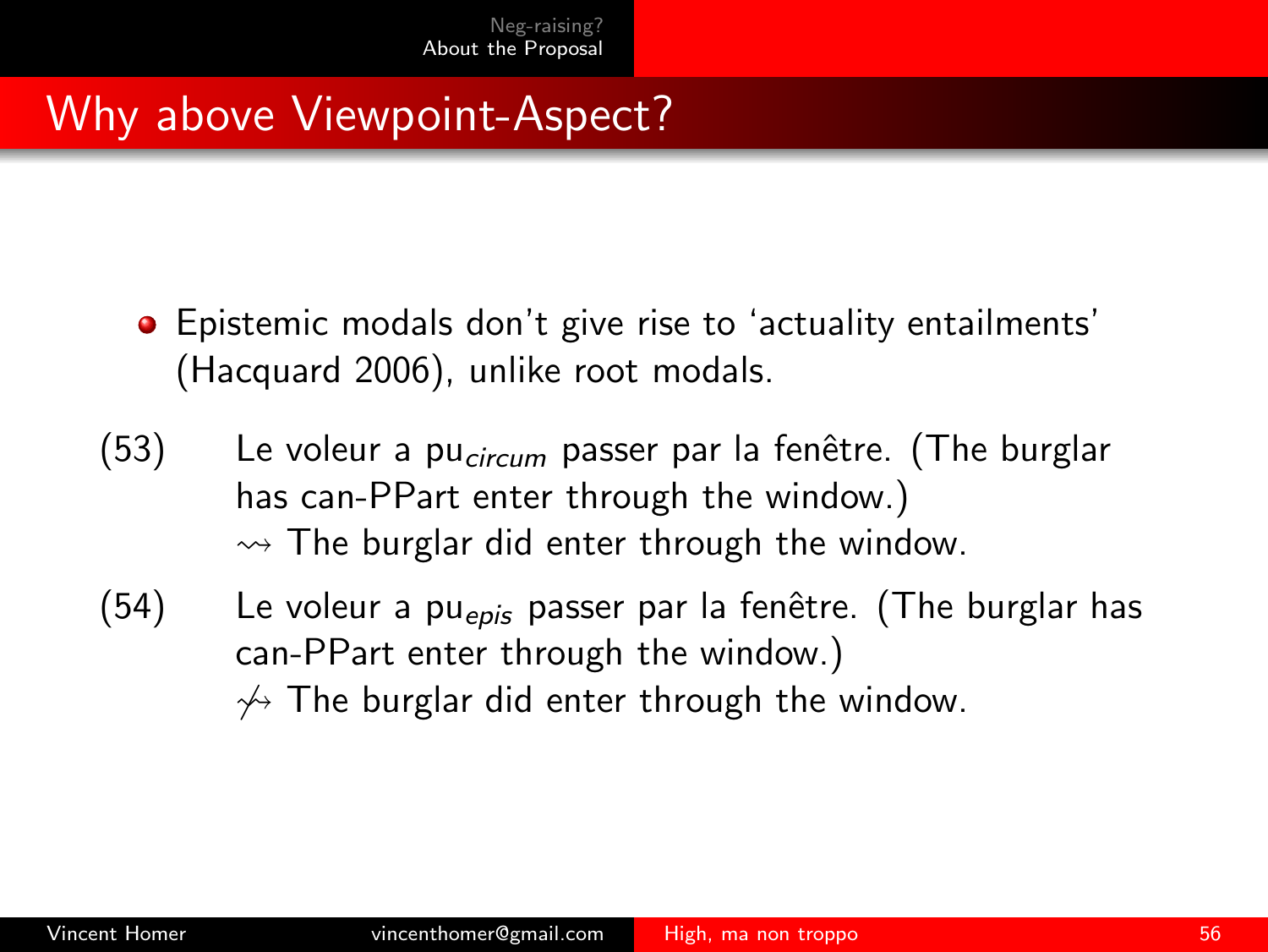- **•** The Aktionsart of the verb is transparent to Viewpoint-Aspect through epistemic modals.
- Aspectual coercion occurs as if the modal wasn't there.
- $(55)$  La maison a coûté cher. (The house has cost expensive.)  $\rightsquigarrow$  The house was sold.
- (56) La maison a dû<sub>epis</sub> coûter cher. (The house has must-PPart cost expensive.)  $\rightsquigarrow$  The house was sold.